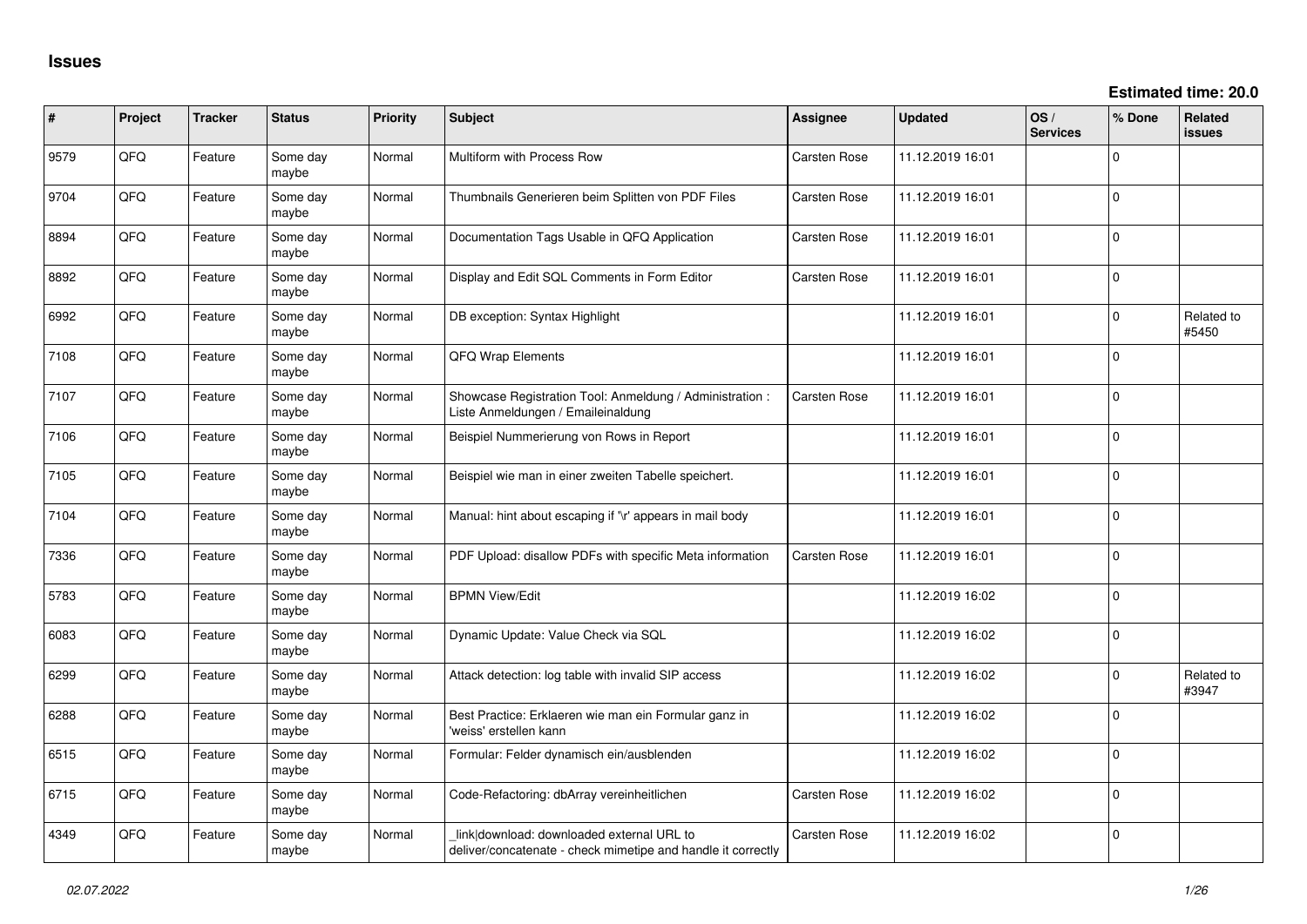| #    | Project | <b>Tracker</b> | <b>Status</b>     | <b>Priority</b> | Subject                                                                             | <b>Assignee</b> | <b>Updated</b>   | OS/<br><b>Services</b> | % Done      | Related<br><b>issues</b>                    |
|------|---------|----------------|-------------------|-----------------|-------------------------------------------------------------------------------------|-----------------|------------------|------------------------|-------------|---------------------------------------------|
| 4442 | QFQ     | Feature        | Some day<br>maybe | Normal          | Special Column Name: _link - new symbol G (Glyph) to<br>choose any available symbol |                 | 11.12.2019 16:02 |                        | $\mathbf 0$ |                                             |
| 4440 | QFQ     | Feature        | Some day<br>maybe | Normal          | Manual.rst: explain how to. expand PHP Session to 4h                                |                 | 11.12.2019 16:02 |                        | $\mathbf 0$ |                                             |
| 4420 | QFQ     | Feature        | Some day<br>maybe | Normal          | Client: Local Storage - store the changes of a form, local in<br>the browser.       | Benjamin Baer   | 11.12.2019 16:02 |                        | $\mathbf 0$ |                                             |
| 4444 | QFQ     | Feature        | Some day<br>maybe | Normal          | FE.type=upload: detect mime type                                                    |                 | 11.12.2019 16:02 |                        | $\mathbf 0$ | Related to<br>#4303                         |
| 4839 | QFQ     | Feature        | Some day<br>maybe | Normal          | qfq-handle in <head> Abschnitt</head>                                               | Carsten Rose    | 11.12.2019 16:02 |                        | $\mathbf 0$ |                                             |
| 4974 | QFQ     | Feature        | Some day<br>maybe | Normal          | Long polling - inform all listening clients of changes                              |                 | 11.12.2019 16:02 |                        | $\mathbf 0$ |                                             |
| 4956 | QFQ     | Feature        | Some day<br>maybe | Normal          | Sendmail: Benutzerdefinierte Headers                                                | Carsten Rose    | 11.12.2019 16:02 |                        | $\mathbf 0$ |                                             |
| 5160 | QFQ     | Feature        | Some day<br>maybe | Normal          | QFQ collaborative / together.js, ShareJS, y-js, collaborative,                      |                 | 11.12.2019 16:02 |                        | $\mathbf 0$ |                                             |
| 5129 | QFQ     | Feature        | Some day<br>maybe | Normal          | Reports: SQL fuer x Achse und y Achse                                               |                 | 11.12.2019 16:02 |                        | $\mathbf 0$ |                                             |
| 3291 | QFQ     | Feature        | Some day<br>maybe | Normal          | AutoCron websiteToken                                                               | Carsten Rose    | 11.12.2019 16:02 |                        | 0           | Related to<br>#4250                         |
| 3285 | QFQ     | Feature        | Some day<br>maybe | Normal          | Zeichenlimit pro Feld: textarea / editor                                            | Carsten Rose    | 11.12.2019 16:02 |                        | $\mathbf 0$ |                                             |
| 3273 | QFQ     | Feature        | Some day<br>maybe | Low             | Dirty Flag in Form                                                                  | Carsten Rose    | 11.12.2019 16:02 |                        | $\mathbf 0$ |                                             |
| 3385 | QFQ     | Feature        | Some day<br>maybe | Normal          | templateGroup: insert/update/delete non primary records                             | Carsten Rose    | 11.12.2019 16:02 |                        | $\mathbf 0$ |                                             |
| 3350 | QFQ     | Feature        | Some day<br>maybe | Normal          | FormEditor: Hilfetext hinter 'checktype'                                            | Carsten Rose    | 11.12.2019 16:02 |                        | $\mathbf 0$ |                                             |
| 3332 | QFQ     | Feature        | Some day<br>maybe | Normal          | Uploads: Thumbnails, Details zum hochgeladenen File                                 | Carsten Rose    | 11.12.2019 16:02 |                        | $\mathbf 0$ | Related to<br>#3264,<br>Related to<br>#5333 |
| 3331 | QFQ     | Feature        | Some day<br>maybe | Normal          | Default Tooltip fuer _page? Links: mit Form und Record ID                           | Carsten Rose    | 11.12.2019 16:02 |                        | $\mathbf 0$ |                                             |
| 3495 | QFQ     | Feature        | Some day<br>maybe | Normal          | Predifined Parameter werden nicht in '+' (add new record)<br>SIP gerendert.         |                 | 11.12.2019 16:02 |                        | $\mathbf 0$ |                                             |
| 3458 | QFQ     | Feature        | Some day<br>maybe | Normal          | Display 'Edit Form Element'-Checkbox on form: should<br>depend on FE Group          | Carsten Rose    | 11.12.2019 16:02 |                        | $\mathbf 0$ | Related to<br>#3447                         |
| 3457 | QFQ     | Feature        | Some day<br>maybe | Normal          | LDAP: concat multi values to one single entry                                       | Carsten Rose    | 11.12.2019 16:02 |                        | $\mathbf 0$ |                                             |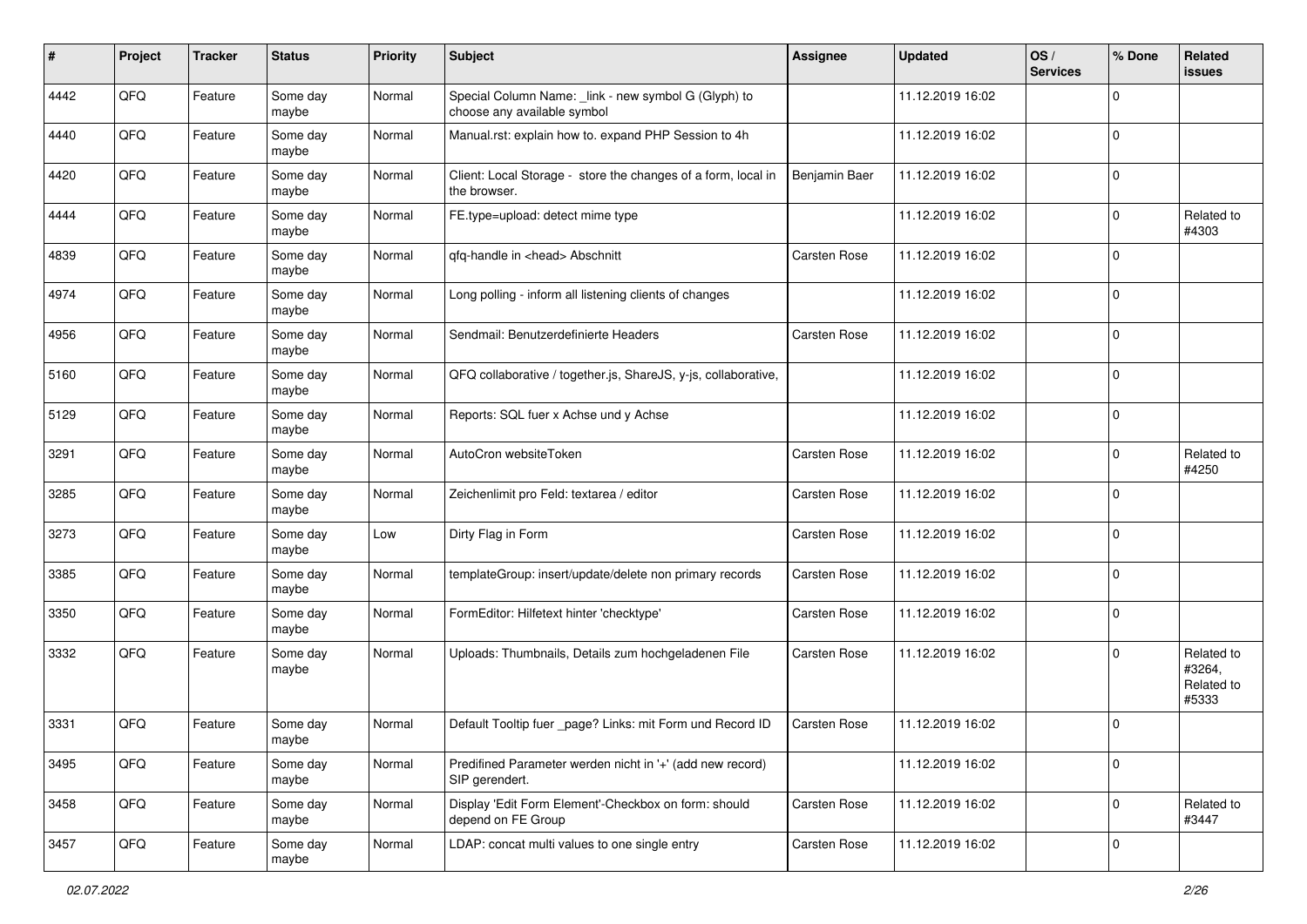| $\pmb{\#}$ | Project | <b>Tracker</b> | <b>Status</b>     | <b>Priority</b> | <b>Subject</b>                                                                                                                                           | Assignee      | <b>Updated</b>   | OS/<br><b>Services</b> | % Done      | Related<br><b>issues</b>                    |
|------------|---------|----------------|-------------------|-----------------|----------------------------------------------------------------------------------------------------------------------------------------------------------|---------------|------------------|------------------------|-------------|---------------------------------------------|
| 3415       | QFQ     | Feature        | Some day<br>maybe | Normal          | FE Login Box Templatefile                                                                                                                                | Benjamin Baer | 11.12.2019 16:02 |                        | $\Omega$    |                                             |
| 3402       | QFQ     | Feature        | Some day<br>maybe | Normal          | Syntax Highlighting via CodeMirror                                                                                                                       | Carsten Rose  | 11.12.2019 16:02 |                        | 100         | Related to<br>#3207                         |
| 3567       | QFQ     | Feature        | Some day<br>maybe | Low             | 'Save', 'Close', 'New' als FormElement                                                                                                                   |               | 11.12.2019 16:02 |                        | $\mathbf 0$ |                                             |
| 3537       | QFQ     | Feature        | Some day<br>maybe | Low             | SHOW COLUMNS FROM tableName - Extend '{{!'<br>definition                                                                                                 | Carsten Rose  | 11.12.2019 16:02 |                        | $\mathbf 0$ |                                             |
| 3617       | QFQ     | Feature        | Some day<br>maybe | Normal          | Load javascripts at bottom                                                                                                                               |               | 11.12.2019 16:02 |                        | $\mathbf 0$ |                                             |
| 3708       | QFQ     | Feature        | Some day<br>maybe | Normal          | Form: input - 'specialchars', 'none'  gewisse tags<br>erlauben, andere verbieten                                                                         | Carsten Rose  | 11.12.2019 16:02 |                        | $\Omega$    | Related to<br>#14320                        |
| 3692       | QFQ     | Feature        | Some day<br>maybe | Normal          | QFQ Webseite                                                                                                                                             | Benjamin Baer | 11.12.2019 16:02 |                        | $\mathbf 0$ | Related to<br>#5033                         |
| 3677       | QFQ     | Feature        | Some day<br>maybe | Normal          | wkhtmltopdf: FE User access prohibited, if client IP changes<br>\$TYPO3_CONF_VARS[FE][lockIP]                                                            | Carsten Rose  | 11.12.2019 16:02 |                        | $\mathbf 0$ |                                             |
| 3666       | QFQ     | Feature        | Some day<br>maybe | Normal          | a) Performance Messung: mysql_real_escape_string() im<br>Vergleich zu str_replace(), b) doppeltes Aufrufen von<br>mysql_real_escape_string()             | Carsten Rose  | 11.12.2019 16:02 |                        | $\mathbf 0$ |                                             |
| 3646       | QFQ     | Feature        | Some day<br>maybe | Normal          | Moeglichkeit HTML Tags in Reports auszugeben (zu<br>enkodieren: htmlspecialchars)                                                                        |               | 11.12.2019 16:02 |                        | $\mathbf 0$ | Related to<br>#14320                        |
| 3879       | QFQ     | Feature        | Some day<br>maybe | Normal          | Form 'FormElement': Beim Feld 'name' rechts in der Notiz<br>einen Link einblenden - a) aktuelle Definition anzeigen, b)<br>Spalte in der Tabelle anlegen |               | 11.12.2019 16:03 |                        | $\Omega$    |                                             |
| 3878       | QFQ     | Feature        | Some day<br>maybe | Normal          | Form 'FormElement': Spalte 'name' typeAhead mit<br>Spaltennamen der Primarytable.                                                                        |               | 11.12.2019 16:03 |                        | $\Omega$    |                                             |
| 3877       | QFQ     | Feature        | Some day<br>maybe | Normal          | FormEditor: die Felder die aktuell nicht gebraucht werden<br>nur auf readonly/disabled setzen (nicht ausblenden > das<br>irritiert.                      | Carsten Rose  | 11.12.2019 16:03 |                        | $\mathbf 0$ |                                             |
| 3941       | QFQ     | Feature        | Some day<br>maybe | Normal          | sqlAfter: es sollten mehrere moeglich sein                                                                                                               | Carsten Rose  | 11.12.2019 16:03 |                        | $\mathbf 0$ | Related to<br>#3942                         |
| 3905       | QFQ     | Feature        | Some day<br>maybe | Normal          | Documentation: Best Practice anhand eines Online<br>Bewerbungstools                                                                                      | Carsten Rose  | 11.12.2019 16:03 |                        | $\Omega$    |                                             |
| 3900       | QFQ     | Feature        | Some day<br>maybe | Normal          | Extend documentation of 'Copy / Paste'                                                                                                                   | Carsten Rose  | 11.12.2019 16:03 |                        | $\pmb{0}$   | Related to<br>#3899                         |
| 3991       | QFQ     | Feature        | Some day<br>maybe | Normal          | report: Columnname '_skipWrap' skips 'fbeg', 'fend'                                                                                                      | Carsten Rose  | 11.12.2019 16:03 |                        | $\mathbf 0$ |                                             |
| 3947       | QFQ     | Feature        | Some day<br>maybe | Normal          | Attack detectect: logout current user                                                                                                                    | Carsten Rose  | 11.12.2019 16:03 |                        | $\mathbf 0$ | Related to<br>#5458,<br>Related to<br>#6299 |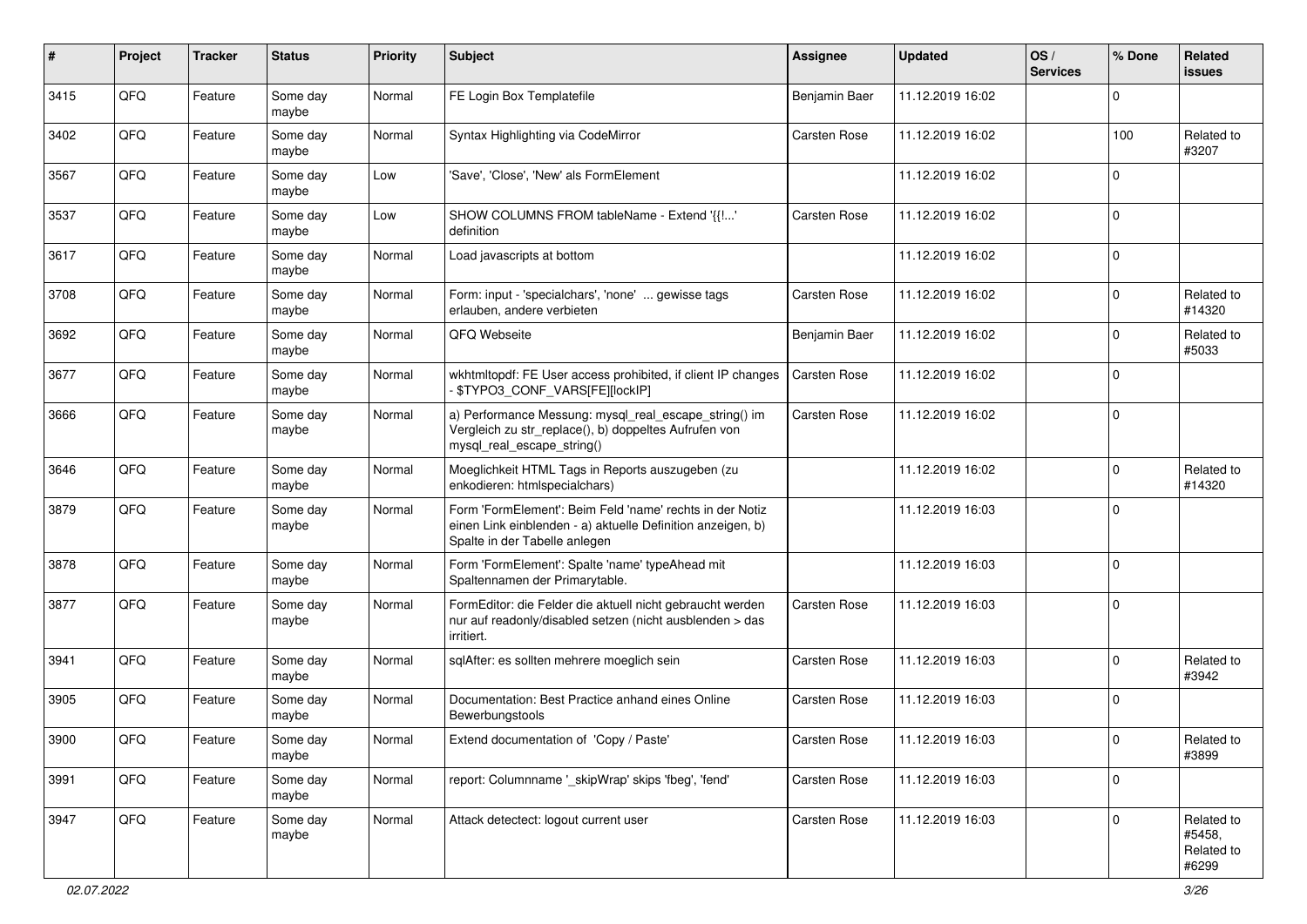| #    | Project | <b>Tracker</b> | <b>Status</b>     | <b>Priority</b> | <b>Subject</b>                                                                                                     | <b>Assignee</b> | <b>Updated</b>   | OS/<br><b>Services</b> | % Done         | Related<br>issues                           |
|------|---------|----------------|-------------------|-----------------|--------------------------------------------------------------------------------------------------------------------|-----------------|------------------|------------------------|----------------|---------------------------------------------|
| 3942 | QFQ     | Feature        | Some day<br>maybe | Normal          | Action Elemente: neu generierte IDs via FE weitergeben                                                             | Carsten Rose    | 11.12.2019 16:03 |                        | $\mathbf 0$    | Related to<br>#3941                         |
| 4027 | QFQ     | Feature        | Some day<br>maybe | Normal          | Missing: orange 'check' / 'bullet'                                                                                 |                 | 11.12.2019 16:03 |                        | $\mathbf 0$    |                                             |
| 4026 | QFQ     | Feature        | Some day<br>maybe | Normal          | sqlLog.sql: log number of FE.id                                                                                    | Carsten Rose    | 11.12.2019 16:03 |                        | $\Omega$       | Related to<br>#5458                         |
| 4197 | QFQ     | Feature        | Some day<br>maybe | Normal          | Unit Test fuer JSON Stream von QuickFormQuery.php ><br>doForm()                                                    | Carsten Rose    | 11.12.2019 16:03 |                        | $\mathbf 0$    |                                             |
| 4259 | QFQ     | Feature        | Some day<br>maybe | Normal          | Instant trigger a cron job                                                                                         | Carsten Rose    | 11.12.2019 16:03 |                        | 0              |                                             |
| 1623 | QFQ     | Feature        | Some day<br>maybe | Normal          | RealURL                                                                                                            |                 | 11.12.2019 16:03 |                        | 30             |                                             |
| 1510 | QFQ     | Feature        | Some day<br>maybe | Normal          | jquery von google laden, falls das nicht geht lokal                                                                |                 | 11.12.2019 16:03 |                        | 0              |                                             |
| 1253 | QFQ     | Feature        | Some day<br>maybe | Normal          | QF: Colorpicker                                                                                                    |                 | 11.12.2019 16:03 |                        | 0              |                                             |
| 1251 | QFQ     | Feature        | Some day<br>maybe | Normal          | QF: Combo                                                                                                          |                 | 11.12.2019 16:03 |                        | 0              |                                             |
| 1946 | QFQ     | Feature        | Some day<br>maybe | Normal          | Kontrolle ob der ReadOnly Modus bei den<br>Formularelementen korrekt implementiert ist                             | Carsten Rose    | 11.12.2019 16:03 |                        | $\mathbf 0$    |                                             |
| 1635 | QFQ     | Feature        | Some day<br>maybe | Normal          | QFQ Extension content record: weitere Optionen<br>einblenden.                                                      | Carsten Rose    | 11.12.2019 16:03 |                        | 0              |                                             |
| 2084 | QFQ     | Feature        | Some day<br>maybe | Normal          | Mailto mit encryption: Subrecord                                                                                   | Carsten Rose    | 11.12.2019 16:03 |                        | $\mathbf 0$    | Related to<br>#2082                         |
| 2995 | QFQ     | Feature        | Some day<br>maybe | Normal          | Dropdown JQuery Plugin: 'chosen' - Moeglichkeit um Select<br>Listen mehr Funktion zu geben. Kein Bootstrap noetig. | Carsten Rose    | 11.12.2019 16:03 |                        | $\mathbf 0$    |                                             |
| 2950 | QFQ     | Feature        | Some day<br>maybe | Normal          | Inhalt QFQ Records als File                                                                                        |                 | 11.12.2019 16:03 |                        | $\overline{0}$ |                                             |
| 3216 | QFQ     | Feature        | Some day<br>maybe | Normal          | dynamic update für checkbox label2                                                                                 | Carsten Rose    | 11.12.2019 16:03 |                        | $\mathbf 0$    | Related to<br>#2081                         |
| 3267 | QFQ     | Feature        | Some day<br>maybe | Normal          | 2 Forms auf einer Seite: real + Read only                                                                          | Carsten Rose    | 11.12.2019 16:03 |                        | 0              |                                             |
| 4023 | QFQ     | Feature        | <b>New</b>        | Normal          | prepared statements - FE action: salveld, sqllnsert,<br>sqlUpdate, sqlDelete, sqlBefore, sqlAfter                  | Carsten Rose    | 11.12.2019 16:15 |                        | 0              |                                             |
| 2361 | QFQ     | Feature        | New               | Normal          | Logging wer/wann/wo welches Formular aufgerufen hat                                                                | Carsten Rose    | 11.12.2019 16:15 |                        | $\mathbf 0$    | Related to<br>#4432,<br>Related to<br>#7480 |
| 7480 | QFQ     | Feature        | New               | Normal          | Record History (Undo / Redo)                                                                                       | Carsten Rose    | 11.12.2019 16:16 |                        | $\overline{0}$ | Related to<br>#2361                         |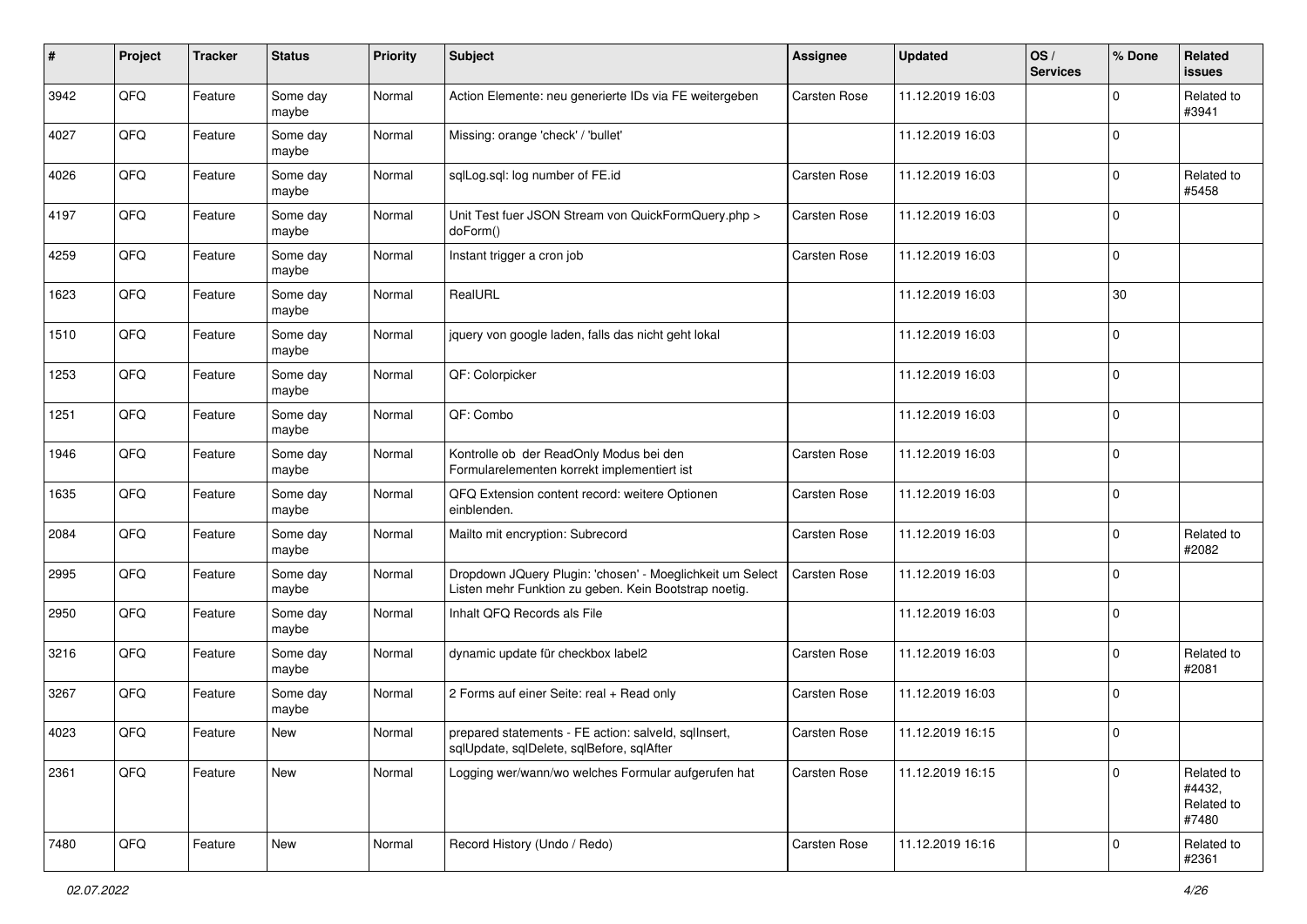| #     | <b>Project</b> | <b>Tracker</b> | <b>Status</b>     | <b>Priority</b> | <b>Subject</b>                                                                                                                        | Assignee            | <b>Updated</b>   | OS/<br><b>Services</b> | % Done         | Related<br><b>issues</b> |
|-------|----------------|----------------|-------------------|-----------------|---------------------------------------------------------------------------------------------------------------------------------------|---------------------|------------------|------------------------|----------------|--------------------------|
| 6602  | QFQ            | Feature        | <b>New</b>        | Normal          | Formlet: in Report auf Mausklick ein mini-form oeffnen                                                                                | Carsten Rose        | 11.12.2019 16:16 |                        | $\mathbf 0$    |                          |
| 8702  | QFQ            | Feature        | <b>New</b>        | Normal          | Load Record which is locked: missing user info                                                                                        | Carsten Rose        | 11.12.2019 16:16 |                        | $\mathbf 0$    | Related to<br>#9789      |
| 9777  | QFQ            | Feature        | <b>New</b>        | Normal          | Logging QFQ Variables                                                                                                                 | Carsten Rose        | 16.12.2019 17:17 |                        | $\overline{0}$ |                          |
| 9853  | QFQ            | Feature        | New               | Normal          | Check das SQL / QFQ / Mail Logfile geschrieben wird                                                                                   |                     | 09.01.2020 11:15 |                        | $\Omega$       |                          |
| 9927  | QFQ            | Feature        | New               | Normal          | QFQ Update: a) Update nur machen wenn BE User<br>eingeloggt ist., b) Bei Fehler genaue Meldung welcher<br>Updateschritt Probleme hat. | <b>Carsten Rose</b> | 22.01.2020 12:59 |                        | 0              |                          |
| 7660  | QFQ            | Feature        | <b>New</b>        | Normal          | IMAP: import mails to DB, move / delete mails                                                                                         | Carsten Rose        | 01.02.2020 09:52 |                        | $\Omega$       |                          |
| 5782  | QFQ            | Feature        | <b>New</b>        | Normal          | <b>NextCloud API</b>                                                                                                                  | Carsten Rose        | 01.02.2020 10:02 |                        | $\Omega$       |                          |
| 7920  | QFQ            | Feature        | <b>New</b>        | Normal          | FE: Syntax Highlight, Zeinlenumbruch                                                                                                  | Carsten Rose        | 01.02.2020 10:03 |                        | 0              |                          |
| 5942  | QFQ            | Feature        | Priorize          | Normal          | 'L' and 'type': append to links, generate via '_link' by using<br>'u:' .                                                              | Carsten Rose        | 01.02.2020 10:13 |                        | $\Omega$       |                          |
| 7522  | QFQ            | Feature        | Priorize          | Normal          | Inserting default index.html to folder (Avoid Apache<br>Indexing)                                                                     | Carsten Rose        | 01.02.2020 10:13 |                        | $\mathbf 0$    |                          |
| 7290  | QFQ            | Feature        | Priorize          | Normal          | FormEditor: title as textarea if LEN(title)>60                                                                                        | Carsten Rose        | 01.02.2020 10:13 |                        | $\Omega$       | Blocked by<br>#7682      |
| 7217  | QFQ            | Feature        | Priorize          | Normal          | Download: notice User if ` sip=?` is missing                                                                                          | Carsten Rose        | 01.02.2020 10:13 |                        | $\mathbf 0$    |                          |
| 6998  | QFQ            | Feature        | Priorize          | Normal          | Form: with debug=on show column information as tooltip of<br>column label                                                             | Carsten Rose        | 01.02.2020 10:13 |                        | 0              |                          |
| 8585  | QFQ            | Feature        | Priorize          | Normal          | Enhance Error message for 'unknown form'                                                                                              | Carsten Rose        | 01.02.2020 10:13 |                        | $\mathbf 0$    |                          |
| 8584  | QFQ            | Feature        | Priorize          | Normal          | FE 'Action' - never assign to Container (except Template<br>Group)                                                                    | Carsten Rose        | 01.02.2020 10:13 |                        | 0              |                          |
| 8034  | QFQ            | Feature        | Priorize          | Normal          | FormElement 'data': 22.22.2222 should not be accepted                                                                                 | <b>Carsten Rose</b> | 01.02.2020 10:13 |                        | 0              |                          |
| 7630  | QFQ            | Feature        | Priorize          | Normal          | detailed error message for simple upload                                                                                              | Carsten Rose        | 01.02.2020 10:13 |                        | $\mathbf 0$    |                          |
| 9900  | QFQ            | Feature        | Priorize          | Normal          | Generic API Call: tt-content record >> JSON                                                                                           | <b>Carsten Rose</b> | 01.02.2020 10:13 |                        | $\mathbf 0$    |                          |
| 9983  | QFQ            | Feature        | New               | Normal          | Report Notation: new keyword 'range'                                                                                                  | <b>Carsten Rose</b> | 01.02.2020 15:55 |                        | $\mathbf 0$    |                          |
| 10014 | QFQ            | Feature        | New               | Normal          | Manual.rst: describe behaviour and process order of<br>fillStoreVar, slaveId, sqlBefore,                                              | Carsten Rose        | 01.02.2020 22:31 |                        | $\mathbf 0$    |                          |
| 9928  | QFQ            | Feature        | Priorize          | Normal          | SpecialColumnName: a) Deprecated: ' AS "_+tag "', b)<br>New: ' AS "_ <tag1><tag2>"</tag2></tag1>                                      | Carsten Rose        | 01.02.2020 23:17 |                        | $\Omega$       | Related to<br>#9929      |
| 8277  | QFQ            | Feature        | Priorize          | Normal          | fe.parameter.default=                                                                                                                 | Carsten Rose        | 01.02.2020 23:17 |                        | $\mathbf 0$    | Related to<br>#8113      |
| 9968  | QFQ            | Feature        | Priorize          | Normal          | Tooltip in Links for Developer                                                                                                        | Carsten Rose        | 01.02.2020 23:17 |                        | 0              |                          |
| 5389  | QFQ            | Feature        | Some day<br>maybe | Normal          | QFQ Design: Multline label / note                                                                                                     | Benjamin Baer       | 01.02.2020 23:19 |                        | $\mathbf 0$    |                          |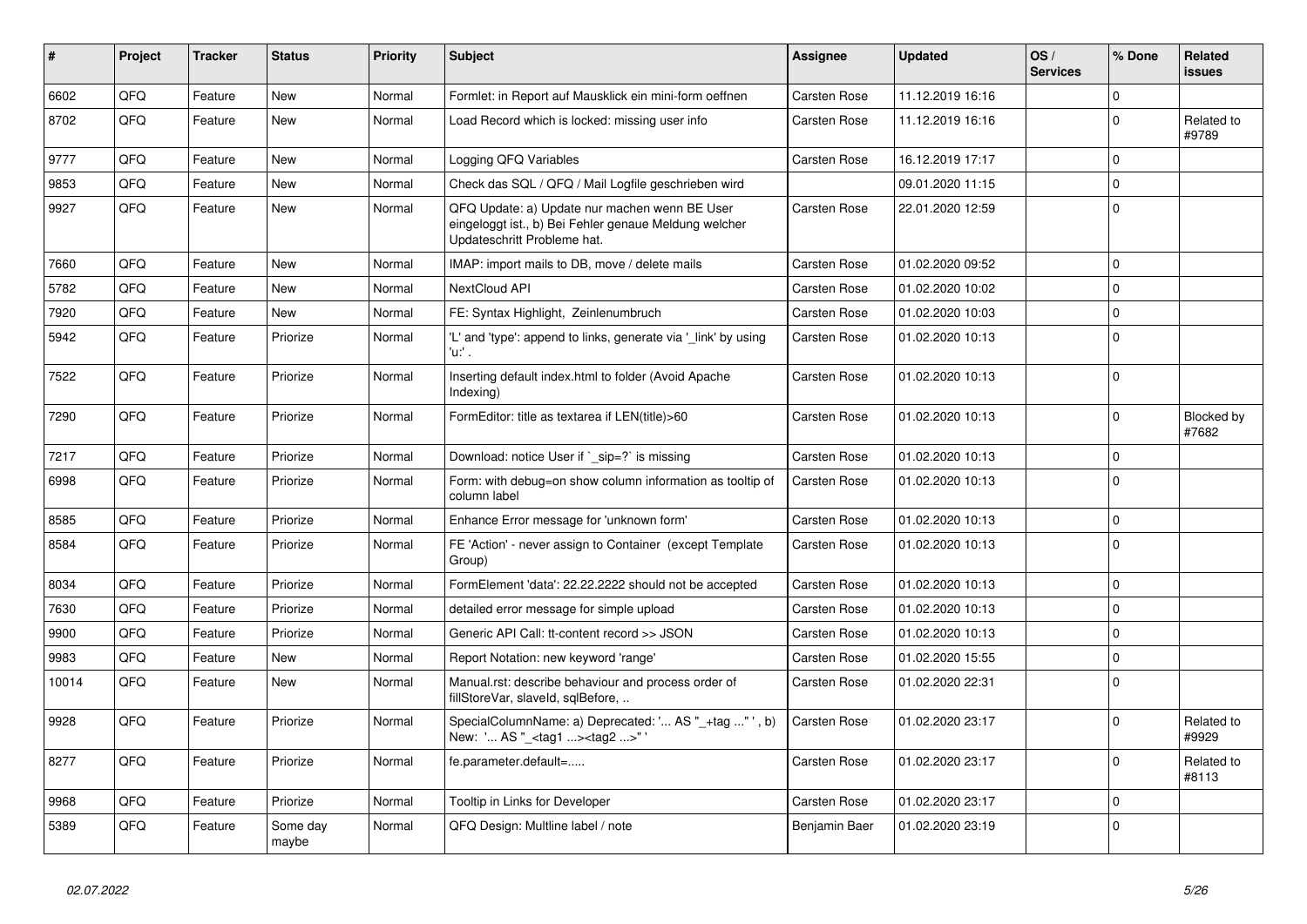| #    | Project | <b>Tracker</b> | <b>Status</b>     | <b>Priority</b> | Subject                                                                                                | <b>Assignee</b> | <b>Updated</b>   | OS/<br><b>Services</b> | % Done      | Related<br><b>issues</b>                    |
|------|---------|----------------|-------------------|-----------------|--------------------------------------------------------------------------------------------------------|-----------------|------------------|------------------------|-------------|---------------------------------------------|
| 5132 | QFQ     | Feature        | Some day<br>maybe | Normal          | Error Message sendmail missing attachment: more details                                                | Carsten Rose    | 01.02.2020 23:19 |                        | $\mathbf 0$ |                                             |
| 4872 | QFQ     | Feature        | Some day<br>maybe | Normal          | Fields of Typo3 page available in STORE_TYPO3                                                          | Carsten Rose    | 01.02.2020 23:19 |                        | $\mathbf 0$ |                                             |
| 4869 | QFQ     | Feature        | Some day<br>maybe | Normal          | Dynamic Update (show, hide, readonly?, required?) for<br><b>Template Group Elements</b>                | Carsten Rose    | 01.02.2020 23:19 |                        | $\mathbf 0$ | Related to<br>#4865                         |
| 4606 | QFQ     | Feature        | Some day<br>maybe | Normal          | link: qualifier to render bootstrap button                                                             | Carsten Rose    | 01.02.2020 23:19 |                        | $\mathbf 0$ |                                             |
| 5852 | QFQ     | Feature        | Some day<br>maybe | Normal          | Logging: mail.log / sql.log - im FE anzeigen und via AJAX<br>aktualisieren                             | Carsten Rose    | 01.02.2020 23:19 |                        | $\mathbf 0$ | Related to<br>#5885                         |
| 5805 | QFQ     | Feature        | Some day<br>maybe | Normal          | TypeAHead SQL value instead of key stored                                                              |                 | 01.02.2020 23:19 |                        | $\mathbf 0$ | Related to<br>#5444                         |
| 5579 | QFQ     | Feature        | Some day<br>maybe | Normal          | Enhance Doc / Presentation: variable type 'link column type'                                           | Carsten Rose    | 01.02.2020 23:19 |                        | $\mathbf 0$ |                                             |
| 7100 | QFQ     | Feature        | Some day<br>maybe | Normal          | Download: log access, max downloads, time limit                                                        |                 | 01.02.2020 23:19 |                        | 0           |                                             |
| 6704 | QFQ     | Feature        | Some day<br>maybe | Normal          | Upload Mode: Bilder in Notizen rechts sollen aktuellen<br>Upload repräsentieren.                       |                 | 01.02.2020 23:19 |                        | 0           | Related to<br>#3264                         |
| 6084 | QFQ     | Feature        | Some day<br>maybe | Normal          | New escape type: 'D' - convert date                                                                    |                 | 01.02.2020 23:19 |                        | $\mathbf 0$ |                                             |
| 5983 | QFQ     | Feature        | Some day<br>maybe | Normal          | Form Submit (save & update): normalize date/-time FE                                                   | Carsten Rose    | 01.02.2020 23:19 |                        | $\mathbf 0$ |                                             |
| 5923 | QFQ     | Feature        | Some day<br>maybe | Normal          | fillStoreSystemBySqlLate                                                                               |                 | 01.02.2020 23:19 |                        | $\mathbf 0$ |                                             |
| 5895 | QFQ     | Feature        | Some day<br>maybe | Normal          | Tutorial: List of all QFQ Features                                                                     |                 | 01.02.2020 23:19 |                        | $\mathbf 0$ |                                             |
| 5893 | QFQ     | Feature        | Some day<br>maybe | Normal          | Edit on double-click                                                                                   |                 | 01.02.2020 23:19 |                        | $\mathbf 0$ | Related to<br>#5894                         |
| 8522 | QFQ     | Feature        | Some day<br>maybe | Normal          | build QFQ - npm warnings                                                                               | Benjamin Baer   | 01.02.2020 23:19 |                        | 50          |                                             |
| 8056 | QFQ     | Feature        | Some day<br>maybe | Normal          | Termin Organisation (Reservation)                                                                      |                 | 01.02.2020 23:19 |                        | $\mathbf 0$ | Related to<br>#8658                         |
| 7921 | QFQ     | Feature        | Some day<br>maybe | Normal          | Rest API Export: URL kuerzer machen                                                                    |                 | 01.02.2020 23:19 |                        | $\mathbf 0$ |                                             |
| 4439 | QFQ     | Feature        | Some day<br>maybe | Normal          | Log: report all actions fired by an FE Element, incl. the<br>original directive (slaveld, sqlInsert, ) |                 | 01.02.2020 23:20 |                        | $\Omega$    | Related to<br>#4432,<br>Related to<br>#5458 |
| 4435 | QFQ     | Feature        | Some day<br>maybe | Normal          | Report: striptags - specify allowed tags                                                               |                 | 01.02.2020 23:20 |                        | $\mathbf 0$ |                                             |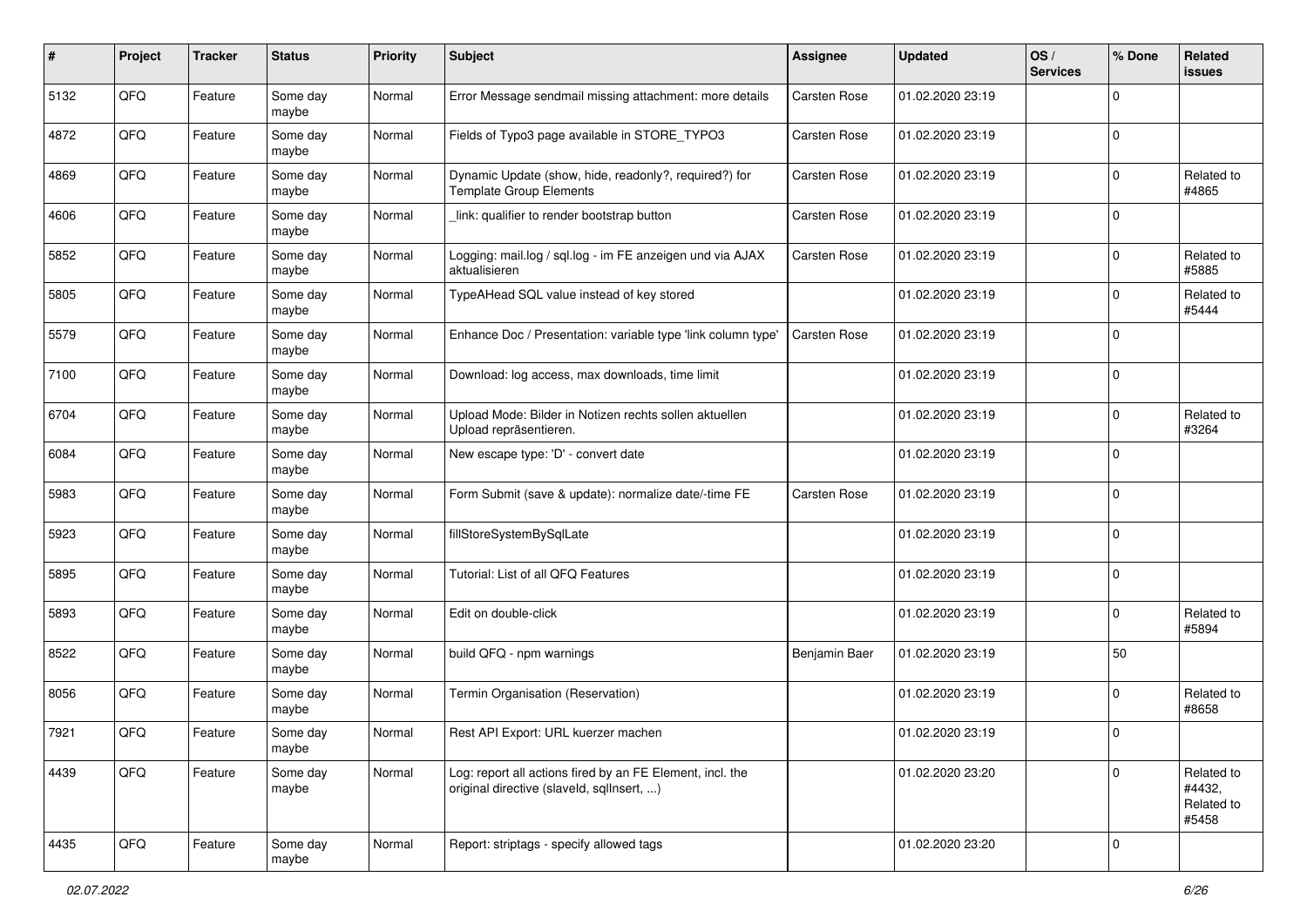| #    | Project | <b>Tracker</b> | <b>Status</b>     | <b>Priority</b> | <b>Subject</b>                                                                                                          | <b>Assignee</b> | <b>Updated</b>   | OS/<br><b>Services</b> | % Done      | Related<br><b>issues</b>                    |
|------|---------|----------------|-------------------|-----------------|-------------------------------------------------------------------------------------------------------------------------|-----------------|------------------|------------------------|-------------|---------------------------------------------|
| 4433 | QFQ     | Feature        | Some day<br>maybe | Normal          | Log when SIP will be destroyed by QFQ for any (security)<br>reason                                                      |                 | 01.02.2020 23:20 |                        | $\Omega$    | Related to<br>#4432,<br>Related to<br>#5458 |
| 4330 | QFQ     | Feature        | Some day<br>maybe | Normal          | Error Message: report missing {{ / }} in sqlUpdate, sqlInsert,<br>sqlDelete, sqlAfter, sqlBefore in FE action elements. | Carsten Rose    | 01.02.2020 23:20 |                        | $\mathbf 0$ |                                             |
| 1234 | QFQ     | Feature        | Some day<br>maybe | Normal          | QF: Record numbering: Im Grid soll in Spalte 1 optional die<br>laufende Nummer der Records angezeigt werden.            |                 | 01.02.2020 23:20 |                        | $\mathbf 0$ |                                             |
| 955  | QFQ     | Feature        | Some day<br>maybe | Normal          | QF: Notizen vor/nach dem Form                                                                                           |                 | 01.02.2020 23:20 |                        | $\mathbf 0$ |                                             |
| 5455 | QFQ     | Feature        | Some day<br>maybe | Normal          | Mail Redirects grld abhaengig                                                                                           |                 | 01.02.2020 23:20 |                        | $\mathbf 0$ |                                             |
| 5428 | QFQ     | Feature        | Some day<br>maybe | Normal          | secure thumbnail: late render on access.                                                                                | Carsten Rose    | 01.02.2020 23:20 |                        | 0           |                                             |
| 5342 | QFQ     | Feature        | Some day<br>maybe | Normal          | link - with HTML Attributes                                                                                             |                 | 01.02.2020 23:20 |                        | $\mathbf 0$ | Related to<br>#14077                        |
| 5024 | QFQ     | Feature        | Some day<br>maybe | Normal          | Fabric: Generate PDF with edits                                                                                         | Benjamin Baer   | 01.02.2020 23:20 |                        | $\mathbf 0$ | Related to<br>#10704                        |
| 4816 | QFQ     | Feature        | Some day<br>maybe | Normal          | Templates for QFQ Reports (Tables, Radios, )                                                                            |                 | 01.02.2020 23:20 |                        | $\mathbf 0$ |                                             |
| 4757 | QFQ     | Feature        | Some day<br>maybe | Normal          | Test subrecord: download links ok? Links ok?                                                                            | Carsten Rose    | 01.02.2020 23:20 |                        | $\mathbf 0$ |                                             |
| 4652 | QFQ     | Feature        | Some day<br>maybe | Normal          | UZH CD: Weiterleitung auf benutzerdefinierte 403/404 Seite                                                              | Carsten Rose    | 01.02.2020 23:20 |                        | $\mathbf 0$ |                                             |
| 5851 | QFQ     | Feature        | Some day<br>maybe | Normal          | Queue System implementieren: MQTT, RabbitMQ                                                                             |                 | 01.02.2020 23:20 |                        | $\mathbf 0$ | Related to<br>#5715                         |
| 5850 | QFQ     | Feature        | Some day<br>maybe | Normal          | Deployment: In QFQ Doc best practice fuer zeitgemaesses<br>Deployment beschreiben                                       |                 | 01.02.2020 23:20 |                        | $\mathbf 0$ |                                             |
| 5665 | QFQ     | Feature        | Some day<br>maybe | Normal          | Versuch das '{{!' nicht mehr noetig ist.                                                                                | Carsten Rose    | 01.02.2020 23:20 |                        | $\Omega$    | Related to<br>#7432,<br>Related to<br>#7434 |
| 4443 | QFQ     | Feature        | Some day<br>maybe | Normal          | Form: multiple secondary tables                                                                                         |                 | 01.02.2020 23:20 |                        | $\mathbf 0$ |                                             |
| 4365 | QFQ     | Feature        | Some day<br>maybe | Normal          | Multi Language: new way of config                                                                                       | Carsten Rose    | 01.02.2020 23:20 |                        | $\mathbf 0$ |                                             |
| 4343 | QFQ     | Feature        | Some day<br>maybe | Normal          | Link: Classifier to add 'attributes'                                                                                    | Carsten Rose    | 01.02.2020 23:20 |                        | $\mathbf 0$ | Related to<br>#14077                        |
| 4650 | QFQ     | Feature        | Some day<br>maybe | Normal          | Convert html to doc/rtf                                                                                                 | Carsten Rose    | 01.02.2020 23:20 |                        | $\mathbf 0$ | Related to<br>#10704                        |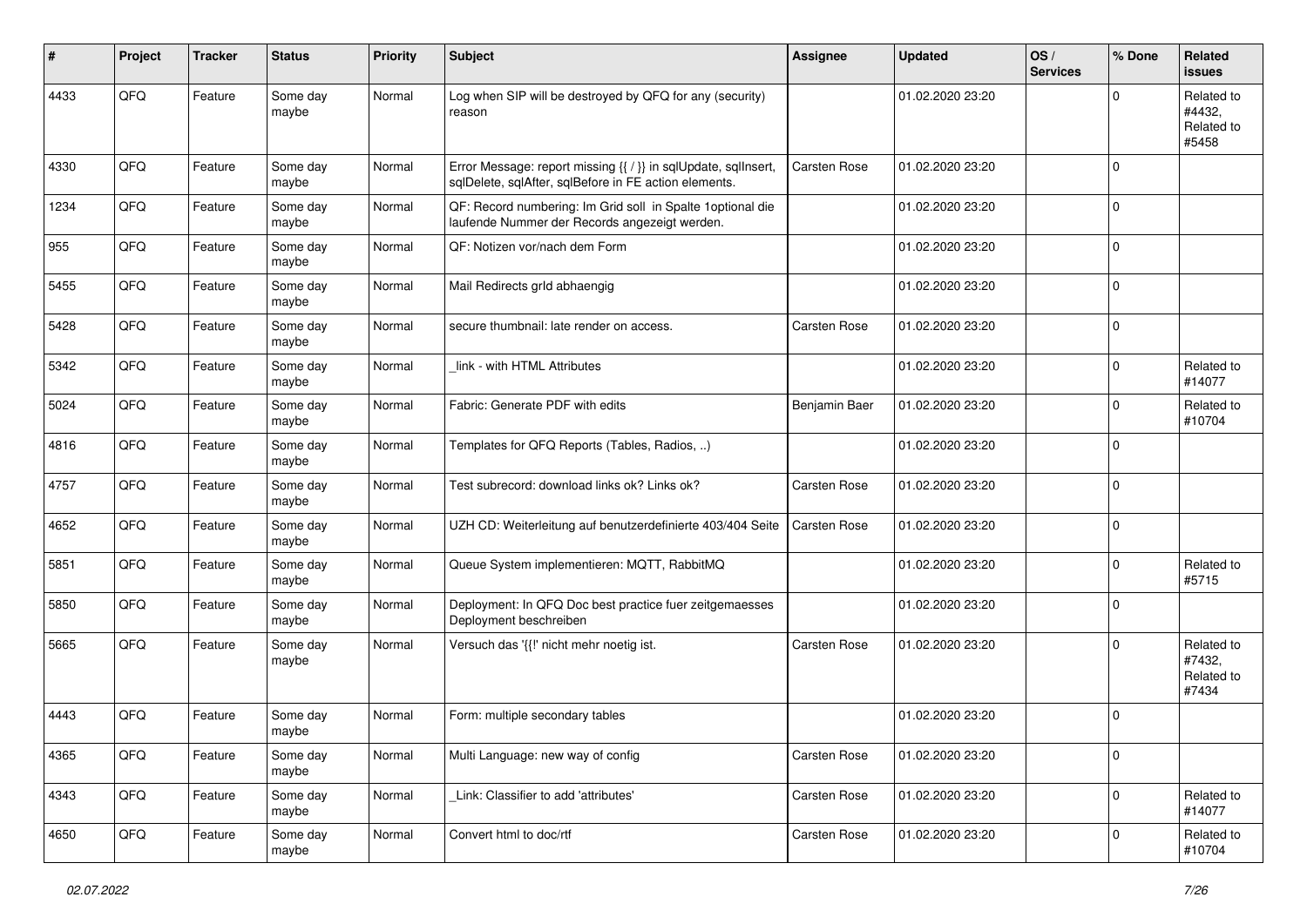| #    | Project        | <b>Tracker</b> | <b>Status</b>     | <b>Priority</b> | Subject                                                                                                                                                       | <b>Assignee</b>     | <b>Updated</b>   | OS/<br><b>Services</b> | % Done      | Related<br><b>issues</b>                    |
|------|----------------|----------------|-------------------|-----------------|---------------------------------------------------------------------------------------------------------------------------------------------------------------|---------------------|------------------|------------------------|-------------|---------------------------------------------|
| 4640 | QFQ            | Feature        | Some day<br>maybe | Normal          | Rename System Forms                                                                                                                                           |                     | 01.02.2020 23:20 |                        | $\mathbf 0$ |                                             |
| 4627 | QFQ            | Feature        | Some day<br>maybe | Normal          | dbupdate: all tables - check 'create', 'modified' if it is possible<br>to change to default 'CURRENT TIMESTAMP' and modified<br>'ON UPDATE CURRENT_TIMESTAMP' |                     | 01.02.2020 23:20 |                        | $\mathbf 0$ |                                             |
| 4626 | QFQ            | Feature        | Some day<br>maybe | Normal          | Mobile View: 'classBody=qfq-form-right' makes no sense                                                                                                        |                     | 01.02.2020 23:20 |                        | $\mathbf 0$ |                                             |
| 4551 | QFQ            | Feature        | Some day<br>maybe | Normal          | Set 'pills' via dynamicUpdate to show/hide/disabled                                                                                                           |                     | 01.02.2020 23:20 |                        | 0           | Related to<br>#3752                         |
| 4536 | QFQ            | Feature        | Some day<br>maybe | Normal          | FE upload: problem with delete if mutliple uploads an<br>FE.name="                                                                                            |                     | 01.02.2020 23:20 |                        | $\mathbf 0$ |                                             |
| 4446 | QFQ            | Feature        | Some day<br>maybe | Normal          | New FE get same feldContainerId as last modifed FE                                                                                                            |                     | 01.02.2020 23:20 |                        | $\mathbf 0$ |                                             |
| 5892 | QFQ            | Feature        | Some day<br>maybe | Normal          | QFQ should use T3 API to manipulate FE GROUP<br>membership                                                                                                    |                     | 01.02.2020 23:20 |                        | $\mathbf 0$ |                                             |
| 5480 | QFQ            | Feature        | Some day<br>maybe | Normal          | QFQ: Dokumentation mit Screenshots versehen                                                                                                                   | Carsten Rose        | 01.02.2020 23:20 |                        | $\mathbf 0$ | Related to<br>#9879                         |
| 5452 | QFQ            | Feature        | Some day<br>maybe | Normal          | Thumbnails from PDF: bad quality                                                                                                                              |                     | 01.02.2020 23:20 |                        | $\mathbf 0$ |                                             |
| 4719 | QFQ            | Feature        | Some day<br>maybe | Normal          | Custom Message in Client in case of 'Browser tab close,<br>modification will be lost'                                                                         |                     | 01.02.2020 23:20 |                        | $\mathbf 0$ |                                             |
| 3504 | QFQ            | Feature        | New               | Normal          | Logging: welche Action FEs werden wann wie ausgefuehrt                                                                                                        | Carsten Rose        | 01.02.2020 23:21 |                        | $\Omega$    | Related to<br>#5458,<br>Related to<br>#4092 |
| 5131 | QFQ            | Feature        | New               | Normal          | Activate Spin Gear ('wait/busy' indicator) via LINK attribute                                                                                                 | Carsten Rose        | 01.02.2020 23:21 |                        | $\mathbf 0$ |                                             |
| 4250 | QFQ            | Feature        | New               | Normal          | AutoCron in QFQ via PHP                                                                                                                                       | Carsten Rose        | 01.02.2020 23:21 |                        | $\Omega$    | Related to<br>#3292,<br>Related to<br>#3291 |
| 6437 | QFQ            | Feature        | New               | Normal          | Neuer Mode Button bei FormElementen                                                                                                                           | <b>Carsten Rose</b> | 01.02.2020 23:21 |                        | $\Omega$    | Related to<br>#9668,<br>Blocked by<br>#9678 |
| 6292 | QFQ            | Feature        | New               | Normal          | Download: File speichern mit Hash aber original Filename in   Carsten Rose<br>der Datenbank vermerken fuer Downloads                                          |                     | 01.02.2020 23:21 |                        | 0           |                                             |
| 6289 | QFQ            | Feature        | New               | Normal          | Form: Log                                                                                                                                                     | Carsten Rose        | 01.02.2020 23:21 |                        | $\pmb{0}$   |                                             |
| 6765 | QFQ            | Feature        | New               | Normal          | Moeglichkeit via QFQ eigene Logs zu schreiben                                                                                                                 | Carsten Rose        | 01.02.2020 23:21 |                        | $\mathbf 0$ |                                             |
| 6609 | QFQ            | Feature        | New               | Normal          | Formlet: JSON API erweitern                                                                                                                                   | Carsten Rose        | 01.02.2020 23:21 |                        | 50          |                                             |
| 6594 | $\mathsf{QFQ}$ | Feature        | New               | Normal          | Excel: on download, check if there is a valid sip                                                                                                             | Carsten Rose        | 01.02.2020 23:21 |                        | $\pmb{0}$   |                                             |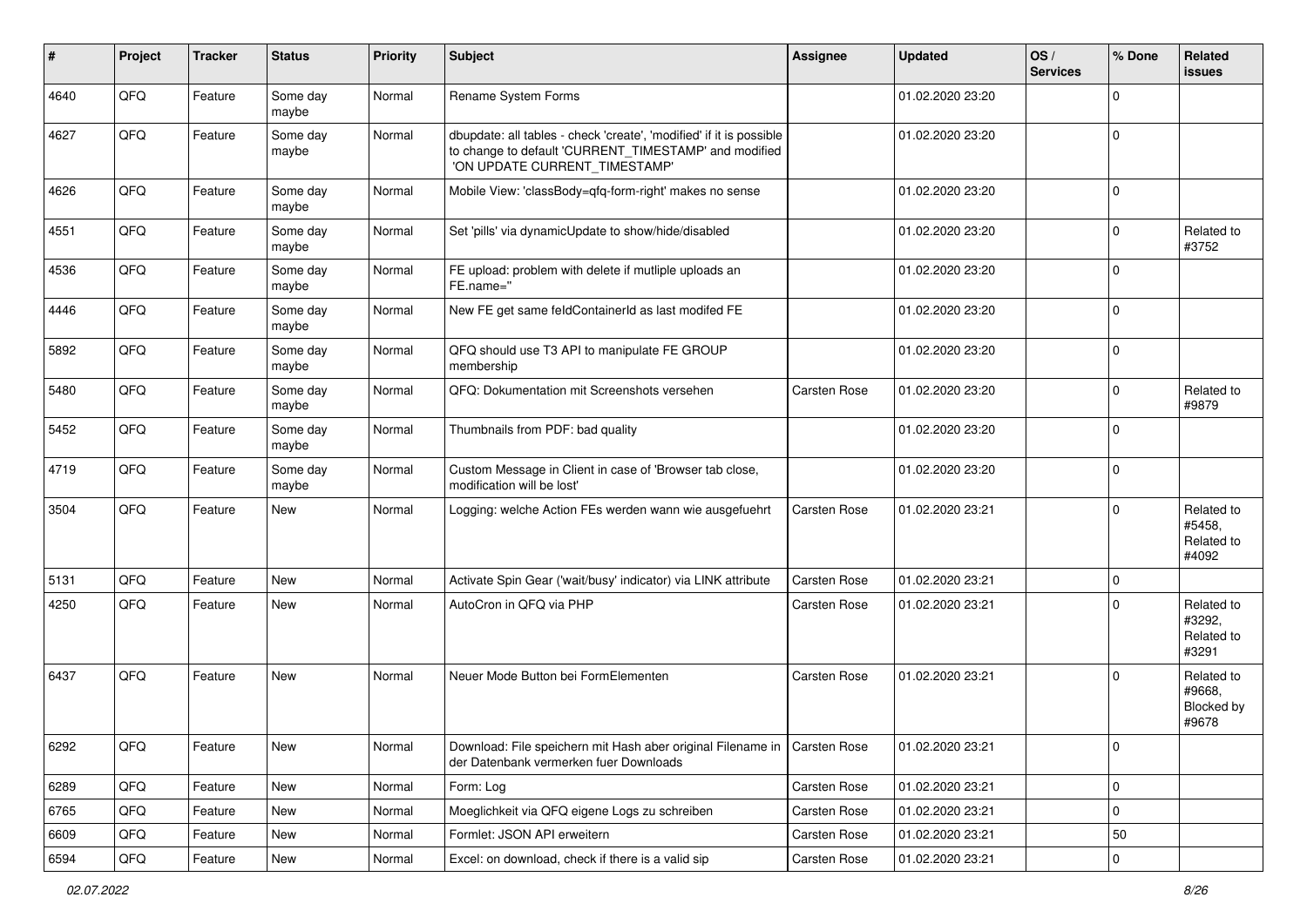| #    | Project | <b>Tracker</b> | <b>Status</b>     | <b>Priority</b> | Subject                                                                                                                    | Assignee            | <b>Updated</b>   | OS/<br><b>Services</b> | % Done      | Related<br><b>issues</b>  |
|------|---------|----------------|-------------------|-----------------|----------------------------------------------------------------------------------------------------------------------------|---------------------|------------------|------------------------|-------------|---------------------------|
| 7119 | QFQ     | Feature        | New               | Normal          | Upload: scaleDownWidth, scaleDownHeight                                                                                    | Carsten Rose        | 01.02.2020 23:21 |                        | $\mathbf 0$ |                           |
| 7102 | QFQ     | Feature        | <b>New</b>        | Normal          | Comment sign in report: '#' and '--'                                                                                       | Carsten Rose        | 01.02.2020 23:21 |                        | $\mathbf 0$ |                           |
| 7099 | QFQ     | Feature        | New               | Normal          | Redesign FormEditor                                                                                                        | Carsten Rose        | 01.02.2020 23:21 |                        | 0           |                           |
| 6972 | QFQ     | Feature        | Some day<br>maybe | Normal          | Fabric Clipboard / cross browser tab                                                                                       | Benjamin Baer       | 01.02.2020 23:21 |                        | $\mathbf 0$ |                           |
| 6970 | QFQ     | Feature        | Some day<br>maybe | Normal          | tablesorter: default fuer 'sortReset' aendern von 'Ctrl' zu 'Alt'                                                          | Benjamin Baer       | 01.02.2020 23:21 |                        | 0           |                           |
| 6855 | QFQ     | Feature        | New               | Normal          | With {{feUser:U}}!={{feUser:T}}: Save / Delete: only possible<br>with {{feUserSave:U}}='yes' and '{{feUserDelete:U}}='yes' | <b>Carsten Rose</b> | 01.02.2020 23:21 |                        | 0           |                           |
| 7481 | QFQ     | Feature        | <b>New</b>        | Normal          | Detect 'BaseUrl' automatically                                                                                             | Carsten Rose        | 01.02.2020 23:21 |                        | 0           |                           |
| 7342 | QFQ     | Feature        | New               | Normal          | add content = hide_this                                                                                                    | Carsten Rose        | 01.02.2020 23:21 |                        | $\mathbf 0$ |                           |
| 7280 | QFQ     | Feature        | New               | Normal          | recently used table                                                                                                        | Carsten Rose        | 01.02.2020 23:21 |                        | 0           |                           |
| 7239 | QFQ     | Feature        | New               | Normal          | TinyMCE: html tag whitelist                                                                                                | Carsten Rose        | 01.02.2020 23:21 |                        | $\mathbf 0$ | Related to<br>#14320      |
| 7175 | QFQ     | Feature        | New               | Normal          | Upload: md5 hash as filename                                                                                               | Carsten Rose        | 01.02.2020 23:21 |                        | $\mathbf 0$ |                           |
| 9602 | QFQ     | Feature        | New               | Normal          | Form definition as JSON                                                                                                    | Carsten Rose        | 01.02.2020 23:21 |                        | $\Omega$    | Related to<br>#9600       |
| 7683 | QFQ     | Feature        | New               | Normal          | Special column names in '{{ SELECT  AS _link }}' should<br>be detected                                                     | Carsten Rose        | 01.02.2020 23:21 |                        | 0           |                           |
| 7681 | QFQ     | Feature        | <b>New</b>        | Normal          | Optional switch off 'check for modified record'                                                                            | Carsten Rose        | 01.02.2020 23:21 |                        | $\mathbf 0$ |                           |
| 7521 | QFQ     | Feature        | New               | Normal          | TemplateGroup: fe.type=upload                                                                                              | Carsten Rose        | 01.02.2020 23:21 |                        | $\Omega$    | Related to<br>#9706       |
| 4082 | QFQ     | Feature        | New               | Normal          | Dynamic Update: modeSql - useful default                                                                                   | Carsten Rose        | 01.02.2020 23:22 |                        | $\mathbf 0$ |                           |
| 7109 | QFQ     | Feature        | New               | Normal          | Dynamic Updates: row/element hide                                                                                          | Carsten Rose        | 01.02.2020 23:22 |                        | $\mathbf 0$ | Has<br>duplicate<br>#4081 |
| 6250 | QFQ     | Feature        | In Progress       | Normal          | Enhance layout: a) Subrecord, b) Subrecord-Title                                                                           | Carsten Rose        | 01.02.2020 23:22 |                        | $\Omega$    | Related to<br>#5391       |
| 7812 | QFQ     | Feature        | New               | Normal          | FE 'Subrecord' - new option 'subrecordShowFilter',<br>'subrecordPaging'                                                    | <b>Carsten Rose</b> | 01.02.2020 23:22 |                        | 0           |                           |
| 7730 | QFQ     | Feature        | Priorize          | Normal          | SELECT Box: title in between                                                                                               | Benjamin Baer       | 01.02.2020 23:22 |                        | 0           |                           |
| 7520 | QFQ     | Feature        | New               | Normal          | QR Code:  AS _qr ( AS _link)                                                                                               | Carsten Rose        | 01.02.2020 23:22 |                        | 0           |                           |
| 7519 | QFQ     | Feature        | New               | Normal          | Select: Multi                                                                                                              | Carsten Rose        | 01.02.2020 23:22 |                        | 0           |                           |
| 8806 | QFQ     | Feature        | New               | Normal          | SQL Function nl2br                                                                                                         | Carsten Rose        | 01.02.2020 23:22 |                        | $\pmb{0}$   |                           |
| 8719 | QFQ     | Feature        | New               | Normal          | extraButtonLock: add support for 0/1                                                                                       | Carsten Rose        | 01.02.2020 23:22 |                        | $\mathbf 0$ |                           |
| 8336 | QFQ     | Feature        | New               | Normal          | Form > modified > Close New: a) Optional disable popup, b)<br>custom text, c) mode on save: close stay                     | Carsten Rose        | 01.02.2020 23:22 |                        | 0           | Related to<br>#8335       |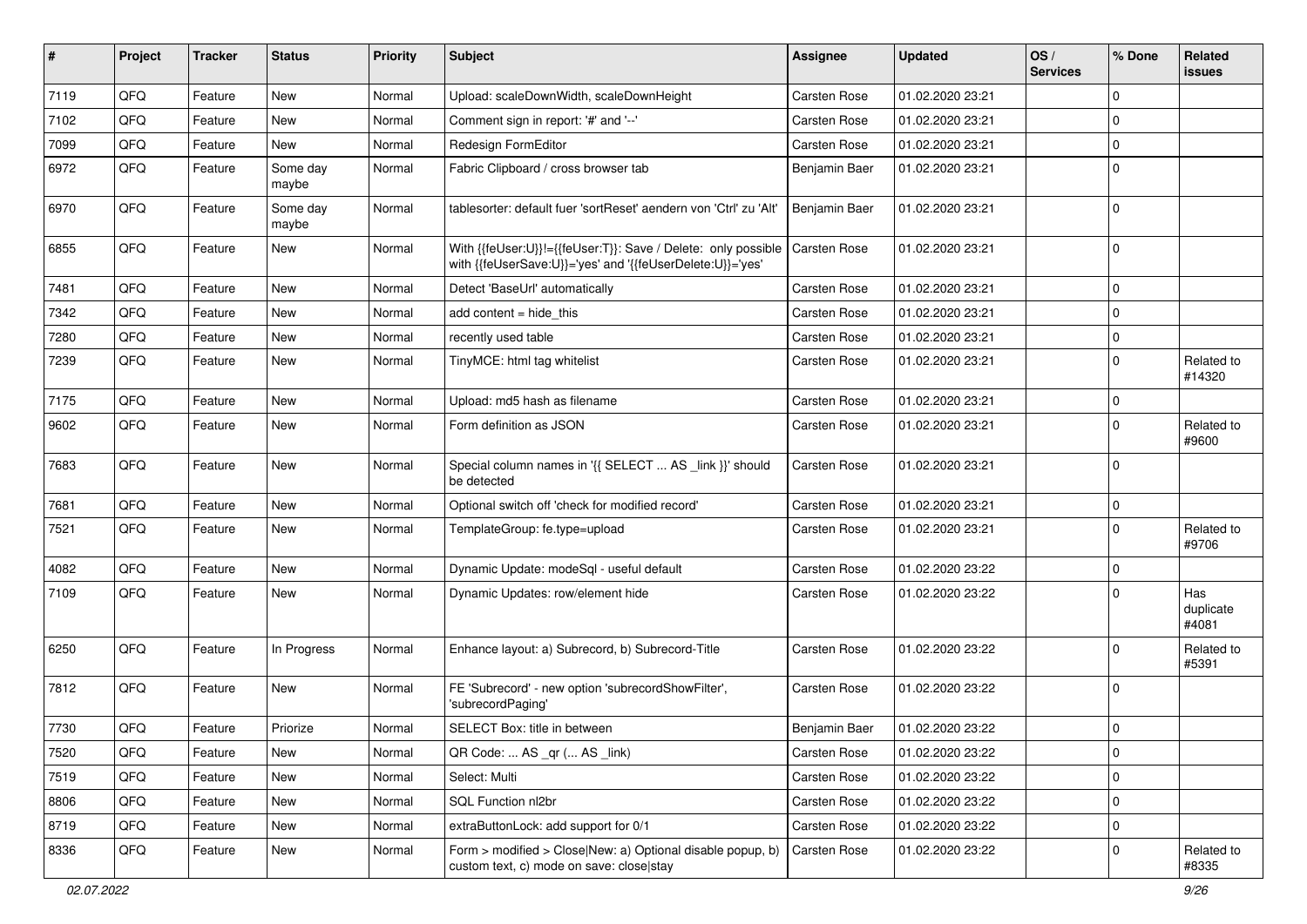| ∦     | Project | <b>Tracker</b> | <b>Status</b>     | <b>Priority</b> | <b>Subject</b>                                                                                     | <b>Assignee</b>     | <b>Updated</b>   | OS/<br><b>Services</b> | % Done      | Related<br><b>issues</b>                                             |
|-------|---------|----------------|-------------------|-----------------|----------------------------------------------------------------------------------------------------|---------------------|------------------|------------------------|-------------|----------------------------------------------------------------------|
| 8089  | QFQ     | Feature        | New               | Normal          | Copy/Paste for FormElements                                                                        | Carsten Rose        | 01.02.2020 23:22 |                        | $\mathbf 0$ |                                                                      |
| 7924  | QFQ     | Feature        | New               | Normal          | Radio/Checkbox with Tooltip                                                                        | Carsten Rose        | 01.02.2020 23:22 |                        | $\mathbf 0$ |                                                                      |
| 9130  | QFQ     | Feature        | Some day<br>maybe | Normal          | tablesorter: Automatic Row numbering / Zeilenummer                                                 | Benjamin Baer       | 01.02.2020 23:22 |                        | $\mathbf 0$ |                                                                      |
| 9129  | QFQ     | Feature        | New               | Normal          | sqlValidate: Message as notification, not as error                                                 | Carsten Rose        | 01.02.2020 23:22 |                        | $\mathbf 0$ | Related to<br>#9128                                                  |
| 9128  | QFQ     | Feature        | New               | Normal          | Error Message: not replaced variables- a) replace back to<br>'{{', b) underline                    | Carsten Rose        | 01.02.2020 23:22 |                        | $\mathbf 0$ | Related to<br>#9129                                                  |
| 8975  | QFQ     | Feature        | New               | Normal          | Report Notation: 2.0                                                                               | Carsten Rose        | 01.02.2020 23:22 |                        | $\mathbf 0$ | Related to<br>#8963                                                  |
| 9208  | QFQ     | Feature        | New               | Normal          | Manage 'recent' records                                                                            | Carsten Rose        | 01.02.2020 23:22 |                        | $\mathbf 0$ |                                                                      |
| 9136  | QFQ     | Feature        | New               | Normal          | Create ZIP files with dynamic PDFs                                                                 | Carsten Rose        | 01.02.2020 23:22 |                        | $\mathbf 0$ |                                                                      |
| 9537  | QFQ     | Feature        | New               | Normal          | FormEditor: Edit fieldset in FrontEnd                                                              | Carsten Rose        | 01.02.2020 23:22 |                        | $\mathbf 0$ |                                                                      |
| 9352  | QFQ     | Feature        | New               | Normal          | FE 'Native' fire slaveld, sqlAfter, sqlIns                                                         | Carsten Rose        | 01.02.2020 23:22 |                        | $\mathbf 0$ |                                                                      |
| 9811  | QFQ     | Feature        | New               | Normal          | Report: tag every n'th row                                                                         | Carsten Rose        | 01.02.2020 23:22 |                        | $\mathbf 0$ |                                                                      |
| 9781  | QFQ     | Feature        | New               | Normal          | Button: CSS class to make buttons smaller                                                          | Carsten Rose        | 01.02.2020 23:22 |                        | $\mathbf 0$ |                                                                      |
| 9707  | QFQ     | Feature        | New               | Normal          | SIP security: encode pageld and check pageld on decode                                             | Carsten Rose        | 01.02.2020 23:22 |                        | $\mathbf 0$ |                                                                      |
| 9706  | QFQ     | Feature        | New               | Normal          | Multi File Upload (hidden template group)                                                          | Carsten Rose        | 01.02.2020 23:22 |                        | $\mathbf 0$ | Related to<br>#7521,<br>Related to<br>#5562,<br>Related to<br>#13330 |
| 10015 | QFQ     | Feature        | Priorize          | Normal          | Monospace in Textarea                                                                              | Carsten Rose        | 03.02.2020 13:40 |                        | $\mathbf 0$ |                                                                      |
| 10003 | QFQ     | Feature        | Priorize          | Normal          | fieldset: stronger visualize group                                                                 | Benjamin Baer       | 12.02.2020 08:13 |                        | $\mathbf 0$ |                                                                      |
| 10115 | QFQ     | Feature        | New               | Normal          | TypeAhead: static list                                                                             | Carsten Rose        | 26.02.2020 16:42 |                        | 100         |                                                                      |
| 4050  | QFQ     | Feature        | New               | Normal          | sql.log: 1) FormElement ID which causes a specific action,<br>2) Result in the same row.           | Carsten Rose        | 15.04.2020 11:35 |                        | $\mathbf 0$ | Related to<br>#5458                                                  |
| 10119 | QFQ     | Feature        | New               | Normal          | Dropdown (selectlist) & Type Ahead: format and catagorize<br>list                                  | <b>Carsten Rose</b> | 07.05.2020 09:36 |                        | $\mathbf 0$ |                                                                      |
| 10124 | QFQ     | Feature        | Feedback          | Normal          | qfq AAI-Login                                                                                      | Karin Niffeler      | 07.05.2020 09:36 |                        | $\mathbf 0$ |                                                                      |
| 10384 | QFQ     | Feature        | New               | Normal          | Parameter Exchange QFQ Instances                                                                   |                     | 07.05.2020 09:38 |                        | $\mathbf 0$ |                                                                      |
| 10443 | QFQ     | Feature        | In Progress       | Normal          | Konzept_api / _live                                                                                | Carsten Rose        | 07.05.2020 09:39 |                        | $\mathbf 0$ |                                                                      |
| 10593 | QFQ     | Feature        | New               | Normal          | label2: text behind input element                                                                  | Carsten Rose        | 16.05.2020 10:57 |                        | $\mathbf 0$ |                                                                      |
| 5345  | QFQ     | Feature        | New               | Normal          | Report: UPDATE / INSERT / DELETE statements should<br>trigger subqueries, depending on the result. | Carsten Rose        | 27.05.2020 16:11 |                        | $\mathbf 0$ |                                                                      |
| 10005 | QFQ     | Feature        | Priorize          | Normal          | Report / special column name:  AS _calendar                                                        | Carsten Rose        | 03.06.2020 17:28 |                        | $\mathbf 0$ |                                                                      |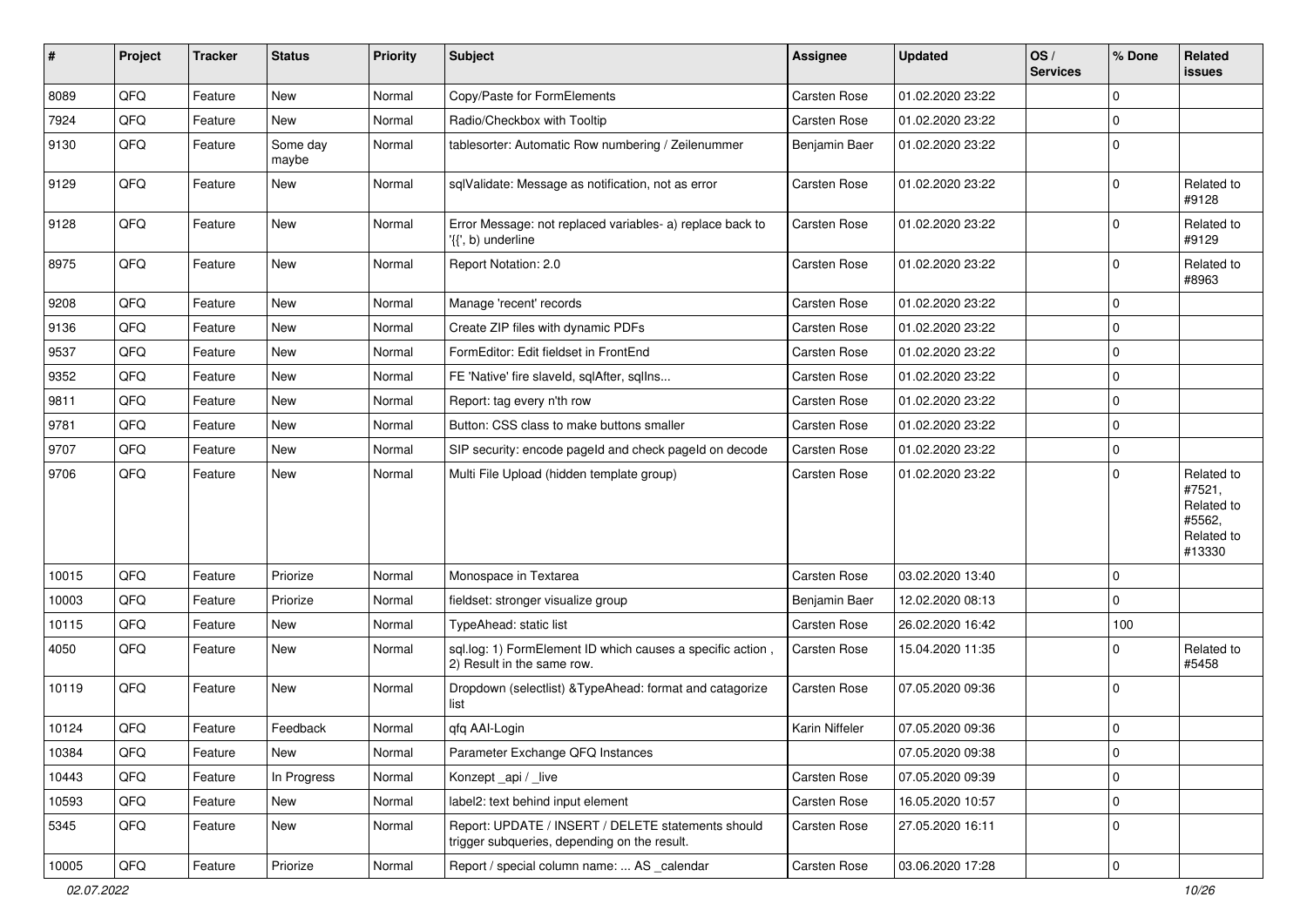| ∦     | Project | <b>Tracker</b> | <b>Status</b>     | <b>Priority</b> | <b>Subject</b>                                                             | <b>Assignee</b> | <b>Updated</b>   | OS/<br><b>Services</b> | % Done      | Related<br><b>issues</b> |
|-------|---------|----------------|-------------------|-----------------|----------------------------------------------------------------------------|-----------------|------------------|------------------------|-------------|--------------------------|
| 10738 | QFQ     | Feature        | Some day<br>maybe | Normal          | CORS headers for external API requests                                     |                 | 10.06.2020 14:00 |                        | $\mathbf 0$ |                          |
| 3432  | QFQ     | Feature        | New               | Normal          | subrecord: dynamicUpdate                                                   | Carsten Rose    | 11.06.2020 21:10 |                        | $\mathbf 0$ | Related to<br>#5691      |
| 10763 | QFQ     | Feature        | New               | Normal          | form accessed and submitted despite logout?                                |                 | 16.06.2020 11:43 |                        | $\mathbf 0$ |                          |
| 10819 | QFQ     | Feature        | New               | Normal          | Persistent SIP - second try                                                | Carsten Rose    | 29.06.2020 23:02 |                        | $\mathbf 0$ | Related to<br>#6261      |
| 10874 | QFQ     | Feature        | New               | Normal          | Erstellen eines Foreign Keys in der Tabelle "FormElement"                  |                 | 13.07.2020 10:11 |                        | $\mathbf 0$ |                          |
| 10976 | QFQ     | Feature        | New               | Normal          | Excel Export Verbesserungen                                                | Carsten Rose    | 06.08.2020 10:56 |                        | $\mathbf 0$ |                          |
| 10996 | QFQ     | Feature        | New               | Normal          | Download video via sip: no seek                                            | Carsten Rose    | 12.08.2020 14:18 |                        | $\mathbf 0$ |                          |
| 11080 | QFQ     | Feature        | New               | Normal          | Send MQTT messages                                                         | Carsten Rose    | 29.08.2020 19:49 |                        | $\mathbf 0$ |                          |
| 11076 | QFQ     | Feature        | In Progress       | Normal          | SELECT  AS _websocket                                                      | Carsten Rose    | 30.08.2020 17:49 |                        | $\mathbf 0$ |                          |
| 11504 | QFQ     | Feature        | New               | Normal          | Dynamic Update: Button text update for 'Save',' Close' &<br>'Delete'       | Carsten Rose    | 12.11.2020 23:44 |                        | $\mathbf 0$ |                          |
| 11523 | QFQ     | Feature        | New               | Normal          | Mit dynamic Update erkennen, ob Upload gemacht wurde                       | Carsten Rose    | 13.11.2020 15:07 |                        | $\mathbf 0$ | Related to<br>#9533      |
| 11535 | QFQ     | Feature        | New               | Normal          | Ability to create SQL columns in frontend QFQ forms                        |                 | 17.11.2020 12:11 |                        | $\mathbf 0$ |                          |
| 11534 | QFQ     | Feature        | New               | Normal          | Report: Action on selected rows - Table batchprocessing<br>feature         |                 | 18.11.2020 08:15 |                        | $\mathbf 0$ |                          |
| 11716 | QFQ     | Feature        | <b>New</b>        | Normal          | Form an beliebiger Stelle im Report anzeigen                               |                 | 09.12.2020 09:47 |                        | $\mathbf 0$ |                          |
| 11775 | QFQ     | Feature        | New               | Normal          | Subrecord Tooltip pro Feld                                                 | Carsten Rose    | 18.12.2020 15:22 |                        | $\mathbf 0$ | Related to<br>#11955     |
| 5695  | QFQ     | Feature        | In Progress       | Normal          | Multiform                                                                  | Carsten Rose    | 02.01.2021 18:38 |                        | $\mathbf 0$ |                          |
| 3880  | QFQ     | Feature        | Some day<br>maybe | Normal          | Form 'Form': anlegen einer Tabelle                                         |                 | 14.01.2021 10:12 |                        | $\mathbf 0$ |                          |
| 7229  | QFQ     | Feature        | Some day<br>maybe | Normal          | New FormElement.type: Button                                               |                 | 01.02.2021 12:32 |                        | $\mathbf 0$ |                          |
| 12023 | QFQ     | Feature        | New               | Normal          | MySQL Stored Precdure: QDECODESPECIALCHAR()                                | Carsten Rose    | 16.02.2021 11:16 |                        | $\mathbf 0$ | Related to<br>#12022     |
| 12038 | QFQ     | Feature        | New               | Normal          | a) STORE_VAR: filenameOnlyStripUniq, b) SP:<br>QSTRIPUNIQ()                |                 | 17.02.2021 23:55 |                        | $\mathbf 0$ |                          |
| 12024 | QFQ     | Feature        | New               | Normal          | Excel Export: text columns by default decode<br>htmlspeciachar()           | Carsten Rose    | 17.02.2021 23:55 |                        | $\mathbf 0$ | Related to<br>#12022     |
| 12039 | QFQ     | Feature        | New               | Normal          | Missing htmlSpecialChar() in pre processing on form submit                 |                 | 18.02.2021 00:09 |                        | $\mathbf 0$ | Related to<br>#14320     |
| 8187  | QFQ     | Feature        | New               | Normal          | Subrecord: enable/hide new button - make new/edit/delete<br>customizeable. | Carsten Rose    | 06.03.2021 18:44 |                        | 0           | Related to<br>#11326     |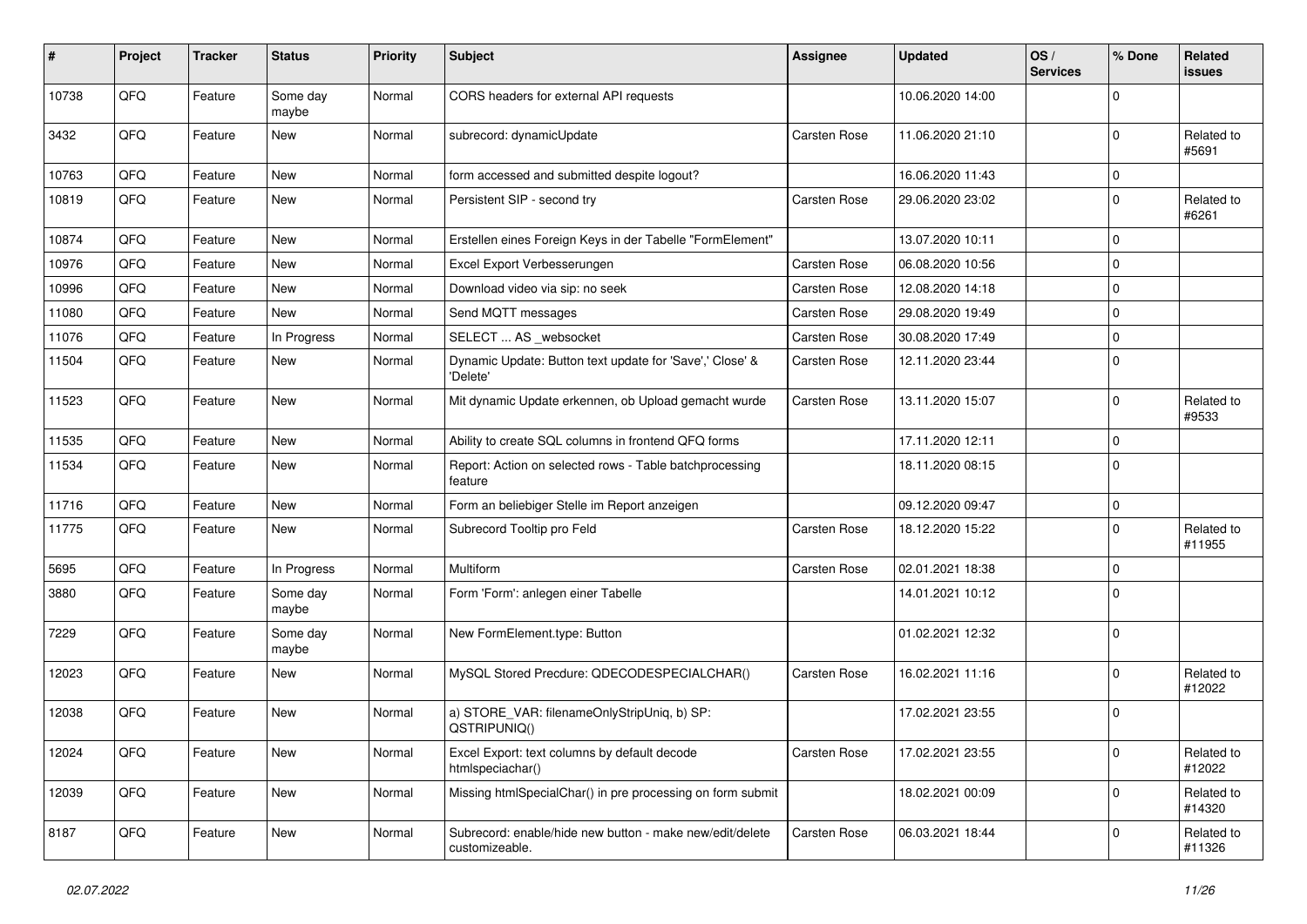| #     | Project | <b>Tracker</b> | <b>Status</b>     | <b>Priority</b> | Subject                                                                                                             | Assignee                                               | <b>Updated</b>   | OS/<br><b>Services</b> | % Done      | Related<br><b>issues</b>                      |                      |
|-------|---------|----------------|-------------------|-----------------|---------------------------------------------------------------------------------------------------------------------|--------------------------------------------------------|------------------|------------------------|-------------|-----------------------------------------------|----------------------|
| 12146 | QFQ     | Feature        | New               | Normal          | Autocron Job: Anzeigen wann der naechste Job ausgefuehrt   Carsten Rose<br>wird, resp das er nicht ausgefuehrt wird |                                                        | 15.03.2021 15:23 |                        | $\Omega$    |                                               |                      |
| 11516 | QFQ     | Feature        | <b>New</b>        | Normal          | Multi Page Form (Previous/Next Buttons)                                                                             | Carsten Rose                                           | 16.03.2021 17:52 |                        | $\mathbf 0$ |                                               |                      |
| 8217  | QFQ     | Feature        | <b>New</b>        | Normal          | if-elseif-else construct                                                                                            | Carsten Rose                                           | 16.03.2021 18:41 |                        | $\Omega$    | Related to<br>#10716                          |                      |
| 10714 | QFQ     | Feature        | <b>New</b>        | Normal          | multi Table Form                                                                                                    | Carsten Rose                                           | 16.03.2021 18:44 |                        | $\mathbf 0$ |                                               |                      |
| 10080 | QFQ     | Feature        | <b>New</b>        | Normal          | Popup on 'save' / 'close': configure dialog (answer<br>yes/no/cancle/)                                              | Carsten Rose                                           | 28.03.2021 20:52 |                        | $\Omega$    | Is duplicate<br>of #12262                     |                      |
| 12330 | QFQ     | Feature        | <b>New</b>        | Normal          | Copy to input field / text area / TinyMCE                                                                           | Carsten Rose                                           | 07.04.2021 09:01 |                        | $\mathbf 0$ |                                               |                      |
| 12135 | QFQ     | Feature        | New               | Normal          | Subrecord: Notiz                                                                                                    |                                                        | 24.04.2021 16:58 |                        | $\mathbf 0$ |                                               |                      |
| 7278  | QFQ     | Feature        | Some day<br>maybe | Normal          | Form: Wert vordefinieren der immer gesetzt wird                                                                     |                                                        | 02.05.2021 09:27 |                        | $\Omega$    |                                               |                      |
| 12162 | QFQ     | Feature        | <b>New</b>        | Normal          | FE.type=sendmail: personalized mailing (several mails) via<br>template                                              | Carsten Rose                                           | 03.05.2021 20:45 |                        | $\mathbf 0$ |                                               |                      |
| 12156 | QFQ     | Feature        | New               | Normal          | Form: Optional disable 'leave page'                                                                                 |                                                        | 03.05.2021 20:45 |                        | $\mathbf 0$ |                                               |                      |
| 12109 | QFQ     | Feature        | New               | Normal          | Donwload Link: Plain, SIP, Persistent Link, Peristent SIP -<br>new notation                                         | Carsten Rose                                           | 03.05.2021 20:45 |                        | 0           | Related to<br>#12085                          |                      |
| 12480 | QFQ     | Feature        | <b>New</b>        | Normal          | If QFQ upgrade is running, block further request                                                                    | Carsten Rose                                           | 03.05.2021 20:45 |                        | $\mathbf 0$ |                                               |                      |
| 12477 | QFQ     | Feature        | New               | Normal          | Support for refactoring: Form, FormElement, diverse<br>Tabellen/Spalten, tt-content Records                         | Carsten Rose                                           | 03.05.2021 20:45 |                        | $\Omega$    |                                               |                      |
| 12474 | QFQ     | Feature        | <b>New</b>        | Normal          | Check BaseConfigURL if it is given and the the last char is '/                                                      | <b>Carsten Rose</b>                                    | 03.05.2021 20:45 |                        | $\mathbf 0$ |                                               |                      |
| 12413 | QFQ     | Feature        | New               | Normal          | STORE_TYPO3: enhance for {{be_users.email:T}},<br>{{fe users.email:T}}                                              | Carsten Rose                                           | 03.05.2021 20:45 |                        | $\Omega$    | Related to<br>#12412,<br>Related to<br>#10012 |                      |
| 12400 | QFQ     | Feature        | New               | Normal          | Tutorial ist in QFQ Doku, Wird in der Suche gefunden, es<br>gibt aber kein Menupunkt - Inhalt ueberpruefen          | Carsten Rose                                           | 03.05.2021 20:45 |                        | $\mathbf 0$ |                                               |                      |
| 12269 | QFQ     | Feature        | <b>New</b>        | Normal          | 2FA - Login                                                                                                         | Carsten Rose                                           | 03.05.2021 20:45 |                        | 0           |                                               |                      |
| 11747 | QFQ     | Feature        | <b>New</b>        | Normal          | Maintenance Page with Redirect                                                                                      | Carsten Rose                                           | 03.05.2021 20:47 |                        | $\Omega$    | Related to<br>#11741                          |                      |
| 4194  | QFQ     | Feature        | In Progress       | Normal          | Bootstrap 4 ist jetzt offiziel                                                                                      |                                                        | 03.05.2021 20:47 |                        | $\Omega$    | Related to<br>#10114                          |                      |
| 11955 | QFQ     | Feature        | New               | Normal          | subrecord: new title option to set <th> attributes - e.g. to<br/>customize tablesorter options.</th>                | attributes - e.g. to<br>customize tablesorter options. | Carsten Rose     | 03.05.2021 20:47       |             | $\mathbf 0$                                   | Related to<br>#11775 |
| 12163 | QFQ     | Feature        | New               | Normal          | Checkbox: table wrap                                                                                                | Carsten Rose                                           | 03.05.2021 20:51 |                        | $\mathbf 0$ |                                               |                      |
| 12119 | QFQ     | Feature        | New               | Normal          | AS paged: error message missing if there ist no 'r' argument.                                                       | <b>Carsten Rose</b>                                    | 03.05.2021 20:51 |                        | 0           |                                               |                      |
| 10345 | QFQ     | Feature        | New               | Normal          | Templates - Patterns QFQ Style                                                                                      |                                                        | 03.05.2021 21:01 |                        | $\mathbf 0$ | Related to<br>#10713                          |                      |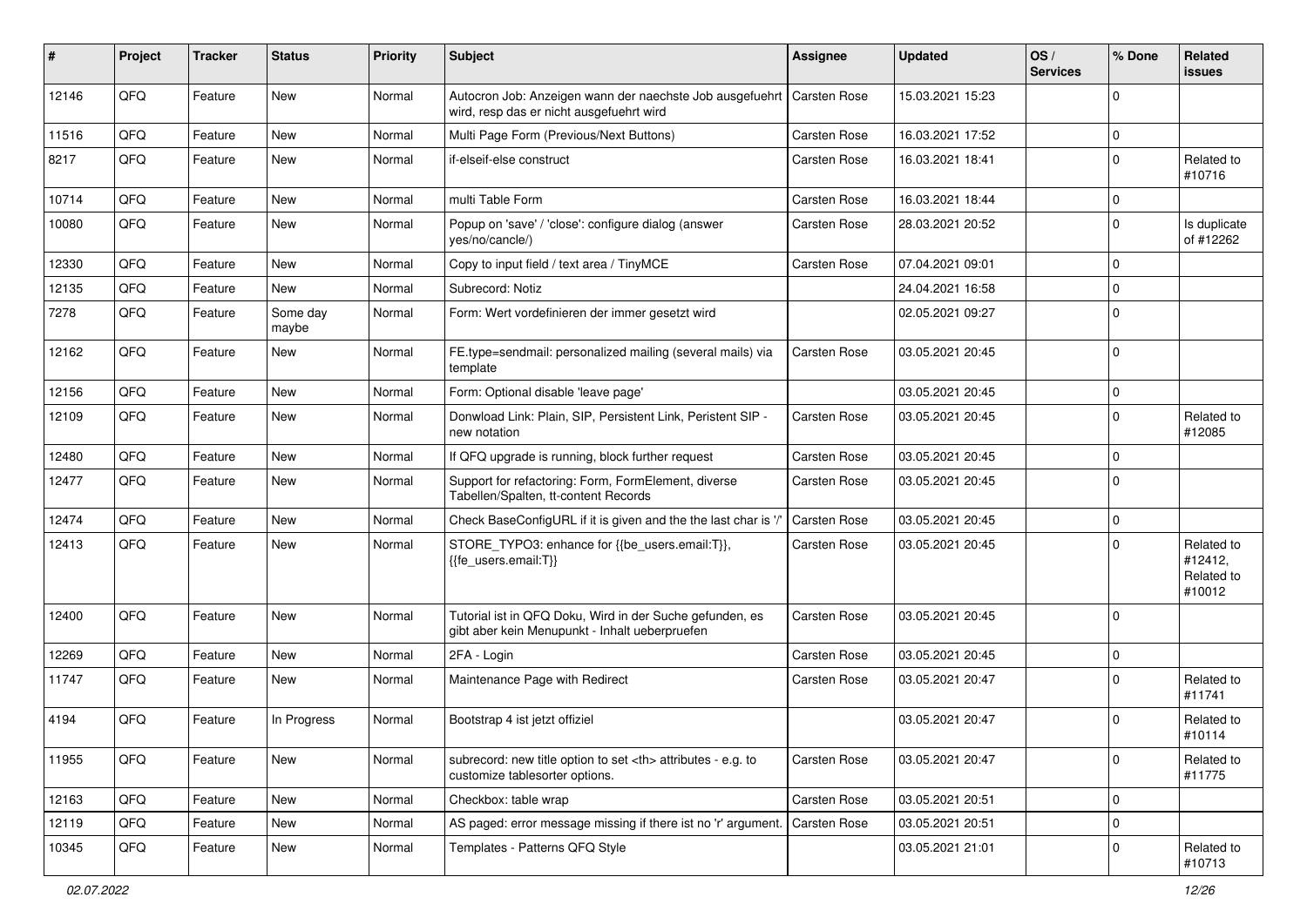| #     | Project | <b>Tracker</b> | <b>Status</b>     | <b>Priority</b> | <b>Subject</b>                                                                               | Assignee            | <b>Updated</b>   | OS/<br><b>Services</b> | % Done      | Related<br>issues                           |
|-------|---------|----------------|-------------------|-----------------|----------------------------------------------------------------------------------------------|---------------------|------------------|------------------------|-------------|---------------------------------------------|
| 11850 | QFQ     | Feature        | <b>New</b>        | Urgent          | Wizard Form: basierend auf einer Tabelle eine Form<br>anlegen.                               |                     | 03.05.2021 21:12 |                        | $\Omega$    | <b>Blocked by</b><br>#8082                  |
| 3848  | QFQ     | Feature        | Some day<br>maybe | High            | Antivirus check fuer Upload files in gfg?                                                    | Carsten Rose        | 03.05.2021 21:14 |                        | $\mathbf 0$ | Related to<br>#4131                         |
| 3727  | QFQ     | Feature        | New               | High            | Security: Session Hijacking erschweren                                                       | Carsten Rose        | 03.05.2021 21:14 |                        | $\mathbf 0$ |                                             |
| 880   | QFQ     | Feature        | Some day<br>maybe | Urgent          | Security: PHP, SQL Injection, XSS                                                            |                     | 03.05.2021 21:14 |                        | $\mathbf 0$ | Related to<br>#14320                        |
| 5715  | QFQ     | Feature        | New               | High            | PDF Caching                                                                                  | <b>Carsten Rose</b> | 03.05.2021 21:14 |                        | $\mathbf 0$ | Related to<br>#5851.<br>Related to<br>#6357 |
| 4258  | QFQ     | Feature        | Some day<br>maybe | High            | <b>System Defaults: Forms</b>                                                                | Carsten Rose        | 03.05.2021 21:14 |                        | $\mathbf 0$ |                                             |
| 3990  | QFQ     | Feature        | Some day<br>maybe | High            | custom class definition: add space automatically                                             | <b>Carsten Rose</b> | 03.05.2021 21:14 |                        | $\mathbf 0$ |                                             |
| 3967  | QFQ     | Feature        | Some day<br>maybe | High            | Report: Checkbox, Radio, Dropdown, Input welches ohne<br>Submit funktioniert - 'Inline-Form' | <b>Carsten Rose</b> | 03.05.2021 21:14 |                        | $\Omega$    |                                             |
| 8962  | QFQ     | Feature        | <b>New</b>        | High            | allow for form fields with identical names                                                   | <b>Carsten Rose</b> | 03.05.2021 21:14 |                        | $\mathbf 0$ |                                             |
| 7850  | QFQ     | Feature        | New               | High            | Upload records: non 'pathFileName' column                                                    | Carsten Rose        | 03.05.2021 21:14 |                        | $\mathbf 0$ |                                             |
| 9548  | QFQ     | Feature        | Feedback          | High            | FormElement: Pattern mismatch - optional report only on<br>focus lost                        | Benjamin Baer       | 03.05.2021 21:14 |                        | $\mathbf 0$ |                                             |
| 9517  | QFQ     | Feature        | In Progress       | High            | Input multiple tags with typeahead                                                           | <b>Carsten Rose</b> | 03.05.2021 21:14 |                        | 40          | Related to<br>#10150                        |
| 12465 | QFQ     | Feature        | <b>New</b>        | Normal          | QFQ Function: use in FE to fill StoreRecord                                                  | Carsten Rose        | 05.05.2021 21:58 |                        | $\mathbf 0$ |                                             |
| 12504 | QFQ     | Feature        | Priorize          | Normal          | sql.log: report fe.id                                                                        | Carsten Rose        | 05.05.2021 22:09 |                        | $\mathbf 0$ |                                             |
| 12503 | QFQ     | Feature        | Priorize          | Normal          | Detect dangerous UPDATE statement with missing WHERE                                         | <b>Carsten Rose</b> | 05.05.2021 22:09 |                        | $\mathbf 0$ |                                             |
| 11320 | QFQ     | Feature        | Priorize          | Normal          | Typo3 Version 10 support                                                                     | <b>Carsten Rose</b> | 05.05.2021 22:09 |                        | $\mathbf 0$ |                                             |
| 9394  | QFQ     | Feature        | Priorize          | Normal          | REST: allow for non numerical ids in get requests                                            | <b>Carsten Rose</b> | 05.05.2021 22:10 |                        | $\mathbf 0$ |                                             |
| 8963  | QFQ     | Feature        | Priorize          | Normal          | Setting values in a store: flexible way                                                      | Carsten Rose        | 05.05.2021 22:10 |                        | $\mathbf 0$ | Related to<br>#8975                         |
| 3867  | QFQ     | Feature        | Priorize          | Normal          | Readonly Formular: Template Groups add/delete<br>ausbeldnen                                  | <b>Carsten Rose</b> | 05.05.2021 22:12 |                        | $\Omega$    |                                             |
| 8044  | QFQ     | Feature        | Priorize          | Normal          | Transaction: a) Form, b) Report                                                              | Carsten Rose        | 05.05.2021 22:14 |                        | $\mathbf 0$ | Related to<br>#8043                         |
| 9668  | QFQ     | Feature        | Priorize          | Normal          | Form.mode: rename 'hidden' to 'hide'                                                         | <b>Carsten Rose</b> | 05.05.2021 22:14 |                        | $\mathbf 0$ | Related to<br>#6437                         |
| 12439 | QFQ     | Feature        | In Progress       | Normal          | TinyMCE Paste from Word & Character Count/Limit                                              | <b>Carsten Rose</b> | 05.05.2021 22:15 |                        | $\Omega$    |                                             |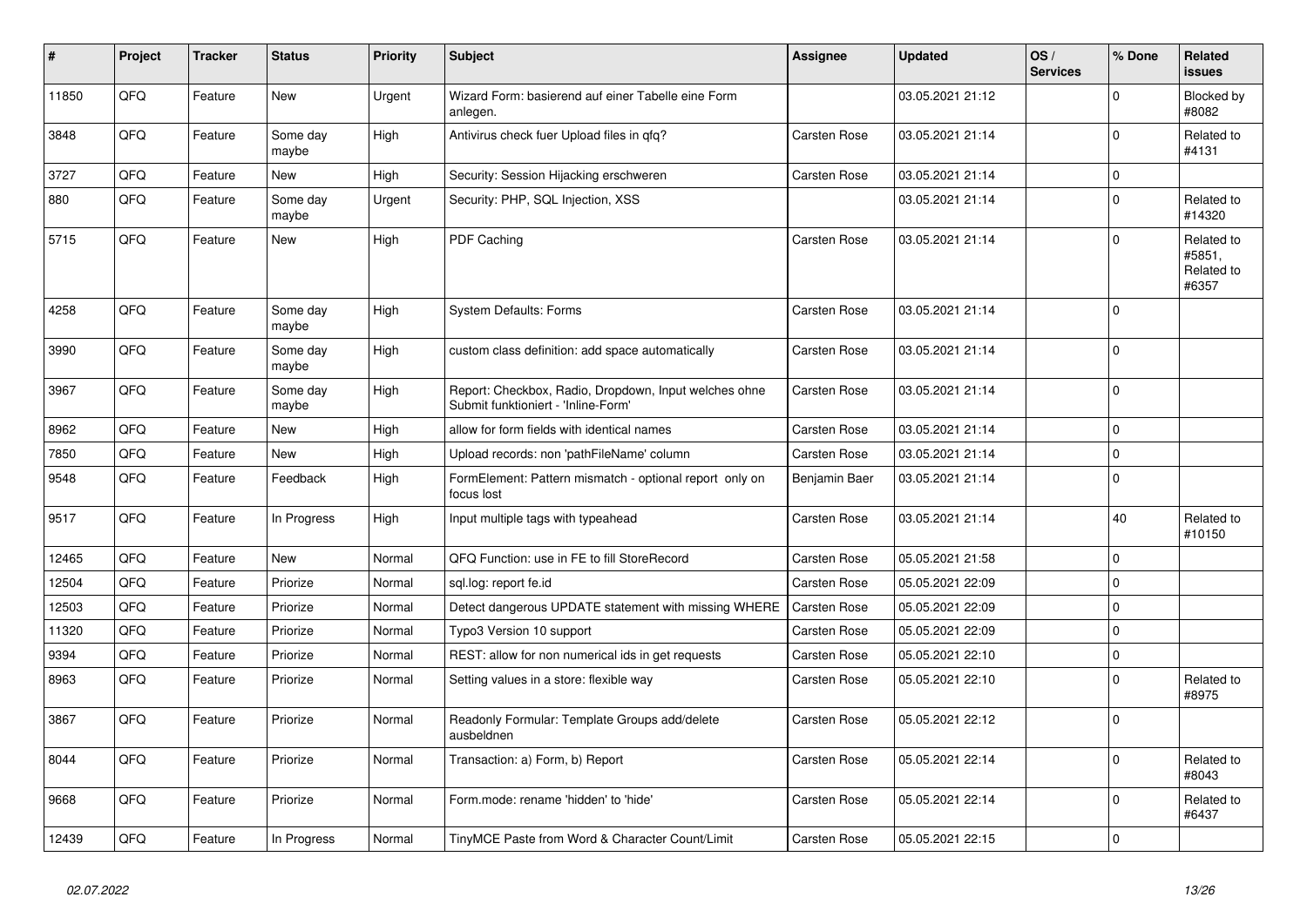| #     | Project | <b>Tracker</b> | <b>Status</b>     | <b>Priority</b> | <b>Subject</b>                                                                                                 | Assignee            | <b>Updated</b>   | OS/<br><b>Services</b> | % Done              | Related<br><b>issues</b>                                               |
|-------|---------|----------------|-------------------|-----------------|----------------------------------------------------------------------------------------------------------------|---------------------|------------------|------------------------|---------------------|------------------------------------------------------------------------|
| 12412 | QFQ     | Feature        | New               | Normal          | Action/Escape qualifier 'e' (empty), '0': if given, an empty<br>string (or '0') will be treated as 'not found' | Carsten Rose        | 08.05.2021 09:40 |                        | $\mathbf 0$         | Related to<br>#12413,<br>Related to<br>#10012                          |
| 10011 | QFQ     | Feature        | Priorize          | Normal          | Offer new STORE TYPO3 Variable 'beUser', 'beEmail'                                                             | Carsten Rose        | 08.05.2021 09:51 |                        | $\mathbf 0$         | Related to<br>#10012,<br>Related to<br>#12511                          |
| 10012 | QFQ     | Feature        | Priorize          | Normal          | redirectAllMailTo: {{beEmail:T}}                                                                               | <b>Carsten Rose</b> | 08.05.2021 09:54 |                        | $\Omega$            | Related to<br>#12412,<br>Related to<br>#12413,<br>Related to<br>#10011 |
| 11893 | QFQ     | Feature        | New               | High            | Broken SIP: a) only report one time, b) only report in main<br>column                                          | Carsten Rose        | 12.05.2021 12:13 |                        | $\mathbf 0$         | Related to<br>#12532,<br>Related to<br>#14187                          |
| 12632 | QFQ     | Feature        | New               | Normal          | TinyMCE: Prepare CSS classes for images                                                                        | Carsten Rose        | 04.06.2021 14:35 |                        | 100                 | Blocked by<br>#12186                                                   |
| 9346  | QFQ     | Feature        | Priorize          | Normal          | beforeSave: check if an upload is given                                                                        | Carsten Rose        | 11.06.2021 21:18 |                        | $\mathbf 0$         |                                                                        |
| 9348  | QFQ     | Feature        | New               | Normal          | defaultThumbnailSize: pre render thumbnails                                                                    | Carsten Rose        | 12.06.2021 09:05 |                        | $\pmb{0}$           |                                                                        |
| 6723  | QFQ     | Feature        | <b>New</b>        | Normal          | Report QFQ Installation and Version                                                                            | Carsten Rose        | 12.06.2021 09:07 |                        | $\mathsf{O}\xspace$ |                                                                        |
| 6261  | QFQ     | Feature        | New               | Normal          | Persistent SIP                                                                                                 | Carsten Rose        | 12.06.2021 09:07 |                        | $\mathbf 0$         | Related to<br>#10819                                                   |
| 11460 | QFQ     | Feature        | New               | Normal          | Easier creation of changelog: gitchangelog                                                                     | Carsten Rose        | 12.06.2021 10:20 |                        | $\mathbf 0$         | Related to<br>#13467                                                   |
| 12679 | QFQ     | Feature        | New               | Normal          | tablesorter: custom column width                                                                               | Carsten Rose        | 16.06.2021 11:10 |                        | $\mathbf 0$         |                                                                        |
| 8204  | QFQ     | Feature        | Priorize          | High            | Position 'required mark'                                                                                       | Carsten Rose        | 16.06.2021 13:44 |                        | $\pmb{0}$           |                                                                        |
| 4445  | QFQ     | Feature        | Some day<br>maybe | Normal          | template group: Option to simulate fieldset                                                                    |                     | 28.06.2021 14:11 |                        | $\mathbf 0$         |                                                                        |
| 10793 | QFQ     | Feature        | In Progress       | Normal          | Update NPM Packages                                                                                            | Carsten Rose        | 07.09.2021 13:25 |                        | 30                  |                                                                        |
| 11980 | QFQ     | Feature        | In Progress       | Normal          | protected verzeichnis MUSS geschützt werden                                                                    | Carsten Rose        | 07.09.2021 13:30 |                        | $\pmb{0}$           |                                                                        |
| 11036 | QFQ     | Feature        | Some day<br>maybe | Normal          | inline report editor permissions                                                                               | Carsten Rose        | 16.09.2021 15:09 |                        | $\pmb{0}$           | Related to<br>#11323                                                   |
| 10745 | QFQ     | Feature        | Some day<br>maybe | Normal          | Tablesorter Excel Export                                                                                       | Carsten Rose        | 16.09.2021 15:09 |                        | $\mathbf 0$         |                                                                        |
| 10116 | QFQ     | Feature        | Some day<br>maybe | Normal          | TypeAhead: Tag - show inside 'input' element                                                                   | Carsten Rose        | 16.09.2021 15:09 |                        | $\mathbf 0$         |                                                                        |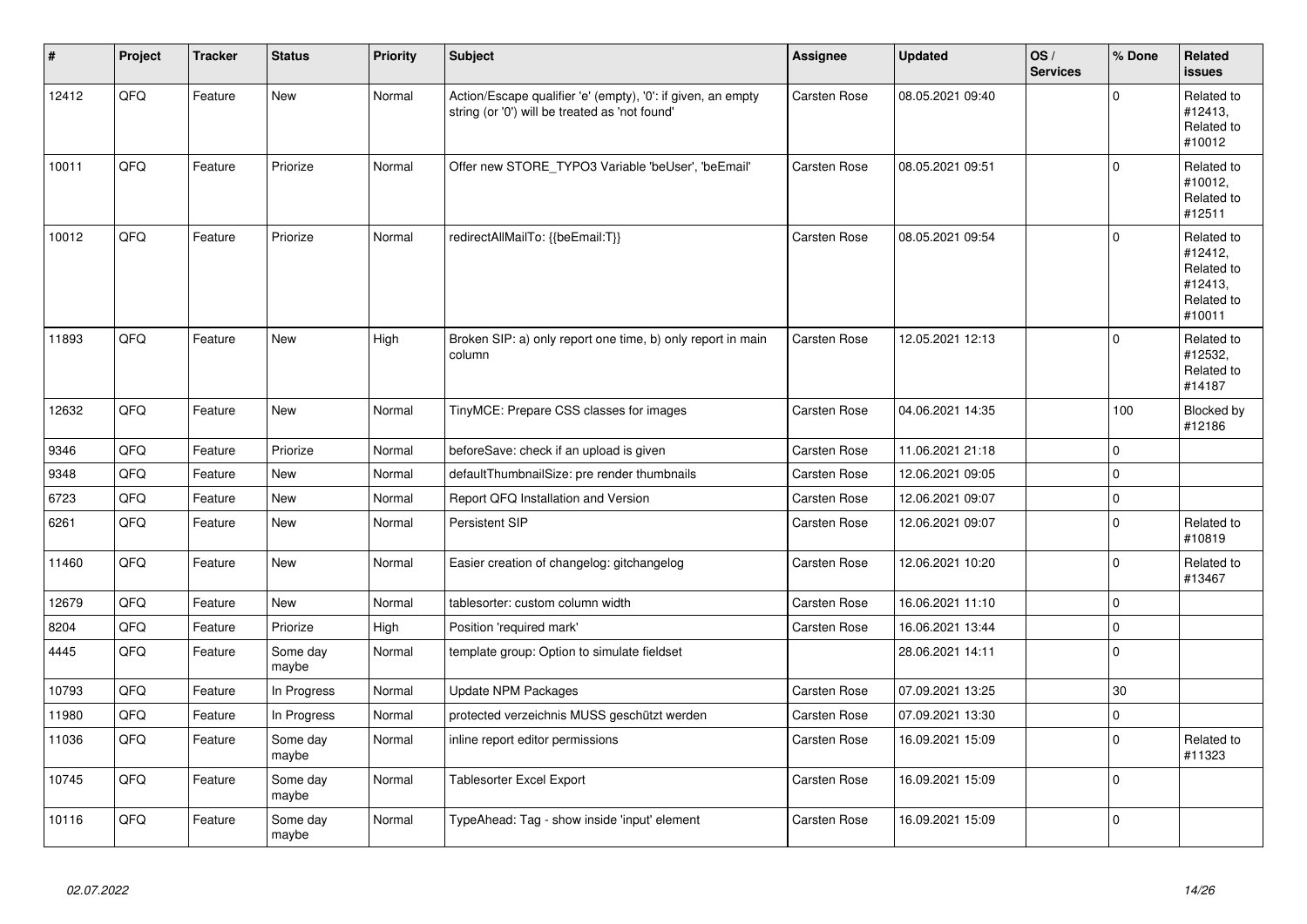| $\sharp$ | Project | <b>Tracker</b> | <b>Status</b>     | <b>Priority</b> | <b>Subject</b>                                                       | Assignee     | <b>Updated</b>   | OS/<br><b>Services</b> | % Done       | Related<br><b>issues</b>                        |
|----------|---------|----------------|-------------------|-----------------|----------------------------------------------------------------------|--------------|------------------|------------------------|--------------|-------------------------------------------------|
| 7453     | QFQ     | Feature        | Some day<br>maybe | Normal          | import / export forms QFQ                                            | Carsten Rose | 16.09.2021 15:10 |                        | $\mathbf 0$  |                                                 |
| 7452     | QFQ     | Feature        | Some day<br>maybe | Normal          | automate deployment new QFQ version                                  | Carsten Rose | 16.09.2021 15:10 |                        | $\Omega$     |                                                 |
| 10095    | QFQ     | Feature        | Some day<br>maybe | Normal          | Generic Gitlab Integration into QFQ                                  | Carsten Rose | 16.09.2021 15:10 |                        | $\pmb{0}$    |                                                 |
| 8586     | QFQ     | Feature        | Some day<br>maybe | Normal          | QFQ: Enhance Error message for 'record not found'                    | Carsten Rose | 16.09.2021 15:10 |                        | $\pmb{0}$    |                                                 |
| 8520     | QFQ     | Feature        | Some day<br>maybe | Normal          | Bring QFQ to Composer                                                | Carsten Rose | 16.09.2021 15:10 |                        | $\mathbf 0$  |                                                 |
| 8101     | QFQ     | Feature        | Some day<br>maybe | Normal          | Password hash: support further hashing methods                       | Carsten Rose | 16.09.2021 15:10 |                        | $\pmb{0}$    |                                                 |
| 12315    | QFQ     | Feature        | Some day<br>maybe | Normal          | Form History (Diffs) / Backups                                       | Carsten Rose | 16.09.2021 15:10 |                        | $\mathbf 0$  |                                                 |
| 11323    | QFQ     | Feature        | Some day<br>maybe | Normal          | Report Frontend Editor Modal + Codemirror                            | Carsten Rose | 16.09.2021 15:10 |                        | $\Omega$     | Related to<br>#11036                            |
| 11322    | QFQ     | Feature        | Some day<br>maybe | Normal          | Form Element JSON - (multiline parameter field)                      | Carsten Rose | 16.09.2021 15:10 |                        | $\mathbf 0$  |                                                 |
| 11217    | QFQ     | Feature        | Some day<br>maybe | Normal          | <b>Extend Script Functionality</b>                                   | Carsten Rose | 16.09.2021 15:10 |                        | $\mathbf{0}$ |                                                 |
| 10716    | QFQ     | Feature        | Some day<br>maybe | Normal          | Business Logic mit Externen Skripten                                 | Carsten Rose | 16.09.2021 15:10 |                        | $\mathbf 0$  | Related to<br>#10713,<br>Related to<br>#8217    |
| 12337    | QFQ     | Feature        | Some day<br>maybe | Normal          | Database.php: better caching                                         | Carsten Rose | 16.09.2021 15:10 |                        | $\Omega$     |                                                 |
| 13330    | QFQ     | Feature        | In Progress       | Normal          | Multi Form: Upload                                                   | Carsten Rose | 07.11.2021 12:40 |                        | 50           | Related to<br>#9706                             |
| 13354    | QFQ     | Feature        | <b>New</b>        | Normal          | Using Websocket in QFQ                                               | Carsten Rose | 10.11.2021 15:47 |                        | $\mathbf 0$  |                                                 |
| 8082     | QFQ     | Feature        | Priorize          | High            | Contact form without saving record                                   | Carsten Rose | 07.12.2021 15:20 |                        | $\mathbf 0$  | Related to<br>#8587,<br><b>Blocks</b><br>#11850 |
| 11702    | QFQ     | Feature        | New               | Normal          | HTML Special Char makes no sense for 'allbut' if '&' is<br>forbidden | Carsten Rose | 07.12.2021 16:35 |                        | $\Omega$     | Related to<br>#5112,<br>Related to<br>#14320    |
| 12186    | QFQ     | Feature        | New               | High            | TinyMCE Config für Objekte                                           | Carsten Rose | 07.12.2021 17:19 |                        | $\mathbf 0$  | <b>Blocks</b><br>#12632                         |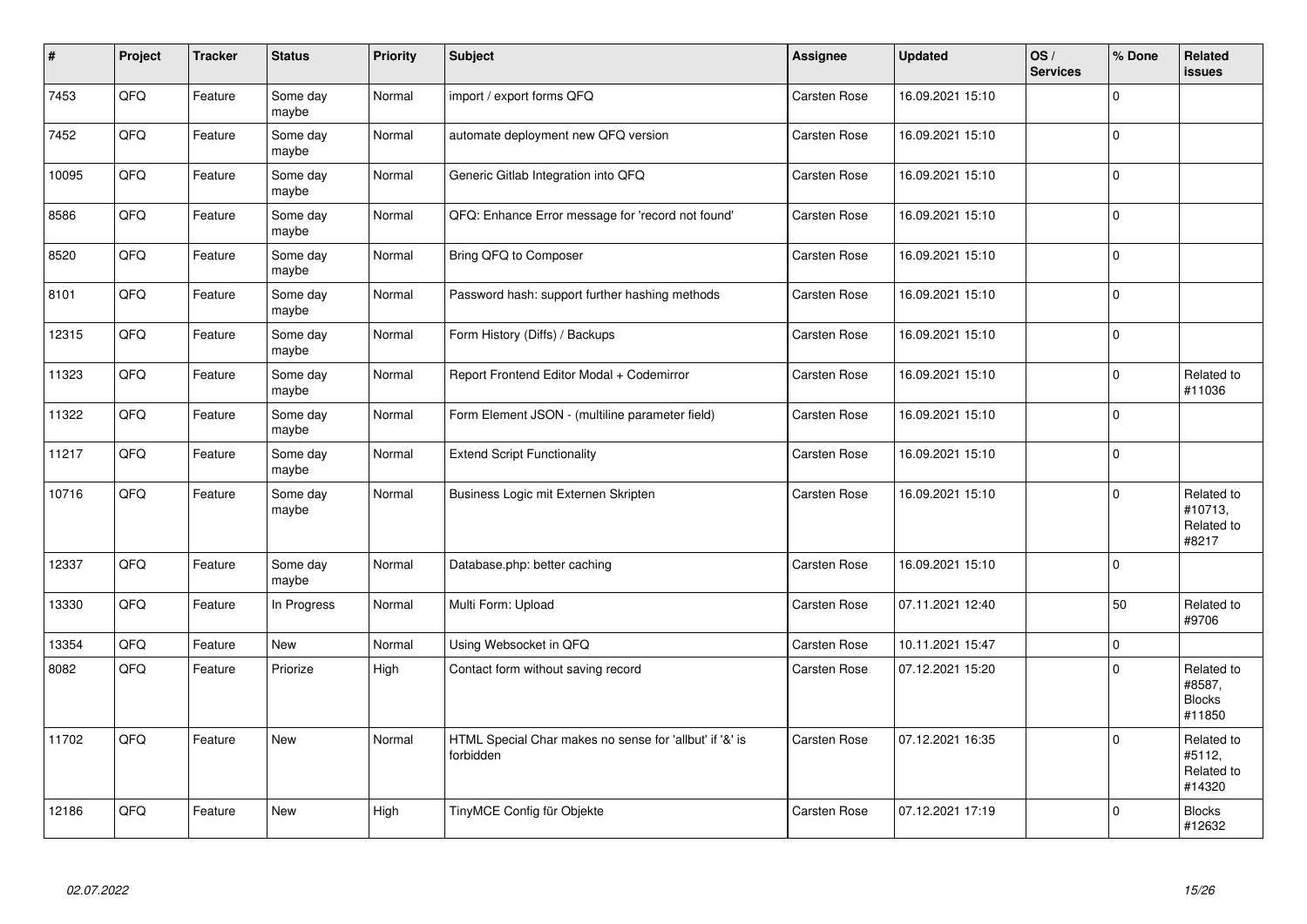| ∦     | Project        | <b>Tracker</b> | <b>Status</b>              | <b>Priority</b> | Subject                                                                                                                               | <b>Assignee</b>     | <b>Updated</b>   | OS/<br><b>Services</b> | % Done      | <b>Related</b><br><b>issues</b>               |
|-------|----------------|----------------|----------------------------|-----------------|---------------------------------------------------------------------------------------------------------------------------------------|---------------------|------------------|------------------------|-------------|-----------------------------------------------|
| 10114 | QFQ            | Feature        | New                        | High            | Symbol (Link): 'G:' (Glyphicon) replaced by 'i:' (icon)                                                                               |                     | 07.12.2021 17:19 |                        | $\Omega$    | Related to<br>#3797,<br>Related to<br>#4194   |
| 12532 | QFQ            | Feature        | New                        | High            | SIP-Parameter bei Seitenaufruf in Browser-Console<br>anzeigen                                                                         | Carsten Rose        | 07.12.2021 17:19 |                        | $\Omega$    | Related to<br>#11893,<br>Related to<br>#14187 |
| 12544 | QFQ            | Feature        | New                        | High            | a) ' AS _link' new also as ' AS _format', b) sortierung via<br>'display: none;', c) '_format' benoeitgt nicht zwingend<br>u/U/p/m/z/d | <b>Carsten Rose</b> | 14.12.2021 16:03 |                        | $\mathbf 0$ |                                               |
| 13566 | QFQ            | Feature        | Ready to sync<br>(develop) | Normal          | Delete config-example.qfq.php file                                                                                                    | Carsten Rose        | 23.12.2021 09:25 |                        | $\mathbf 0$ |                                               |
| 9135  | QFQ            | Feature        | Priorize                   | Normal          | Progress Bar generic / replace old hourglass download<br>popup                                                                        | Benjamin Baer       | 03.01.2022 07:43 |                        | $\mathbf 0$ |                                               |
| 7965  | QFQ            | Feature        | Priorize                   | Normal          | Input type 'text' with visual format - currency                                                                                       | Benjamin Baer       | 03.01.2022 07:45 |                        | $\mathbf 0$ |                                               |
| 6870  | QFQ            | Feature        | Priorize                   | Normal          | Click on '_link' triggers an API call                                                                                                 | Benjamin Baer       | 03.01.2022 08:25 |                        | 0           |                                               |
| 12476 | QFQ            | Feature        | New                        | Normal          | clearMe: a) should trigger 'dirty', b) sticky on textarea resize                                                                      | Benjamin Baer       | 04.01.2022 08:40 |                        | 0           | Related to<br>#9528                           |
| 4413  | QFQ            | Feature        | <b>New</b>                 | Normal          | fieldset: show/hidden, modeSql, dynamicUpdate                                                                                         | Carsten Rose        | 09.02.2022 15:19 |                        | $\mathbf 0$ |                                               |
| 5894  | QFQ            | Feature        | Feedback                   | Normal          | Typeahead in Report: show/hide rows dynamically                                                                                       | Carsten Rose        | 18.02.2022 08:50 |                        | $\Omega$    | Related to<br>#5893,<br>Related to<br>#5885   |
| 5548  | QFQ            | Feature        | Some day<br>maybe          | Normal          | 801 Textfiles/Scriptfiles als Thumbnail                                                                                               | Carsten Rose        | 07.03.2022 16:26 |                        | $\Omega$    |                                               |
| 13843 | QFQ            | Feature        | New                        | Normal          | Create JWT via QFQ                                                                                                                    | Carsten Rose        | 19.03.2022 17:42 |                        | $\mathbf 0$ |                                               |
| 13841 | QFQ            | Feature        | New                        | Normal          | Create PDF via iText - evaluate                                                                                                       | Carsten Rose        | 19.03.2022 17:42 |                        | 0           |                                               |
| 13757 | QFQ            | Feature        | New                        | High            | QR / Bar-Code Plugin                                                                                                                  | Enis Nuredini       | 19.03.2022 17:43 |                        | $\mathbf 0$ |                                               |
| 13700 | QFQ            | Feature        | New                        | Normal          | Redesign qfq.io Seite                                                                                                                 | Carsten Rose        | 19.03.2022 17:43 |                        | $\mathbf 0$ |                                               |
| 13467 | QFQ            | Feature        | New                        | Normal          | ChangeLog Generator                                                                                                                   | Carsten Rose        | 19.03.2022 17:46 |                        | $\mathbf 0$ | Related to<br>#11460                          |
| 12664 | QFQ            | Feature        | New                        | Normal          | TinyMCE: report/remove malicous HTML/JS Code                                                                                          | Carsten Rose        | 19.03.2022 17:47 |                        | $\Omega$    | Related to<br>#14320                          |
| 12603 | QFQ            | Feature        | New                        | Normal          | Dropdown (Select), Radio, checkbox:<br>itemListAlways={{!SELECT key, value}}                                                          | Carsten Rose        | 19.03.2022 17:47 |                        | $\mathbf 0$ |                                               |
| 12556 | QFO            | Feature        | New                        | Normal          | Pills Title: colored = static or dynamic on allrequiredgiven                                                                          | Benjamin Baer       | 19.03.2022 17:49 |                        | $\mathbf 0$ |                                               |
| 5366  | QFQ            | Feature        | Priorize                   | Normal          | Saving with keyboard shortcuts                                                                                                        | Benjamin Baer       | 21.03.2022 09:47 |                        | 0           |                                               |
| 6224  | $\mathsf{QFQ}$ | Feature        | Priorize                   | Normal          | Dynamic update: fade in/out fields                                                                                                    | Benjamin Baer       | 21.03.2022 09:50 |                        | $\pmb{0}$   |                                               |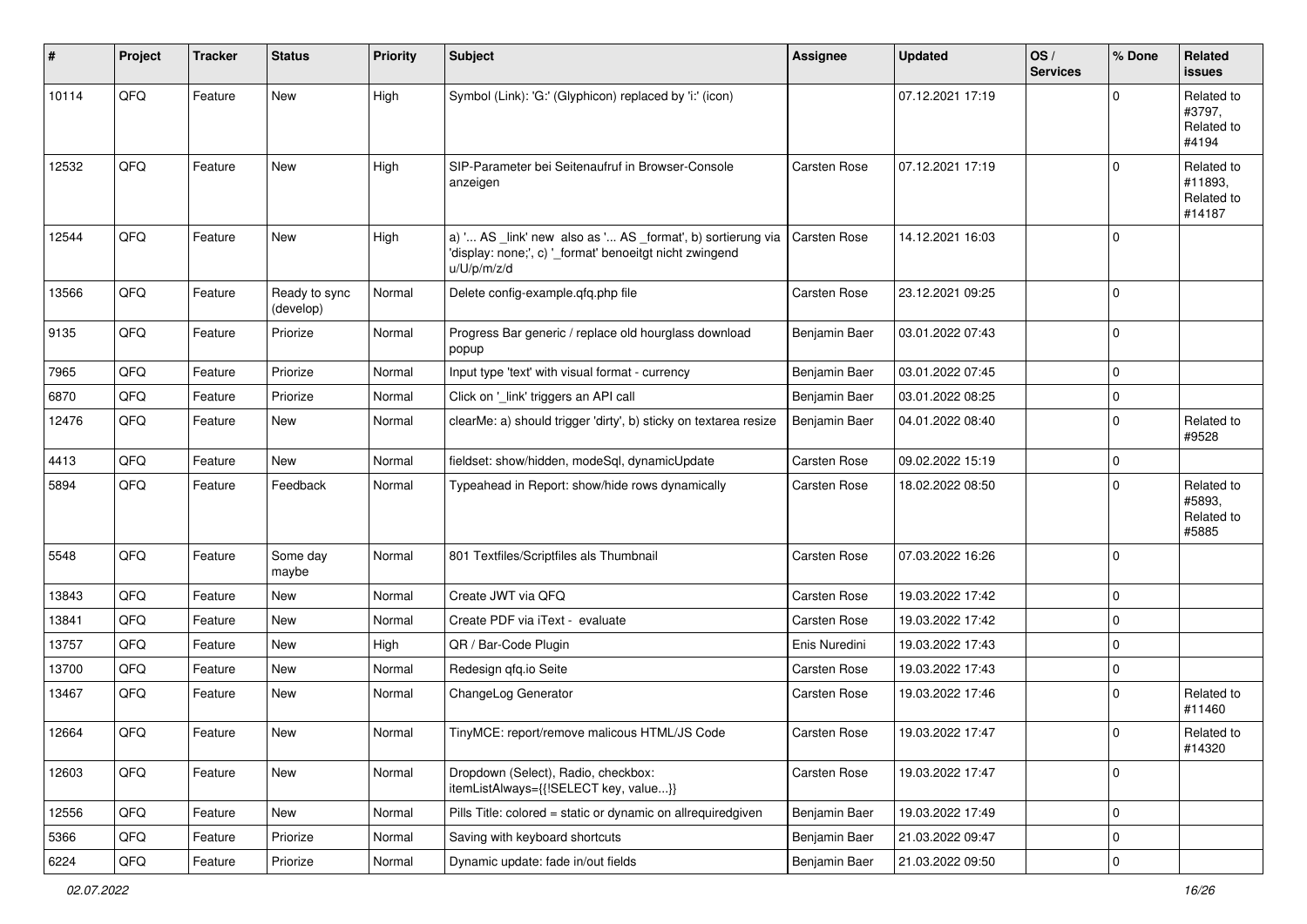| #     | Project | <b>Tracker</b> | <b>Status</b> | <b>Priority</b> | <b>Subject</b>                                                                        | Assignee               | <b>Updated</b>   | OS/<br><b>Services</b> | % Done      | Related<br><b>issues</b>                                               |
|-------|---------|----------------|---------------|-----------------|---------------------------------------------------------------------------------------|------------------------|------------------|------------------------|-------------|------------------------------------------------------------------------|
| 5562  | QFQ     | Feature        | Priorize      | Normal          | Drag'n'Drop fuer Uploads                                                              | Benjamin Baer          | 21.03.2022 09:52 |                        | $\Omega$    | Related to<br>#9706                                                    |
| 12440 | QFQ     | Feature        | In Progress   | Normal          | Typo3 V10 upgrade (durchfuehren und testen)                                           | <b>Carsten Rose</b>    | 21.03.2022 09:53 |                        | 50          | Related to<br>#12357,<br>Related to<br>#12067,<br>Related to<br>#10661 |
| 6801  | QFQ     | Feature        | Priorize      | Normal          | Fabric: Maximize / FullIscreen                                                        | Benjamin Baer          | 21.03.2022 09:56 |                        | $\mathbf 0$ |                                                                        |
| 7602  | QFQ     | Feature        | ToDo          | High            | Multi Select: with checkboxes                                                         | Benjamin Baer          | 22.03.2022 09:07 |                        | $\mathbf 0$ |                                                                        |
| 11892 | QFQ     | Feature        | New           | Normal          | tablesorter: columns with links are hard to order - new<br>qualifier 'Y: <ord>'</ord> | Enis Nuredini          | 23.03.2022 09:22 |                        | $\pmb{0}$   |                                                                        |
| 10463 | QFQ     | Feature        | New           | Normal          | Report link: expliztes setzen von HTML Tags (Bedarf fuer<br>'data-selenium' & 'id')   | Enis Nuredini          | 23.03.2022 09:23 |                        | $\mathbf 0$ | Related to<br>#7648                                                    |
| 10569 | QFQ     | Feature        | Priorize      | Normal          | link_blank more safe                                                                  | Enis Nuredini          | 25.03.2022 12:44 |                        | $\mathbf 0$ |                                                                        |
| 13900 | QFQ     | Feature        | Priorize      | Normal          | Selenium: Check das Cookie/PDF funktioniert                                           | Enis Nuredini          | 25.03.2022 12:45 |                        | $\mathbf 0$ |                                                                        |
| 10979 | QFQ     | Feature        | <b>New</b>    | Normal          | Ajax Calls an API - dataReport                                                        | <b>Carsten Rose</b>    | 11.05.2022 12:15 |                        | $\mathbf 0$ |                                                                        |
| 13572 | QFQ     | Feature        | Feedback      | Normal          | Form Load: misleading error message on trying to load non<br>existent primary record  | Enis Nuredini          | 16.05.2022 23:16 |                        | 100         |                                                                        |
| 10782 | QFQ     | Feature        | Feedback      | Normal          | Tiny MCE: Image Upload                                                                | Enis Nuredini          | 16.05.2022 23:16 |                        | $\Omega$    | Related to<br>#12452                                                   |
| 13945 | QFQ     | Feature        | New           | Normal          | As _link: content before/after link                                                   | Enis Nuredini          | 28.05.2022 11:01 |                        | $\mathbf 0$ | Related to<br>#12262                                                   |
| 14028 | QFQ     | Feature        | <b>New</b>    | Normal          | Required notification: visual nicer                                                   | Enis Nuredini          | 28.05.2022 11:01 |                        | $\pmb{0}$   |                                                                        |
| 14187 | QFQ     | Feature        | New           | High            | qfq.log: show current URL                                                             | Carsten Rose           | 28.05.2022 11:02 |                        | $\Omega$    | Related to<br>#13933,<br>Related to<br>#12532,<br>Related to<br>#11893 |
| 14227 | QFQ     | Feature        | <b>New</b>    | Normal          | Selenium Konkurrenz: cypress.io                                                       | Enis Nuredini          | 28.05.2022 11:02 |                        | $\pmb{0}$   |                                                                        |
| 13609 | QFQ     | Feature        | <b>New</b>    | Normal          | QFQ Introduction: Seite aufloesen                                                     | Philipp<br>Gröbelbauer | 28.05.2022 11:02 |                        | $\pmb{0}$   |                                                                        |
| 14090 | QFQ     | Feature        | New           | Normal          | Nützliche script funktionen                                                           | <b>Carsten Rose</b>    | 28.05.2022 11:03 |                        | $\pmb{0}$   |                                                                        |
| 14185 | QFQ     | Feature        | New           | Normal          | External/Autocron.php - better suitable directory                                     | Support: System        | 28.05.2022 11:03 |                        | $\mathbf 0$ |                                                                        |
| 12584 | QFQ     | Feature        | Feedback      | Normal          | T3 v10 migration script: replace alias-patterns (v11)                                 | <b>Carsten Rose</b>    | 28.05.2022 11:12 |                        | 100         |                                                                        |
| 9052  | QFQ     | Feature        | Feedback      | High            | Report: CodeMirror with SQL Syntax Highlight in FE                                    | Enis Nuredini          | 08.06.2022 10:25 |                        | $\mathbf 0$ |                                                                        |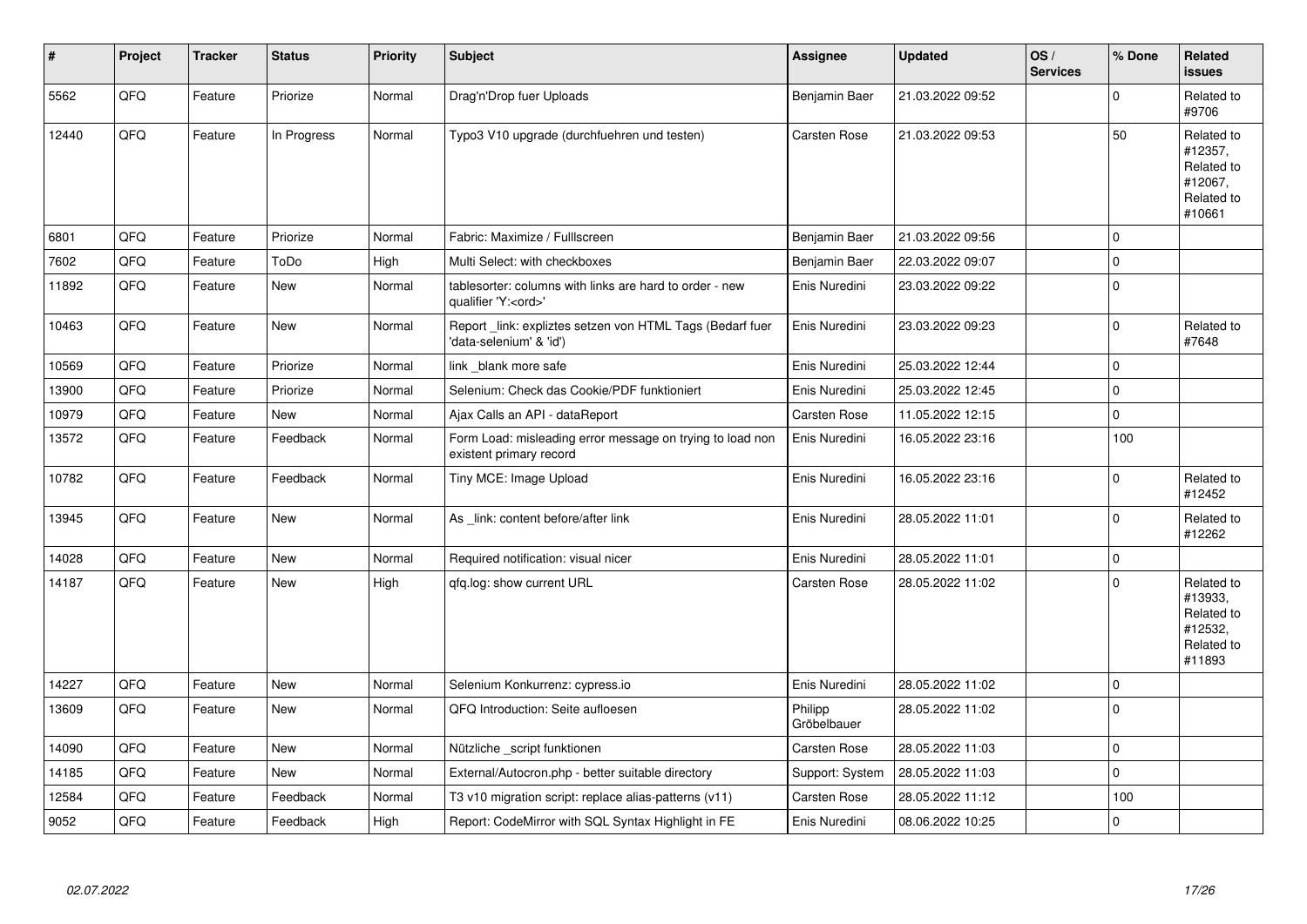| $\vert$ # | Project | <b>Tracker</b> | <b>Status</b>     | Priority | Subject                                                           | Assignee      | <b>Updated</b>   | OS/<br><b>Services</b> | % Done      | Related<br><b>issues</b>                                                                                                                                              |
|-----------|---------|----------------|-------------------|----------|-------------------------------------------------------------------|---------------|------------------|------------------------|-------------|-----------------------------------------------------------------------------------------------------------------------------------------------------------------------|
| 12611     | QFG     | Feature        | Some day<br>maybe | Normal   | Refactoring: Bootstrap with Lazy Loading                          | Carsten Rose  | 08.06.2022 10:37 |                        | $\pmb{0}$   | Related to<br>#12490,<br>Related to<br>#10013,<br>Related to<br>#7732                                                                                                 |
| 12490     | QFQ     | Feature        | New               | Normal   | Loading Plugins in QFQ - see what tinymce does. (lazy<br>loading) | Benjamin Baer | 08.06.2022 10:37 |                        | $\mathbf 0$ | Related to<br>#12611,<br>Related to<br>#10013,<br>Related to<br>#7732                                                                                                 |
| 10013     | QFQ     | Feature        | Some day<br>maybe | Normal   | FE.typ=editor: CodeMirror                                         | Carsten Rose  | 08.06.2022 10:37 |                        | $\pmb{0}$   | Related to<br>#12611,<br>Related to<br>#12490,<br>Related to<br>#7732                                                                                                 |
| 7732      | QFQ     | Feature        | Some day<br>maybe | Normal   | Javascript: Lazy Loading der add on libs                          | Benjamin Baer | 08.06.2022 10:38 |                        | $\mathbf 0$ | Related to<br>#12611,<br>Related to<br>#12490,<br>Related to<br>#10013                                                                                                |
| 13608     | QFQ     | Feature        | Some day<br>maybe | Normal   | Automatic Browser Language Redirect                               | Enis Nuredini | 17.06.2022 08:35 |                        | $\pmb{0}$   |                                                                                                                                                                       |
| 12262     | QFQ     | Feature        | ToDo              | Normal   | Form buttons on top: more customable                              | Enis Nuredini | 17.06.2022 10:44 |                        | $\pmb{0}$   | Related to<br>#13945, Has<br>duplicate<br>#4046, Has<br>duplicate<br>#10080                                                                                           |
| 14320     | QFG     | Feature        | ToDo              | Normal   | Allow specific HTML Tags and Attributes: general, TinyMCE         | Enis Nuredini | 17.06.2022 10:44 |                        | $\mathbf 0$ | Related to<br>#12664,<br>Related to<br>#12039,<br>Related to<br>#11702,<br>Related to<br>#7239,<br>Related to<br>#3708,<br>Related to<br>#3646,<br>Related to<br>#880 |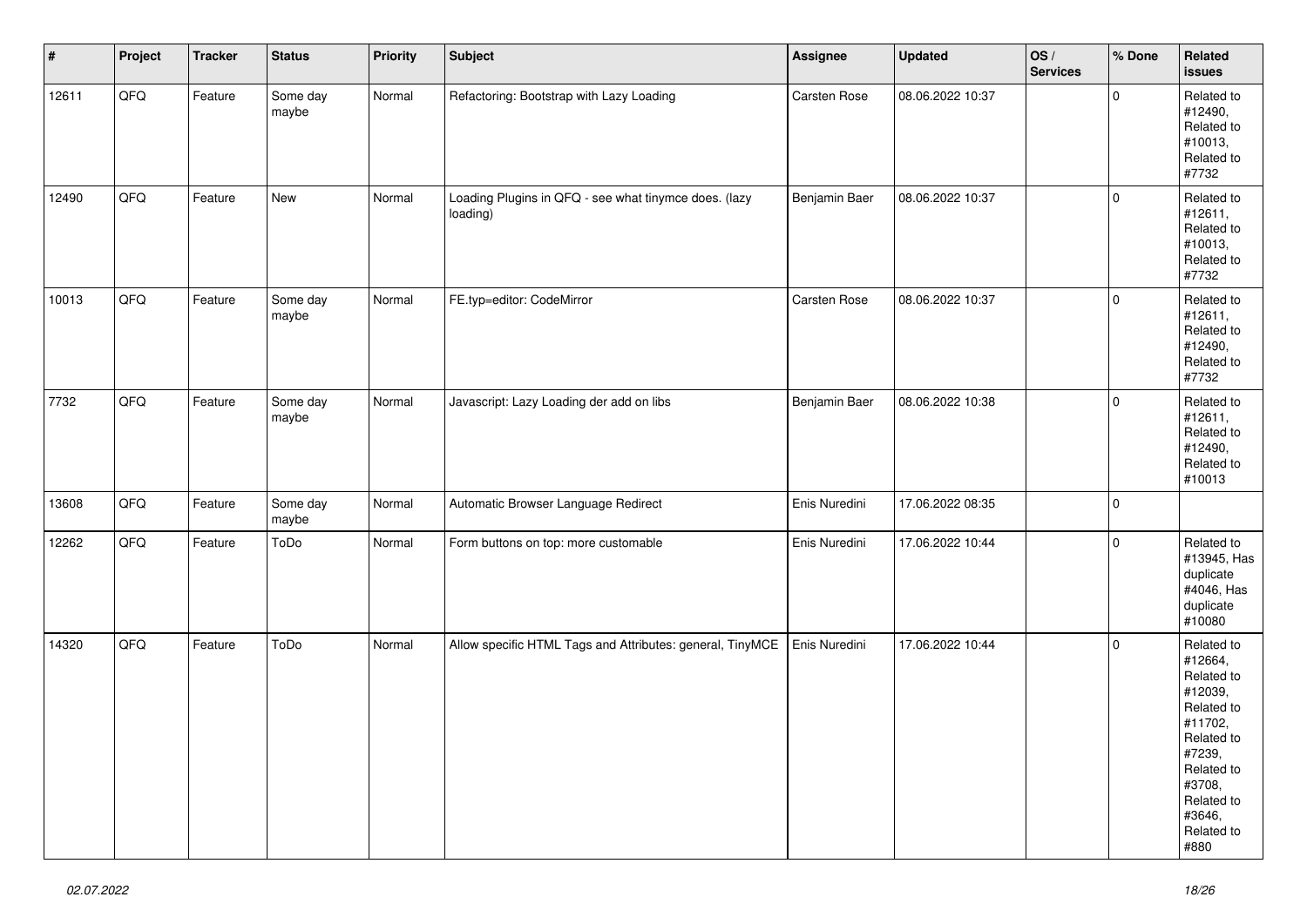| #     | Project | <b>Tracker</b> | <b>Status</b>     | <b>Priority</b> | Subject                                                                                                                       | <b>Assignee</b>     | <b>Updated</b>   | OS/<br><b>Services</b> | % Done      | Related<br><b>issues</b>                                               |
|-------|---------|----------------|-------------------|-----------------|-------------------------------------------------------------------------------------------------------------------------------|---------------------|------------------|------------------------|-------------|------------------------------------------------------------------------|
| 12452 | QFQ     | Feature        | Priorize          | Normal          | BaseURL: alsways with '/' at the end                                                                                          | Carsten Rose        | 19.06.2022 13:45 |                        | $\mathbf 0$ | Related to<br>#10782                                                   |
| 14376 | QFQ     | Feature        | New               | Normal          | QFQ Bootstrap: if missing, create stored procedures                                                                           | Enis Nuredini       | 19.06.2022 16:37 |                        | $\Omega$    |                                                                        |
| 14371 | QFQ     | Feature        | Priorize          | Normal          | <b>LDAP via REPORT</b>                                                                                                        | Carsten Rose        | 19.06.2022 16:37 |                        | $\Omega$    |                                                                        |
| 14290 | QFQ     | Feature        | Priorize          | Normal          | FormEditor: Show Table Definition                                                                                             | Carsten Rose        | 19.06.2022 16:37 |                        | $\mathbf 0$ |                                                                        |
| 12630 | QFQ     | Feature        | In Progress       | Normal          | Input: date[time]: min / max values                                                                                           | Enis Nuredini       | 20.06.2022 18:31 |                        | $\Omega$    | Related to<br>#10096,<br>Related to<br>#14302.<br>Related to<br>#14303 |
| 9221  | QFQ     | Feature        | <b>New</b>        | Normal          | typeAhead: Zeichenlimite ausschalten                                                                                          | <b>Carsten Rose</b> | 29.06.2022 22:36 |                        | $\Omega$    |                                                                        |
| 4018  | QFQ     | Feature        | New               | Normal          | typeahead: long query parameter / answer triggers 'Attack<br>detected' and purges current SIP storage.                        | Carsten Rose        | 29.06.2022 22:46 |                        | $\mathbf 0$ | Related to<br>#9077                                                    |
| 3864  | QFQ     | Feature        | New               | Normal          | Encrypt / decrypt field                                                                                                       | Enis Nuredini       | 30.06.2022 16:29 |                        | $\Omega$    |                                                                        |
| 8316  | QFQ     | <b>Bug</b>     | Feedback          | Normal          | Documentation/Behaviour for Nested Queries and<br>Record-Store confusing                                                      | Nicola Chiapolini   | 20.11.2019 09:14 |                        | $\Omega$    |                                                                        |
| 8106  | QFQ     | Bug            | Some day<br>maybe | Normal          | Dynamic Update: Feld kann nicht auf empty zurückgesetzt<br>werden                                                             | Carsten Rose        | 11.12.2019 16:01 |                        | $\Omega$    |                                                                        |
| 9020  | QFQ     | Bug            | Some day<br>maybe | Normal          | radio mit buttonClass und dynamicUpdate lassen sich nicht<br>kombinieren                                                      |                     | 11.12.2019 16:01 |                        | $\Omega$    |                                                                        |
| 4441  | QFQ     | Bug            | Some day<br>maybe | Normal          | \$_SERVER Vars sollten nur aus dem Store genommen<br>werden - Code entsprechend anpassen.                                     |                     | 11.12.2019 16:02 |                        | $\Omega$    |                                                                        |
| 3349  | QFQ     | Bug            | Some day<br>maybe | Normal          | config.qfq.ini: a) vertraegt keine '=' im Value (z.B. Passwort),<br>b) Values sollten in ticks einschliessbar sein (spaces, ) | Carsten Rose        | 11.12.2019 16:02 |                        | $\Omega$    |                                                                        |
| 3588  | QFQ     | Bug            | Some day<br>maybe | Normal          | templateGroup: versteckte Elemente werden weiterhin<br>gespeichert.                                                           | Carsten Rose        | 11.12.2019 16:02 |                        | $\Omega$    |                                                                        |
| 3682  | QFQ     | Bug            | Some day<br>maybe | Normal          | Dynamic update: Radio buttons                                                                                                 | Carsten Rose        | 11.12.2019 16:02 |                        | $\Omega$    |                                                                        |
| 3811  | QFQ     | Bug            | Some day<br>maybe | Normal          | Dynamic Update: extraButtonInfo - Text aktualisieren                                                                          | Carsten Rose        | 11.12.2019 16:03 |                        | $\Omega$    | Related to<br>#11517                                                   |
| 3750  | QFQ     | Bug            | Some day<br>maybe | Normal          | FE in a row: if one violates check, all are red                                                                               | Carsten Rose        | 11.12.2019 16:03 |                        | $\Omega$    |                                                                        |
| 3895  | QFQ     | Bug            | Some day<br>maybe | Normal          | typeahead pedantic: on lehrkredit Idap webpass - if only one<br>person is in dropdown, such person can't be selected          | Carsten Rose        | 11.12.2019 16:03 |                        | $\mathbf 0$ |                                                                        |
| 3882  | QFQ     | <b>Bug</b>     | Some day<br>maybe | Normal          | templateGroup: disable 'add' if limit is reached - funktioniert<br>nicht wenn bereits records existierten                     | Carsten Rose        | 11.12.2019 16:03 |                        | 0           |                                                                        |
| 4008  | QFQ     | Bug            | Some day<br>maybe | Normal          | FormElemen.type=sendmail: wrong 'TO' if 'real<br>name <rea@mail.to>' is used</rea@mail.to>                                    | Carsten Rose        | 11.12.2019 16:03 |                        | 0           |                                                                        |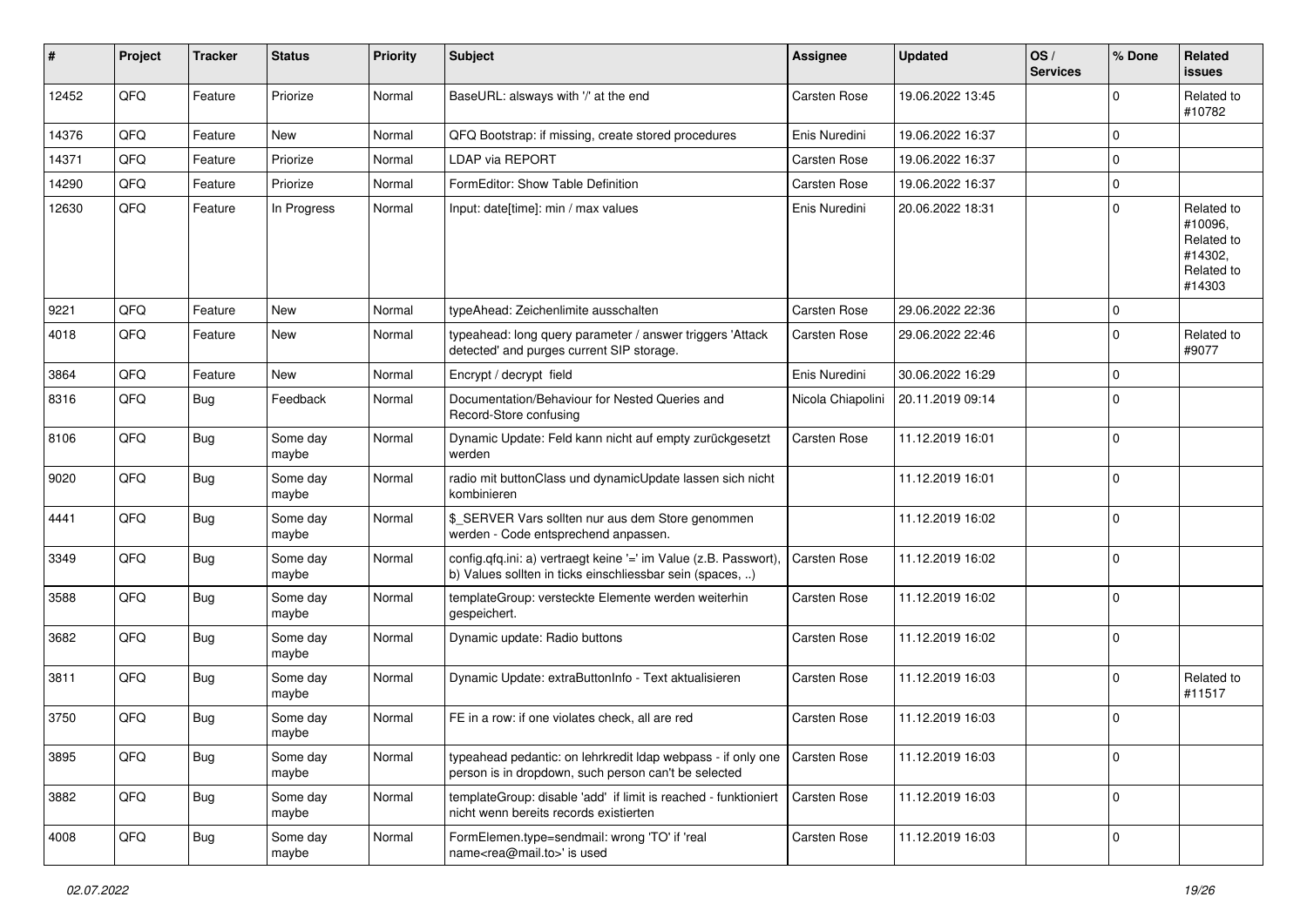| ∦    | Project | <b>Tracker</b> | <b>Status</b>     | <b>Priority</b> | Subject                                                                                                            | <b>Assignee</b> | <b>Updated</b>   | OS/<br><b>Services</b> | % Done      | Related<br><b>issues</b> |
|------|---------|----------------|-------------------|-----------------|--------------------------------------------------------------------------------------------------------------------|-----------------|------------------|------------------------|-------------|--------------------------|
| 4138 | QFQ     | Bug            | Some day<br>maybe | Normal          | _style fehlt                                                                                                       |                 | 11.12.2019 16:03 |                        | $\Omega$    |                          |
| 4122 | QFQ     | Bug            | Some day<br>maybe | Normal          | file: Render Mode hat keinen Effekt                                                                                |                 | 11.12.2019 16:03 |                        | $\mathbf 0$ |                          |
| 4293 | QFQ     | Bug            | Some day<br>maybe | Normal          | Download broken if token 'd:' is missing - but no error<br>message                                                 | Carsten Rose    | 11.12.2019 16:03 |                        | $\Omega$    | Related to<br>#7514      |
| 2063 | QFQ     | Bug            | Some day<br>maybe | Normal          | Pills auf 'inaktiv' setzen falls keine Element auf dem Pill<br>sichtbar sind.                                      | Benjamin Baer   | 11.12.2019 16:03 |                        | 0           | Related to<br>#3752      |
| 3130 | QFQ     | Bug            | Some day<br>maybe | Normal          | Debug Info's nicht korrekt nach 'New > Save'.                                                                      | Carsten Rose    | 11.12.2019 16:03 |                        | $\mathbf 0$ | Related to<br>#3253      |
| 4756 | QFQ     | <b>Bug</b>     | New               | Normal          | Form dirty even nothing changes                                                                                    | Carsten Rose    | 11.12.2019 16:16 |                        | $\mathbf 0$ |                          |
| 3782 | QFQ     | Bug            | Priorize          | Normal          | Bei fehlerhafter Eingabe (z.B. Datum) sollte das erwartete<br>Format angezeigt werden                              | Carsten Rose    | 01.02.2020 10:13 |                        | $\Omega$    |                          |
| 7616 | QFQ     | Bug            | Priorize          | Normal          | Selectlist with Enum & Dynamic Update                                                                              | Carsten Rose    | 01.02.2020 10:13 |                        | $\mathbf 0$ |                          |
| 6574 | QFQ     | Bug            | Priorize          | Normal          | qfq.log: Fehlermeldung wurde angezeigt, aber nicht geloggt                                                         | Carsten Rose    | 01.02.2020 10:13 |                        | $\Omega$    |                          |
| 8037 | QFQ     | Bug            | Priorize          | Normal          | FE.type=upload (advanced mode): {{slaveld:V}} missing<br>during dynamic update                                     | Carsten Rose    | 01.02.2020 10:13 |                        | $\Omega$    |                          |
| 7656 | QFQ     | Bug            | Priorize          | Normal          | FE with required, 'pattern' and 'extraButtonLock': always<br>complain about missing value                          | Carsten Rose    | 01.02.2020 10:13 |                        | $\mathbf 0$ |                          |
| 9947 | QFQ     | Bug            | Priorize          | Normal          | Unwanted error message if missing 'typeAheadSqlPrefetch'                                                           | Carsten Rose    | 01.02.2020 10:13 |                        | $\mathbf 0$ |                          |
| 9862 | QFQ     | Bug            | Priorize          | Normal          | Failed writing to sql mail qfq.log should throw an exception                                                       | Carsten Rose    | 01.02.2020 10:13 |                        | $\mathbf 0$ |                          |
| 9975 | QFQ     | Bug            | Priorize          | Normal          | Dropdown Menu: 'r:3' broken                                                                                        | Carsten Rose    | 01.02.2020 10:13 |                        | $\mathbf 0$ |                          |
| 9024 | QFQ     | Bug            | Some day<br>maybe | Normal          | QFQ Einarbeitung                                                                                                   |                 | 01.02.2020 15:56 |                        | $\mathbf 0$ |                          |
| 2643 | QFQ     | Bug            | Some day<br>maybe | Normal          | Zend / PHP Webinars anschauen                                                                                      | Carsten Rose    | 01.02.2020 15:56 |                        | $\mathbf 0$ |                          |
| 9898 | QFQ     | Bug            | Feedback          | Normal          | Formular trotz Timeout gespeichert                                                                                 | Benjamin Baer   | 01.02.2020 15:56 |                        | $\Omega$    |                          |
| 9855 | QFQ     | Bug            | New               | Normal          | <b>Required Check</b>                                                                                              |                 | 01.02.2020 15:56 |                        | $\mathbf 0$ |                          |
| 9773 | QFQ     | Bug            | New               | Normal          | form.parameter.formModeGlobal=requiredOff                                                                          | Carsten Rose    | 01.02.2020 15:56 |                        | $\mathbf 0$ |                          |
| 9535 | QFQ     | Bug            | Feedback          | Normal          | Report:  AS '_vertical' - column to wide - vertical >> rot45,<br>rot <sub>90</sub>                                 | Benjamin Baer   | 01.02.2020 15:56 |                        | $\mathbf 0$ |                          |
| 4583 | QFO     | Bug            | Some day<br>maybe | Normal          | Dynamic Update bei TypeAhead Feldern                                                                               | Carsten Rose    | 01.02.2020 23:19 |                        | $\mathbf 0$ |                          |
| 4528 | QFG     | Bug            | Some day<br>maybe | Normal          | extraButtonLock mit SQLAhead Bug                                                                                   | Carsten Rose    | 01.02.2020 23:19 |                        | $\mathbf 0$ |                          |
| 4092 | QFO     | <b>Bug</b>     | Some day<br>maybe | Normal          | 1) Logging verbessern wann welches FE warum<br>ausgefuehrt wird, 2) Documentation: Best Practice Template<br>Group | Carsten Rose    | 01.02.2020 23:19 |                        | $\mathbf 0$ | Related to<br>#3504      |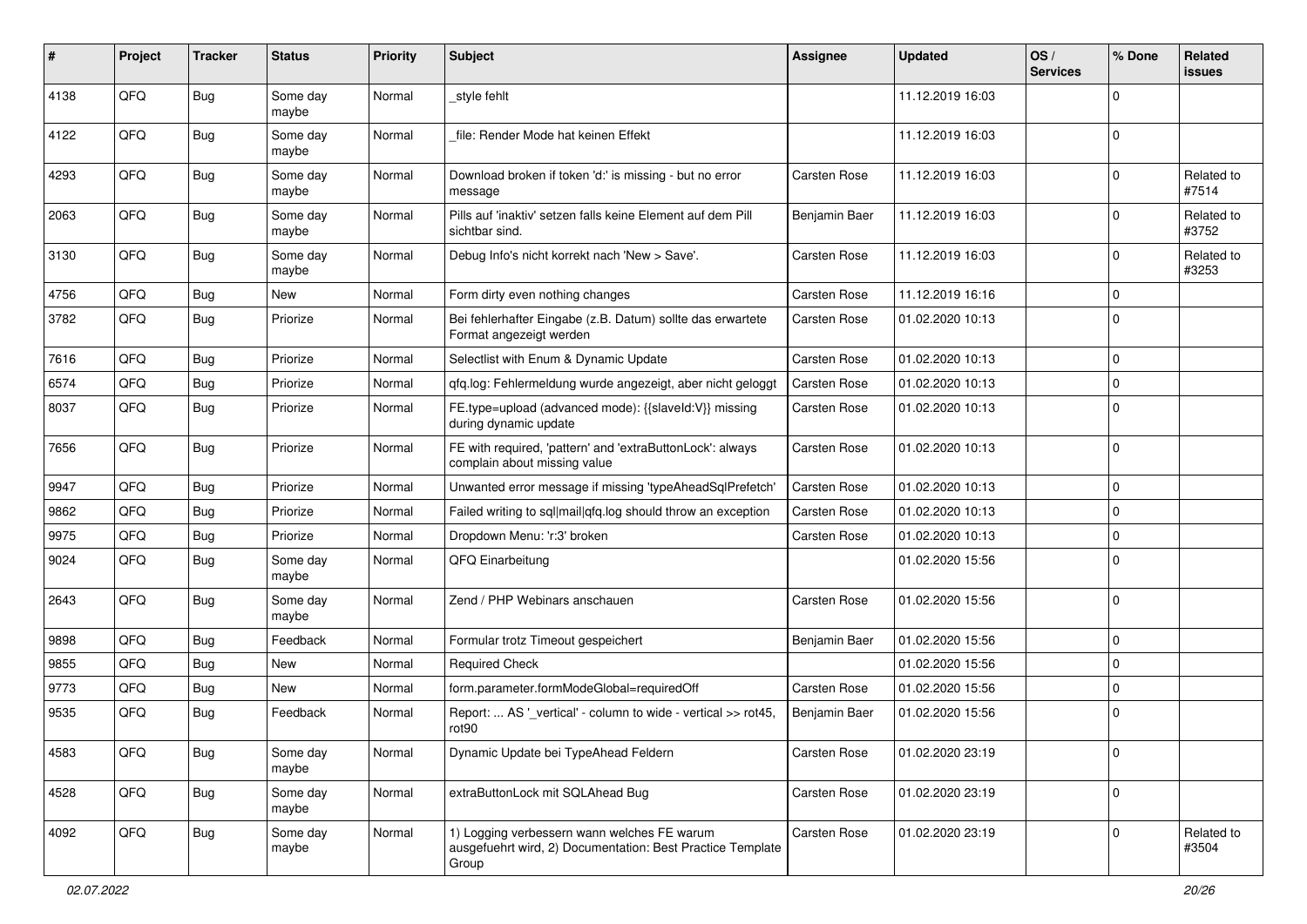| #    | Project | <b>Tracker</b> | <b>Status</b>     | <b>Priority</b> | Subject                                                                                                                                                  | Assignee       | <b>Updated</b>   | OS/<br><b>Services</b> | % Done      | Related<br><b>issues</b>                       |
|------|---------|----------------|-------------------|-----------------|----------------------------------------------------------------------------------------------------------------------------------------------------------|----------------|------------------|------------------------|-------------|------------------------------------------------|
| 3613 | QFQ     | <b>Bug</b>     | Some day<br>maybe | Normal          | note /note unchecked -> note div (col-md) wird weiterhin<br>gerendert                                                                                    | Elias Villiger | 01.02.2020 23:19 |                        | 100         |                                                |
| 5021 | QFQ     | Bug            | Some day<br>maybe | Normal          | FE.typ=extra - during save displays error 'datum2' already<br>filled in STORE_SIP - the value is stored nevertheless                                     | Carsten Rose   | 01.02.2020 23:19 |                        | 0           | Related to<br>#3875                            |
| 5877 | QFQ     | <b>Bug</b>     | Some day<br>maybe | Normal          | FE.type=note:bsColumn strange behaviour                                                                                                                  |                | 01.02.2020 23:19 |                        | $\Omega$    |                                                |
| 5768 | QFQ     | <b>Bug</b>     | Some day<br>maybe | Normal          | {{pageLanguage:T}}' missing if QFQ is called via api                                                                                                     | Carsten Rose   | 01.02.2020 23:19 |                        | $\mathbf 0$ |                                                |
| 5706 | QFQ     | Bug            | Some day<br>maybe | Normal          | upload: fileDestination needs to be sanatized                                                                                                            | Carsten Rose   | 01.02.2020 23:19 |                        | 0           |                                                |
| 5557 | QFQ     | <b>Bug</b>     | Some day<br>maybe | Normal          | Form load: STORE_RECORD filled, but should be empty                                                                                                      | Carsten Rose   | 01.02.2020 23:19 |                        | $\mathbf 0$ |                                                |
| 5991 | QFQ     | <b>Bug</b>     | Some day<br>maybe | Normal          | URLs with ' ' or long parameter are problematic                                                                                                          | Carsten Rose   | 01.02.2020 23:19 |                        | 0           |                                                |
| 7281 | QFQ     | <b>Bug</b>     | Some day<br>maybe | Normal          | Subrecords: on large screen separator line too short                                                                                                     |                | 01.02.2020 23:19 |                        | 0           |                                                |
| 4651 | QFQ     | Bug            | Some day<br>maybe | Normal          | 'Loading document" Modal wird angezeigt bei uzhcd type=2<br>Ansicht                                                                                      | Carsten Rose   | 01.02.2020 23:20 |                        | 0           |                                                |
| 4454 | QFQ     | <b>Bug</b>     | Some day<br>maybe | Normal          | Required Elements: multiple elements in a row - whole row<br>marked if only one input is empty.                                                          | Benjamin Baer  | 01.02.2020 23:20 |                        | $\mathbf 0$ |                                                |
| 4398 | QFQ     | Bug            | Some day<br>maybe | Normal          | Typeahead: mouse click in a prefilled input opens a single<br>item dropdown with the current value - click on it seems to<br>set the value, not the key. | Benjamin Baer  | 01.02.2020 23:20 |                        | $\mathbf 0$ | Related to<br>#4457                            |
| 4328 | QFQ     | Bug            | Some day<br>maybe | Normal          | Error Message: Show FE name/number on problems in FE                                                                                                     | Carsten Rose   | 01.02.2020 23:20 |                        | 0           |                                                |
| 7402 | QFQ     | <b>Bug</b>     | Some day<br>maybe | Normal          | thumbnail cache: outdated picture when permission denied<br>and permission resolved.                                                                     |                | 01.02.2020 23:20 |                        | $\mathbf 0$ |                                                |
| 7101 | QFQ     | Bug            | Some day<br>maybe | Normal          | 'form' in SIP and 'report' - breaks                                                                                                                      |                | 01.02.2020 23:20 |                        | $\mathbf 0$ |                                                |
| 4659 | QFQ     | <b>Bug</b>     | Some day<br>maybe | Normal          | infoButtonExtra                                                                                                                                          | Carsten Rose   | 01.02.2020 23:20 |                        | $\mathbf 0$ |                                                |
| 4549 | QFQ     | Bug            | Some day<br>maybe | Normal          | TemplateGroups: FE.type SELECT loose selected value<br>after save                                                                                        | Carsten Rose   | 01.02.2020 23:20 |                        | $\mathbf 0$ | Related to<br>#4548,<br>Related to<br>#4771    |
| 4546 | QFQ     | <b>Bug</b>     | Some day<br>maybe | Normal          | NH: SIP storage is destroyed                                                                                                                             |                | 01.02.2020 23:20 |                        | $\mathbf 0$ |                                                |
| 4771 | QFQ     | <b>Bug</b>     | Some day<br>maybe | Normal          | gfg: select-down-values empty after save (edit-form for<br>program administrators)                                                                       | Carsten Rose   | 01.02.2020 23:20 |                        | $\mathbf 0$ | Related to<br>#4549, Has<br>duplicate<br>#4282 |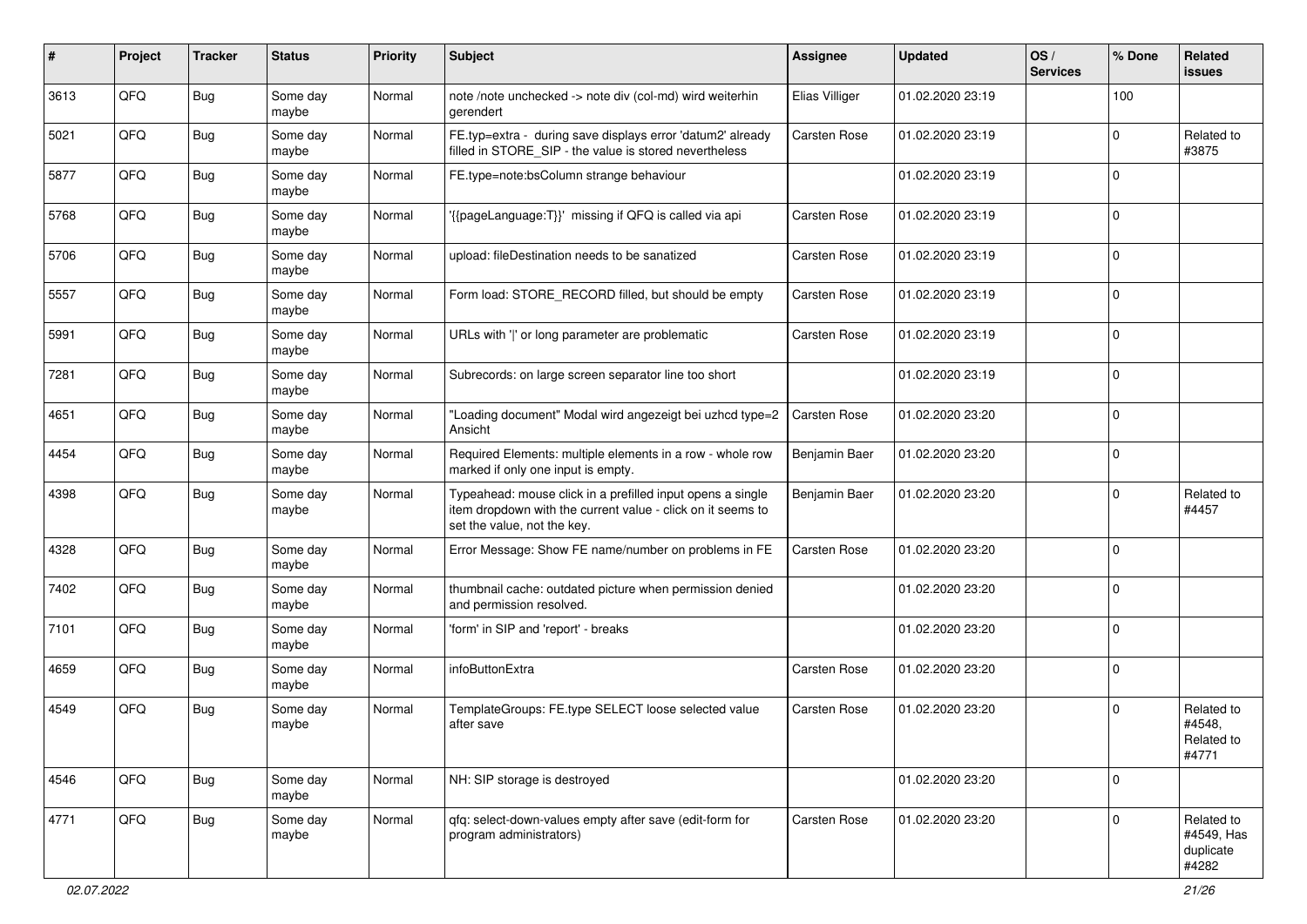| #    | Project | <b>Tracker</b> | <b>Status</b> | <b>Priority</b> | <b>Subject</b>                                                                                                   | <b>Assignee</b>     | <b>Updated</b>   | OS/<br><b>Services</b> | % Done       | Related<br>issues    |
|------|---------|----------------|---------------|-----------------|------------------------------------------------------------------------------------------------------------------|---------------------|------------------|------------------------|--------------|----------------------|
| 3547 | QFQ     | Bug            | <b>New</b>    | Normal          | FE of type 'note' causes writing of empty fields.                                                                | <b>Carsten Rose</b> | 01.02.2020 23:21 |                        | $\Omega$     |                      |
| 5576 | QFQ     | <b>Bug</b>     | <b>New</b>    | Normal          | Using MySQL 'DROP' requires privilege - wich is not really<br>necessary.                                         | <b>Carsten Rose</b> | 01.02.2020 23:21 |                        | $\Omega$     |                      |
| 6483 | QFQ     | Bug            | <b>New</b>    | Normal          | R Store funktioniert nicht bei 'Report Notation' im FE                                                           | <b>Carsten Rose</b> | 01.02.2020 23:21 |                        | $\mathbf 0$  |                      |
| 6462 | QFQ     | Bug            | New           | Normal          | File Upload: Nutzlose Fehlermeldung wenn Datei zu gross                                                          | Carsten Rose        | 01.02.2020 23:21 |                        | $\Omega$     | Related to<br>#6139  |
| 6677 | QFQ     | Bug            | <b>New</b>    | Normal          | Error message FE Action Element: no/wrong FE reference<br>who cause the problem.                                 | Carsten Rose        | 01.02.2020 23:21 |                        | $\mathbf{0}$ |                      |
| 7014 | QFQ     | Bug            | New           | Normal          | Sending invalid emails succeeds when<br>debug.redirectAllMailTo is set                                           | Carsten Rose        | 01.02.2020 23:21 |                        | $\Omega$     |                      |
| 6912 | QFQ     | Bug            | <b>New</b>    | Normal          | error Message Var 'deadline' already set in SIP - in Form<br>with FE.value={{deadline:R:::{{deadlinePeriod:Y}}}} | Carsten Rose        | 01.02.2020 23:21 |                        | $\Omega$     |                      |
| 7261 | QFQ     | <b>Bug</b>     | <b>New</b>    | Normal          | Report pathFilename for user without path, only the filename                                                     | <b>Carsten Rose</b> | 01.02.2020 23:21 |                        | $\Omega$     |                      |
| 7219 | QFQ     | <b>Bug</b>     | New           | Normal          | typeSheadSql / typeAheadSqlPrefetch: change to curly<br>braces                                                   | Carsten Rose        | 01.02.2020 23:21 |                        | $\Omega$     |                      |
| 7574 | QFQ     | Bug            | New           | Normal          | Substitute error: form element not reported / dont parse<br>Form.note                                            | Carsten Rose        | 01.02.2020 23:21 |                        | l 0          |                      |
| 7512 | QFQ     | <b>Bug</b>     | <b>New</b>    | Normal          | FE: inputType=number >> 'pattern' is not respected                                                               | <b>Carsten Rose</b> | 01.02.2020 23:22 |                        | $\Omega$     |                      |
| 7002 | QFQ     | Bug            | New           | Normal          | Dynamic Update: row does not disappear / appear                                                                  | <b>Carsten Rose</b> | 01.02.2020 23:22 |                        | $\Omega$     |                      |
| 7795 | QFQ     | Bug            | New           | Normal          | Readonly Form: Typeahead-Felder                                                                                  | <b>Carsten Rose</b> | 01.02.2020 23:22 |                        | $\Omega$     | Related to<br>#10640 |
| 7685 | QFQ     | Bug            | New           | Normal          | Open FormElement from QFQ error message and save<br>modified record: error about missing {{formId:F}}            | Carsten Rose        | 01.02.2020 23:22 |                        | $\Omega$     |                      |
| 7547 | QFQ     | Bug            | <b>New</b>    | Normal          | Error Message in afterSave: wrong parameter column<br>reported                                                   | <b>Carsten Rose</b> | 01.02.2020 23:22 |                        | $\Omega$     |                      |
| 7524 | QFQ     | <b>Bug</b>     | <b>New</b>    | Normal          | QFQ throws a 'General Error' if 'fileadmin/protected/log/' is<br>not writeable                                   | <b>Carsten Rose</b> | 01.02.2020 23:22 |                        | $\Omega$     |                      |
| 7513 | QFQ     | <b>Bug</b>     | <b>New</b>    | Normal          | Radios not correct aligned                                                                                       | <b>Carsten Rose</b> | 01.02.2020 23:22 |                        | $\mathbf 0$  |                      |
| 8049 | QFQ     | <b>Bug</b>     | New           | Normal          | FE.type=note, column 'value': text moves some pixel to top<br>after save                                         | Carsten Rose        | 01.02.2020 23:22 |                        | $\Omega$     |                      |
| 9127 | QFQ     | Bug            | <b>New</b>    | Normal          | Error Message: change 'roll over' color - text not readable                                                      | <b>Carsten Rose</b> | 01.02.2020 23:22 |                        | $\Omega$     |                      |
| 9317 | QFQ     | Bug            | New           | Normal          | FE.type=note: with dynamic show/hidden an empty label<br>causes trouble                                          | <b>Carsten Rose</b> | 01.02.2020 23:22 |                        | $\Omega$     |                      |
| 9275 | QFQ     | <b>Bug</b>     | New           | Normal          | autcron: t3 page, which takes to long to respond, is not<br>reported properly                                    | Carsten Rose        | 01.02.2020 23:22 |                        | 100          |                      |
| 9177 | QFQ     | <b>Bug</b>     | New           | Normal          | Bug? QFQ tries to save an action FE, which has real<br>existing column name                                      | <b>Carsten Rose</b> | 01.02.2020 23:22 |                        | $\Omega$     |                      |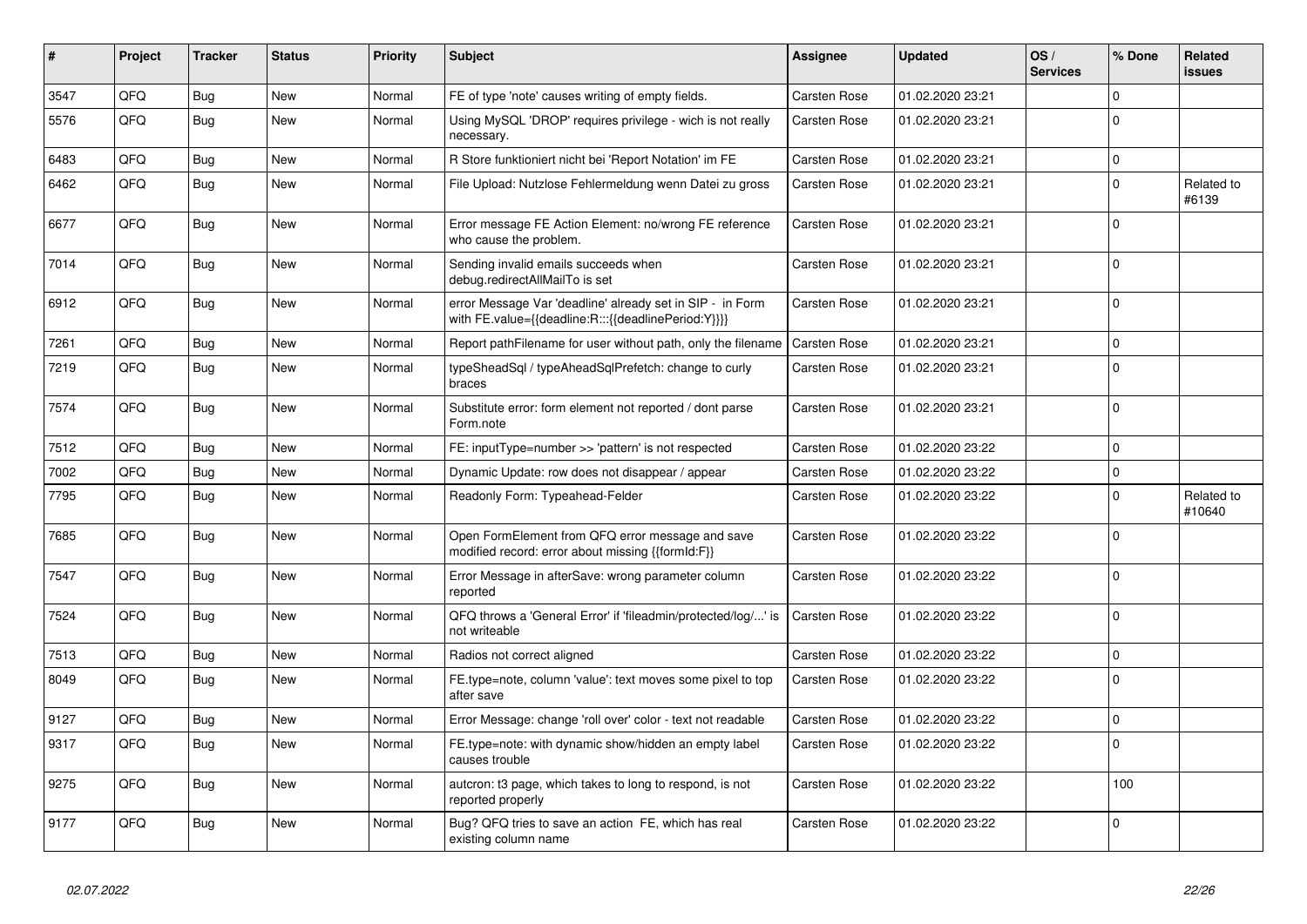| #     | Project | <b>Tracker</b> | <b>Status</b>     | <b>Priority</b> | Subject                                                                             | Assignee     | <b>Updated</b>   | OS/<br><b>Services</b> | % Done      | Related<br><b>issues</b>                                             |
|-------|---------|----------------|-------------------|-----------------|-------------------------------------------------------------------------------------|--------------|------------------|------------------------|-------------|----------------------------------------------------------------------|
| 9533  | QFQ     | Bug            | New               | Normal          | FE.type=upload: Check in 'beforeSave' if upload is given                            | Carsten Rose | 01.02.2020 23:22 |                        | $\Omega$    | Related to<br>#11523                                                 |
| 9783  | QFQ     | Bug            | New               | Normal          | Email with special characters                                                       | Carsten Rose | 01.02.2020 23:22 |                        | $\mathbf 0$ |                                                                      |
| 9691  | QFQ     | Bug            | In Progress       | Normal          | Checkbox: dynamic update > readonly                                                 | Carsten Rose | 01.02.2020 23:22 |                        | 50          | Related to<br>#9834                                                  |
| 10324 | QFQ     | Bug            | <b>New</b>        | Normal          | Excel Export mit Template funktioniert nur, wenn Template<br>vor uid kommt          |              | 30.03.2020 11:20 |                        | $\mathbf 0$ | Related to<br>#10257                                                 |
| 10082 | QFQ     | Bug            | New               | Normal          | FE.type=SELECT - 'sanatize' Class                                                   | Carsten Rose | 07.05.2020 09:36 |                        | $\Omega$    | Related to<br>#10081                                                 |
| 10322 | QFQ     | Bug            | New               | Normal          | FormElement / Radio: missing column 'enum' >> FE not<br>reported                    | Carsten Rose | 07.05.2020 09:37 |                        | $\mathbf 0$ |                                                                      |
| 5559  | QFQ     | <b>Bug</b>     | <b>New</b>        | Normal          | FE.type = Upload: 'accept' might contain variables                                  | Carsten Rose | 11.05.2020 21:23 |                        | $\mathbf 0$ |                                                                      |
| 10658 | QFQ     | Bug            | <b>New</b>        | Normal          | processReadOnly broken                                                              | Carsten Rose | 27.05.2020 17:55 |                        | $\mathbf 0$ |                                                                      |
| 10890 | QFQ     | <b>Bug</b>     | New               | Normal          | AutoCron hangs                                                                      |              | 20.07.2020 13:56 |                        | $\mathbf 0$ |                                                                      |
| 11195 | QFQ     | Bug            | <b>New</b>        | Low             | Dynamic Update: Note not updated if new text is empty<br>(v20.4)                    |              | 25.09.2020 11:14 |                        | $\mathbf 0$ |                                                                      |
| 11239 | QFQ     | Bug            | <b>New</b>        | Normal          | Radiobutton (plain): horizontales Rendern abhängig vom<br>Datentyp in der Datenbank | Carsten Rose | 30.09.2020 18:37 |                        | 0           |                                                                      |
| 10937 | QFQ     | Bug            | <b>New</b>        | Normal          | Fehler mit abhängigen Select- Feldern beim Positionieren                            | Carsten Rose | 12.11.2020 23:45 |                        | 0           |                                                                      |
| 10759 | QFQ     | <b>Bug</b>     | <b>New</b>        | Normal          | emptyMeansNull - Feld falsch aktualisiert                                           |              | 12.11.2020 23:45 |                        | $\mathbf 0$ |                                                                      |
| 10704 | QFQ     | Bug            | <b>New</b>        | Normal          | wkhtml problem rendering fullCalendar.js / fabric.js >><br>successor: puppeteer     | Carsten Rose | 12.11.2020 23:45 |                        | $\Omega$    | Related to<br>#5024,<br>Related to<br>#4650,<br>Related to<br>#10715 |
| 10588 | QFQ     | Bug            | <b>New</b>        | Normal          | typeahed Tag: Doku anpassen                                                         | Carsten Rose | 12.11.2020 23:45 |                        | $\mathbf 0$ |                                                                      |
| 11522 | QFQ     | <b>Bug</b>     | <b>New</b>        | Normal          | Aus/Einblenden von Reitern                                                          |              | 13.11.2020 14:58 |                        | $\Omega$    |                                                                      |
| 11695 | QFQ     | <b>Bug</b>     | <b>New</b>        | Normal          | MultiForm required FE Error                                                         | Carsten Rose | 04.12.2020 13:34 |                        | 0           |                                                                      |
| 11715 | QFQ     | Bug            | New               | Normal          | acceptZeroAsRequired and requiredOffButMark do not<br>coincide                      |              | 08.12.2020 12:13 |                        | $\mathbf 0$ |                                                                      |
| 11752 | QFQ     | Bug            | New               | Normal          | checkbox renders multiple input elements with same name                             | Carsten Rose | 17.12.2020 14:58 |                        | $\mathbf 0$ | Related to<br>#11750                                                 |
| 9126  | QFQ     | Bug            | Some day<br>maybe | Normal          | hidden Form elements are present in page source                                     |              | 02.01.2021 18:41 |                        | 0           |                                                                      |
| 9281  | QFQ     | Bug            | Some day<br>maybe | Normal          | Allow STRICT TRANS TABLES                                                           | Carsten Rose | 02.01.2021 18:43 |                        | $\mathbf 0$ |                                                                      |
| 9958  | QFG     | Bug            | Priorize          | Normal          | Broken subrecord query: no error message                                            | Carsten Rose | 05.02.2021 15:15 |                        | $\pmb{0}$   |                                                                      |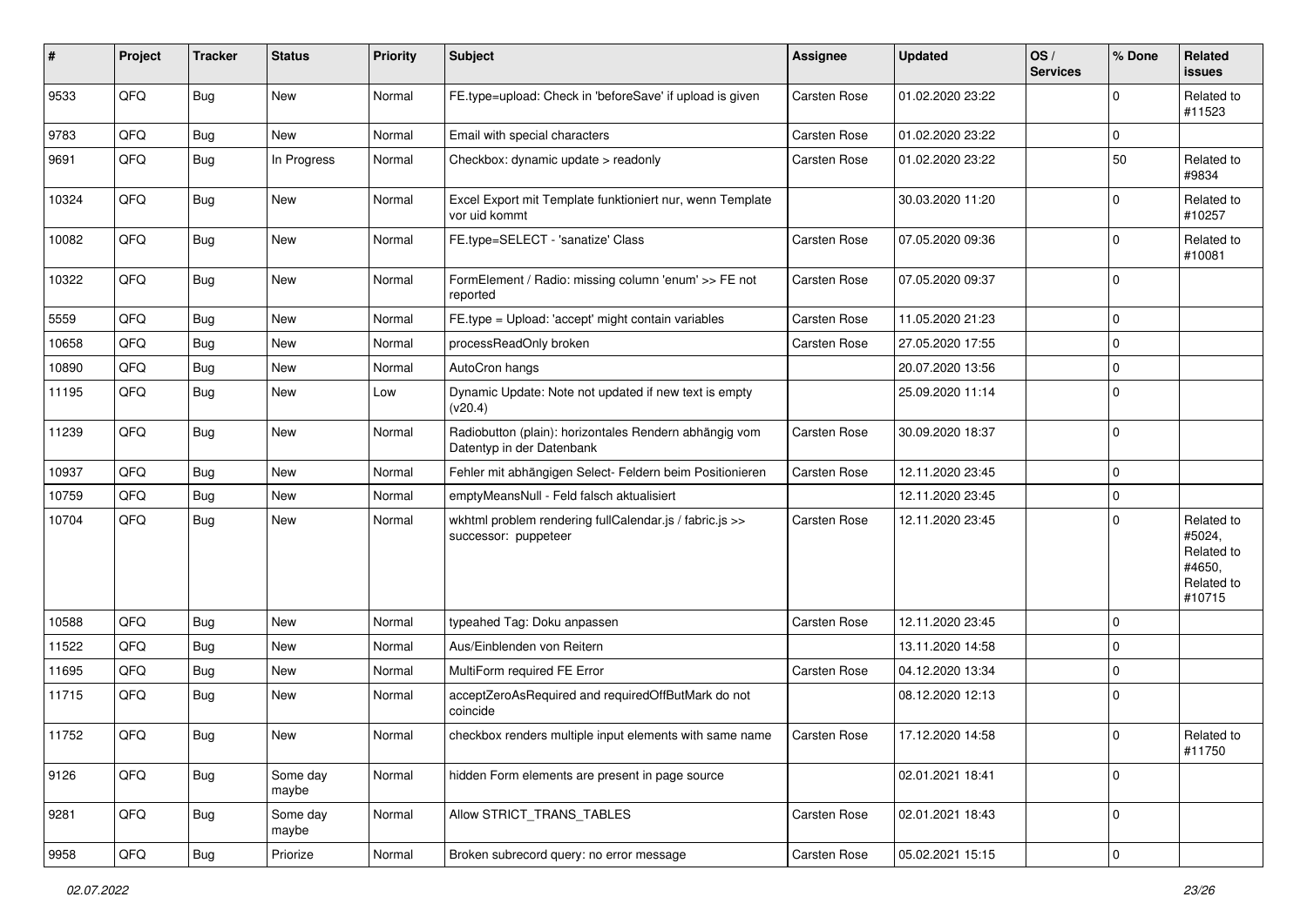| ∦     | Project | <b>Tracker</b> | <b>Status</b>     | <b>Priority</b> | Subject                                                                                                | Assignee            | <b>Updated</b>   | OS/<br><b>Services</b> | % Done      | Related<br><b>issues</b>                     |
|-------|---------|----------------|-------------------|-----------------|--------------------------------------------------------------------------------------------------------|---------------------|------------------|------------------------|-------------|----------------------------------------------|
| 12040 | QFQ     | Bug            | New               | Normal          | FE Mode 'hidden' für zwei FEs auf einer Zeile                                                          | Carsten Rose        | 18.02.2021 10:13 |                        | $\Omega$    |                                              |
| 12045 | QFQ     | <b>Bug</b>     | <b>New</b>        | Normal          | templateGroup afterSave FE: Aufruf ohne<br>sqlHonorFormElements funktioniert nicht                     | Carsten Rose        | 18.02.2021 16:33 |                        | $\Omega$    |                                              |
| 12133 | QFQ     | <b>Bug</b>     | <b>New</b>        | Normal          | NPM, phpSpreadSheet aktualisieren                                                                      | Carsten Rose        | 15.03.2021 09:04 |                        | $\mathbf 0$ |                                              |
| 12187 | QFQ     | Bug            | <b>New</b>        | Normal          | Trigger FormAsFile() via Report: probably problem with multi<br>DB setup                               | Carsten Rose        | 20.03.2021 21:20 |                        | $\mathbf 0$ |                                              |
| 11347 | QFQ     | Bug            | Feedback          | Normal          | If Bedingungen funktionieren nicht korrekt                                                             | Christoph Fuchs     | 21.03.2021 20:37 |                        | $\mathbf 0$ |                                              |
| 11668 | QFQ     | Bug            | <b>New</b>        | Normal          | Play function.sql - problem with mysql                                                                 | Carsten Rose        | 03.05.2021 20:48 |                        | $\mathbf 0$ |                                              |
| 11667 | QFQ     | Bug            | <b>New</b>        | Normal          | MySQL mariadb-server-10.3: Incorrect datetime value                                                    | Carsten Rose        | 03.05.2021 20:48 |                        | $\mathbf 0$ |                                              |
| 10766 | QFQ     | Bug            | <b>New</b>        | High            | Radiobutton / parameter.buttonClass=btn-default: dynamic<br>update                                     |                     | 03.05.2021 21:12 |                        | $\Omega$    | Related to<br>#11237                         |
| 10640 | QFQ     | Bug            | New               | High            | TypeAhead Tag: FE editierbar trotz readOnly                                                            | Carsten Rose        | 03.05.2021 21:12 |                        | $\mathbf 0$ | Related to<br>#7795                          |
| 10508 | QFQ     | Bug            | <b>New</b>        | High            | Multi Form broken on Multi DB Instance                                                                 | Carsten Rose        | 03.05.2021 21:12 |                        | 0           |                                              |
| 10506 | QFQ     | Bug            | <b>New</b>        | High            | Template Group broken on MultiDB instance                                                              | Carsten Rose        | 03.05.2021 21:12 |                        | $\mathbf 0$ | Related to<br>#10505                         |
| 10081 | QFQ     | <b>Bug</b>     | <b>New</b>        | High            | Stale record lock after 'forbidden' character                                                          | Carsten Rose        | 03.05.2021 21:12 |                        | $\Omega$    | Related to<br>#10082,<br>Related to<br>#9789 |
| 12468 | QFQ     | <b>Bug</b>     | <b>New</b>        | Urgent          | Form: update Form.title after save                                                                     | Carsten Rose        | 03.05.2021 21:12 |                        | 0           |                                              |
| 11237 | QFQ     | Bug            | New               | High            | Radiobutton / parameter.buttonClass= btn-default - kein dirty<br>Trigger                               | Benjamin Baer       | 03.05.2021 21:12 |                        | $\Omega$    | Related to<br>#10766                         |
| 11057 | QFQ     | Bug            | <b>New</b>        | High            | Checkboxes ohne span.checkmark im Report werden<br>ausgeblendet                                        | Benjamin Baer       | 03.05.2021 21:12 |                        | $\Omega$    | Related to<br>#11039                         |
| 3570  | QFQ     | <b>Bug</b>     | Some day<br>maybe | High            | Formular mit prmitnew permitEdit=Always wird nicht<br>aufgerufen (ist leer)                            | Carsten Rose        | 03.05.2021 21:14 |                        | $\mathbf 0$ |                                              |
| 3109  | QFQ     | Bug            | Some day<br>maybe | High            | RealUrl: Links werden nicht korrekt gerendert                                                          | Carsten Rose        | 03.05.2021 21:14 |                        | 0           |                                              |
| 3061  | QFQ     | Bug            | Some day<br>maybe | High            | winstitute: mysql connection durcheinander - nmhp17<br>(ag7)/QFQ arbeitet mit DB/Tabellen von biostat. | Carsten Rose        | 03.05.2021 21:14 |                        | $\mathbf 0$ |                                              |
| 7650  | QFQ     | Bug            | New               | High            | Optional do not show 'required' sign on FormElement                                                    | <b>Carsten Rose</b> | 03.05.2021 21:14 |                        | 0           |                                              |
| 5459  | QFQ     | Bug            | New               | High            | Multi DB: spread system tables between 'QFQ' and<br>'Data'-DB                                          | Carsten Rose        | 03.05.2021 21:14 |                        | $\mathbf 0$ | Related to<br>#4720                          |
| 5221  | QFQ     | Bug            | New               | High            | Download Dialog: Bleibt stehen in FF wenn Datei<br>automatisch gespeichert wird.                       | Carsten Rose        | 03.05.2021 21:14 |                        | 0           |                                              |
| 4279  | QFG     | Bug            | Some day<br>maybe | High            | config.linkVars lost                                                                                   | Carsten Rose        | 03.05.2021 21:14 |                        | 0           |                                              |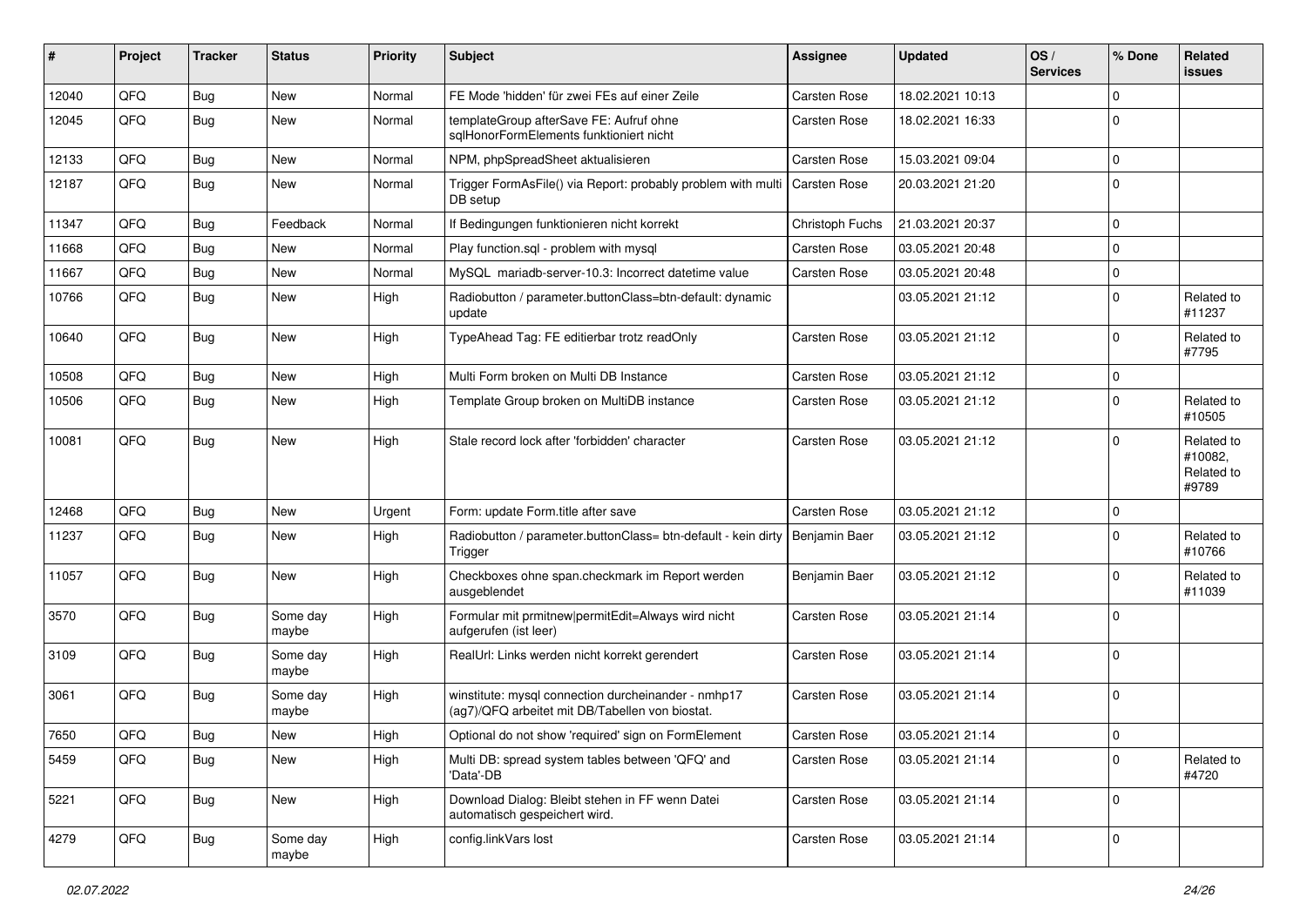| #     | Project | <b>Tracker</b> | <b>Status</b>     | <b>Priority</b> | <b>Subject</b>                                                               | <b>Assignee</b> | <b>Updated</b>   | OS/<br><b>Services</b> | % Done      | Related<br>issues                             |
|-------|---------|----------------|-------------------|-----------------|------------------------------------------------------------------------------|-----------------|------------------|------------------------|-------------|-----------------------------------------------|
| 8668  | QFQ     | Bug            | New               | High            | Pill disabled: dyamic mode 'hidden' not respected - FE is still<br>required  | Carsten Rose    | 03.05.2021 21:14 |                        | $\Omega$    |                                               |
| 8431  | QFQ     | Bug            | New               | High            | autocron.php with wrong path                                                 | Carsten Rose    | 03.05.2021 21:14 |                        | $\mathbf 0$ |                                               |
| 8083  | QFQ     | Bug            | New               | High            | FormEditor: primary table list does not respect<br>'indexDb={{indexData:Y}}' | Carsten Rose    | 03.05.2021 21:14 |                        | $\Omega$    | Has<br>duplicate<br>#6678                     |
| 7899  | QFQ     | Bug            | New               | High            | Fe.type=password / retype / required: always complain<br>about missing value | Carsten Rose    | 03.05.2021 21:14 |                        | $\Omega$    |                                               |
| 9534  | QFQ     | Bug            | Priorize          | Urgent          | FE.type=upload: 'Unknown Mode: ID"                                           | Carsten Rose    | 03.05.2021 21:14 |                        | $\Omega$    | Related to<br>#9532                           |
| 9173  | QFQ     | Bug            | Priorize          | Urgent          | Stale Record Lock: Firefox                                                   | Carsten Rose    | 03.05.2021 21:14 |                        | $\Omega$    | Related to<br>#9789                           |
| 9531  | QFQ     | Bug            | <b>New</b>        | High            | FE File: Dynamic Update / modeSql / required detected<br>even it not set     | Carsten Rose    | 11.06.2021 20:32 |                        | $\Omega$    | Related to<br>#12398                          |
| 7890  | QFQ     | Bug            | <b>New</b>        | Normal          | FormElement 'required': extraButtonInfo not aligned                          | Carsten Rose    | 11.06.2021 21:17 |                        | $\Omega$    | Related to<br>#11517                          |
| 9347  | QFQ     | Bug            | New               | High            | FE.type=upload with dynamic show/hidden: required not<br>detected            | Carsten Rose    | 12.06.2021 10:40 |                        | $\Omega$    | Related to<br>#5305,<br>Related to<br>#12398  |
| 9121  | QFQ     | <b>Bug</b>     | Priorize          | High            | sip links have r and __dbIndexData set                                       | Carsten Rose    | 12.06.2021 10:41 |                        | $\Omega$    |                                               |
| 5305  | QFQ     | Bug            | New               | Normal          | Upload FormElement: nicht disabled by readonly Form                          | Carsten Rose    | 16.06.2021 13:43 |                        | $\Omega$    | Related to<br>#9347,<br>Related to<br>#9834   |
| 9669  | QFQ     | Bug            | Some day<br>maybe | Normal          | Checkbox / Template Group: radio/checkbox visible broken<br>after 'add'      | Carsten Rose    | 16.06.2021 13:47 |                        | $\Omega$    | Related to<br>#8091                           |
| 10661 | QFQ     | Bug            | In Progress       | Normal          | Typo3 Warnungen                                                              | Carsten Rose    | 07.09.2021 13:23 |                        | $\Omega$    | Related to<br>#12440                          |
| 12325 | QFQ     | Bug            | Priorize          | Normal          | MultiDB form.dblndex not working for report syntax                           | Carsten Rose    | 07.09.2021 13:37 |                        | $\Omega$    | Related to<br>#12145,<br>Related to<br>#12314 |
| 7456  | QFQ     | Bug            | Some day<br>maybe | Low             | Todos in Code: solve or make ticket                                          | Carsten Rose    | 16.09.2021 15:10 |                        | $\Omega$    |                                               |
| 9013  | QFQ     | Bug            | <b>New</b>        | Normal          | Error in Twig template not handled                                           | Carsten Rose    | 20.10.2021 13:43 |                        | $\Omega$    |                                               |